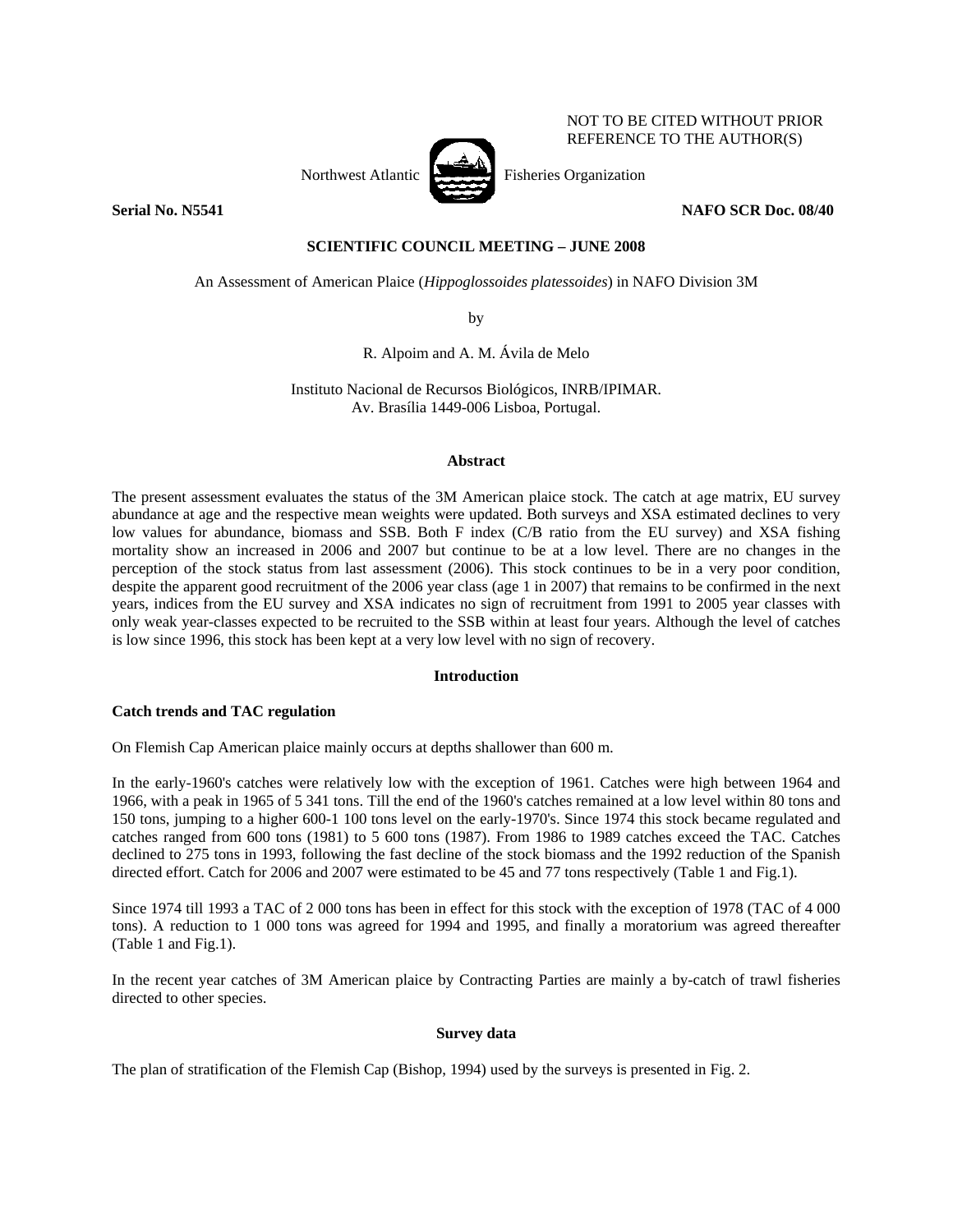In the 2002 assessment (Alpoim *et al.,* 2002 - SCR 02/62) and in the 2003 update (Alpoim, 2003 - SCR 03/44) of the status of the stock several historical survey data were analysed, this analysis is resume in Fig 3. Since 2003 only EU-Spain/Portugal survey was conducted. This was the only survey updated and used in this assessment.

## **EU-Spain/Portugal Survey (1988-2007),** (Vázquez and González Troncoso, 2008 – SCR 08/34).

EU- Spain/Portugal conducted a random bottom trawl survey up to a depth of 730 metres (400 fathoms) on Flemish Cap since 1988. All surveys had a stratified design following NAFO specifications. The surveys were conducted in June-July of each year. Towing speed was around 3.5 knots. Trawling effective time is 35 min. The fishing gear used was a Lofoten gear with effective 30mm mesh size in the codend.

In June 2003 a new Spanish research vessel, the RV "Vizconde de Eza" (VE), replaced the RV "Cornide de Saavedra" (CS) that has carried out the whole EU survey series, with the exception of the years of 1989 and 1990. In order to preserve the full use of the 1988-02 survey indices available for several target species, the original time series needed to be converted to the new RV units.

During 2003 and 2004 Flemish Cap surveys, 130 pairs of parallel hauls (selected at random from the annual coverage of the bank) were performed simultaneously by the two vessels, at depths less than 730m. Those pairs of parallel hauls were distributed over the swept area trying in one hand to maximize the sampled area and on the other to guarantee a large enough number of hauls with acceptable catches of all target species, namely the ones from severely depleted stocks (cod and American plaice). Both vessels were fishing with the same gear, a Lofoten trawl gear with 35mm mesh size at the codend, which remained unchanged throughout the series. With the comparative fishing trials concluded and the conversion factors estimated, the indices from R/V Cornide de Saavedra were transformed to the R/V Vizconde de Eza scale to make them comparable. The results of the calibration shown that the new RV Vizconde de Eza is 33% more efficient than the former RV Cornide de Saavedra as regards American plaice (González Troncoso and Casas, 2005). 1988-2002 data are transformed R/V Cornide de Saavedra data, 2003- 2007 data are original from R/V Vizconde de Eza (Vázquez and González Troncoso, 2008; Casas and González Troncoso, 2005).

The methodological aspects and results of the calibration are presented in SCR 05/29 (González Troncoso and Casas, 2005).

### **Biomass and abundance estimates**

Estimates for biomass and abundance are presented in Table 2 and Fig. 3.

### **Stock length composition**.

Length compositions from 1988 to 2007 were given by the EU survey (Vázquez and González Troncoso, 2008; Casas and González Troncoso, 2007). (Table 3)

## **Length weight relationships**

Length weight relationships for the 3M American plaice (1988-2007) were calculated with EU survey length/weight data from both males and females (Vazquez and Casas, *pers. comm*. 2008) and used in this assessment on an annual basis (Table 4).

### **Stock abundance-at-age**

The EU survey series presents different age reading criteria due to changes in the age reader along the series. The series can be split in two periods: the first from 1988 to 1992 that follows the criteria of one age reader and a second period from 1993 to 2001 in which several age readers have a very good agreement between them. Some effort have been spent in order to revisit the otoliths from the former years under the present accepted criteria, but, due to the size of the otoliths collections from several years and to the deterioration of some sets due to the enhancing methods used before, this work is difficult to achieve. In order to have the same criteria for all the series a combined age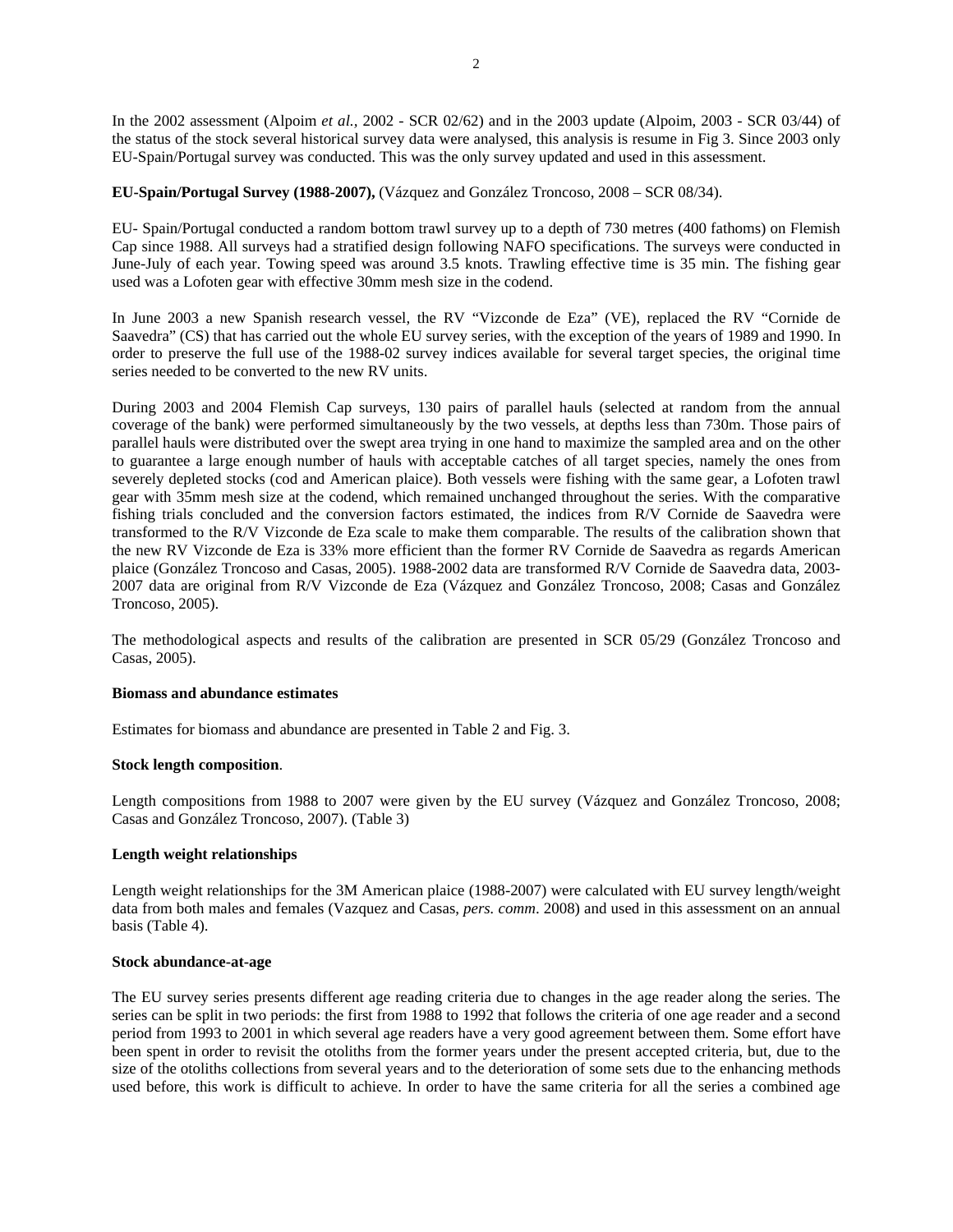length key from 1993 to 2001 was used backwards over 1988-1992. Since 2001 both age reader and criteria used are the same.

The age-length keys used in 2003 and 2004 became from the sampling of the two RV (Vizconde de Eza and Cornide Saavedra) in order to have a more complete AL key.

Abundance-at-age of the stock is presented in Table 5.

### **Stock mean weights at age**

The annual EU survey length weight relationships were used to calculate mean weights at age in the 3M American plaice stock for the period 1988-2007 (Table 6). For assessment purposes, on the years/ages where weight at age data are missing, the average mean weights at age for all the period were used.

### **Maturity ogive**

The criteria applied in this work was the same applied in previous years. The spawning stock biomass was calculated as 50% of age 5 and age 6 plus.

### **Commercial Data**

#### **Length composition of the commercial catch and by-catch**

The length compositions presented in the 2006 Portuguese and Russian Research Reports (Vargas *et al.*, 2007; Vazkov *et al.*, 2007) were used to estimate the length composition of the 2006 total catch. The length compositions presented in the 2007 Portuguese and Russian Research Reports (Vargas *et al.*, 2008; Vazkov *et al.*, 2008) was used to estimate the length composition of the 2007 total catch.

From these length distributions a mean weight in the catch was derived in order to transform the correspondent catch in weight into a catch number. Each mean weight was calculated as:

$$
\overline{W} = \frac{\sum (N_{LC} * \overline{W}_{LC})}{\sum N_{LC}}
$$

where  $N_{LC}$  is the number observed in length-class *LC* and  $W_{LC}$  is the mean weight of the length-class *LC*. Mean weights at length were given by the length/weight relationships from the EU bottom trawl survey series (Table 4).

The breakdown of the total catch is presented in Table 7. The commercial catch at length matrix (Alpoim, 2006) was updated with the 2006 and 2007 data (Table 8).

### **Catch at age**

The catch-at-age was given by the same age length keys already used to get survey abundance-at-age (Table 9).

#### **Catch mean weights-at-age**

The annual EU survey length weight relationships were used to calculate mean weights-at-age in the catch of 3M American plaice for the period 1988-2007 (Table 10). Missing weights were filled with the respective average catch mean weight-at-age for all the period. Average mean weight at age 1 from the stock was also assumed on the commercial catch for that age.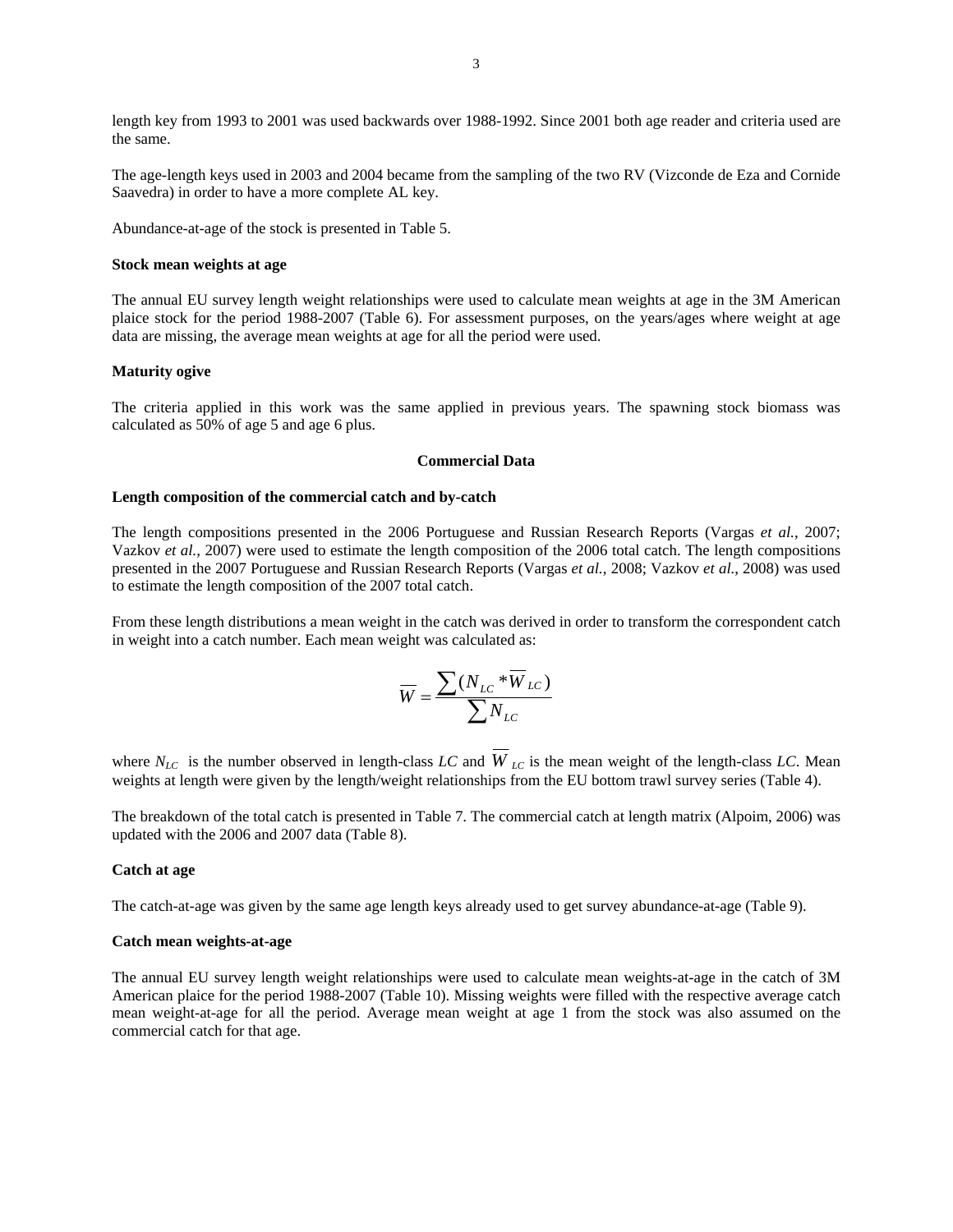# **Partial recruitment vector**

In order to generate an observed partial recruitment vector, an F index was first derived from the 1988-2007 ratios at each age between the sum of the annual permilles on the commercial catch and the correspondent sum of permilles for the EU survey abundance. Those indicators of F at age were then standardised to its highest value, recorded at age 5. Assuming a flat top recruitment curve this observed partial recruitment vector was adjusted to a general logistic curve (Table 11, Fig. 4). The expected values were used in the yield per recruit analysis.

## **Vectors used in yield-per-recruit analysis**

An yield-per-recruit analysis was conducted incorporating the following sets of vectors (Table 12A), all of them considered to be representative, in terms of growth and maturity, of 3M American plaice:

- 1) Mean weights at age in the commercial catch.
- 2) Mean weights at age in the stock.
- 3) Female maturity ogive at age.
- 4) Expected partial recruitment vector.
- 5) Natural mortality set at 0.2.

#### **Assessment Results**

#### **Comments on trends on stock indicators**.

The two former USSR-Russian survey series showed a decreasing trend in biomass and abundance between 1972 and 1993. The Russian surveys in 2001-2002 show very low estimates of biomass and abundance. From 1978 till 1985 Canadian series is stable, with survey biomass and abundance around 6 700 tons and 10 million fish. A continuous decline in abundance and biomass is observed since the beginning of EU survey. The 2007 abundance and biomass were the lowest of this series (1 053 tons and 1.4 millions fishes). Results of the 1996 Canadian survey are comparable with the 1996 EU survey (Fig. 3) (Alpoim *et al.*, 2002; Alpoim, 2003; Vázquez and González Troncoso, 2008).

A proxy to fishing mortality has been giving by the ratio between catch and EU survey biomass for ages fully recruited to the fishery (ages 8-11). This index falls to 0.034 in 1993 and from 1994 till 2003 fluctuates around 0.09, from 2003 till 2005 this index declined again being at a minimum in 2005 (0.011) since then increase being in 2007 at 0.071 (Table 13 and Fig. 6).

The 1991 year-class, that was the best represented in the EU survey till 2005 (Table 5) is now in the 16+ group and lost is strength. Since 1991, all the recruiting year-classes were poorly represented in the EU survey, in 2007 age 1 appears to have some importance but that must be confirmed in future years. Survey spawning biomass is declining as well since 1988 reaching a minimum in 2007.

Age 3 is the first age to appear in all the years of the EU survey series, so it was used to evaluate the stock/ recruitment relationship. Only 17 points are available, showing very poor recruitment for an SSB less than 9 000 tons. (Tab.14, Fig. 7).

In Fig 8 it is plotted an EU survey index of stock reproductive potential, the log of the R/SSB ratio for each yearclass and with both sexes included in spawning biomass. Before 1991 an average of 0.121 recruits at age 3 were produced per Kg of SSB, from 1991 till 2000 this average was reduced to only 0.011 recruits per Kg of SSB. The 2001 and 2002 mean (0.086 recruits per Kg of SSB) although is higher than the previous period didn't generated good recruitments due to the poor level of SSB. The 2003 and 2004 mean is at the level of the 1991-2000 period (Fig.8). This recruitment failure seems not to be caused by the shrimp fishery developed in Flemish Cap since the beginning of 1990´s, because estimation of by-catch gives very low figures for American plaice (Kulka, 1999).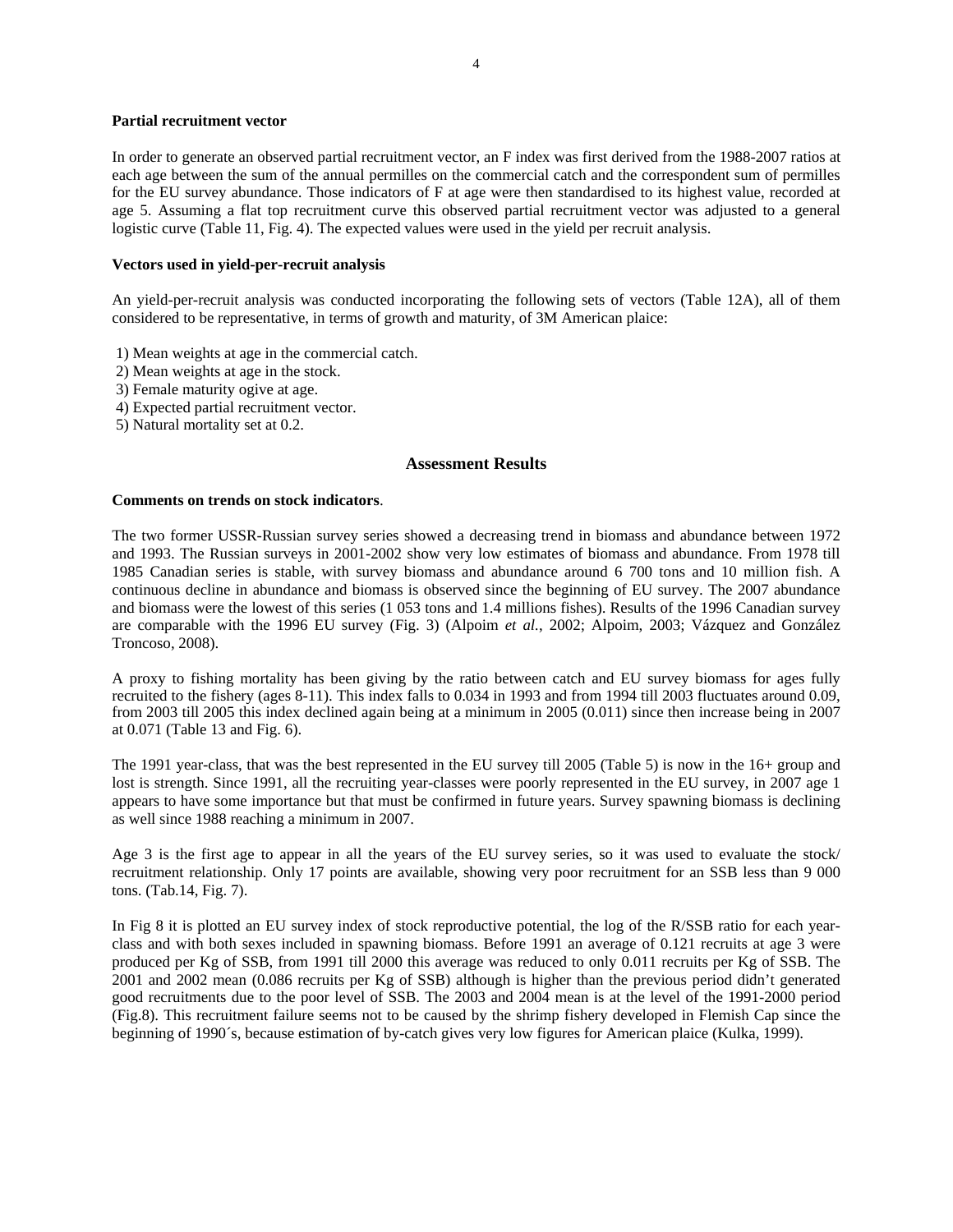### **Yield-per-recruit analyses**

An yield-per-recruit analysis was conducted, incorporating the sets of vectors already described. This analysis give a  $F_{0.1} = 0.162$  and an  $F_{\text{max}} = 0.346$  (Tab. 12, Fig. 5).

# **XSA**

An XSA was performed using the Lowestoft VPA Suite (Darby and Flatman, 1994). The input files for XSA analysis are presented in Table 15. Natural mortality was assumed constant at 0.2. The month with a peak of spawning for 3M American plaice is May (Serebryakov *et al.*, 1987) and was used to estimate of the proportion of F and M before spawning.

The ratios between annual catches and EU survey bottom biomass were considered to be a proxy of mean fishing mortalities from 1988 to 2007. The survey biomass can be considered representative of the mean annual biomass (EU survey is conducted around the middle of the year). The 2007 F index was multiplied by the observed PR to have a starting guess of F at age in the terminal year. In order to get the F's for the last age through 1988-2007 the selection at age 15 was multiplied by the F index of each year. The rest of the data were already described above. Several XSA frameworks have been tested, and the adopted in this assessment has the following settings:

- No year weights were applied, due to the short time series.
- Age 12 was considered to be the first age at which  $q$  is independent of age.
- Final estimates not shrunk towards mean F.
- The earliest year to be used for tuning the VPA was 1994.
- Minimum Log (S.E.) for the terminal population estimates derived from each fleet (Threshold se) was 0.5.

The XSA diagnostics and the plot of the log catchability residuals are presented in Table 16 and in Fig. 9. The XSA outputs are presented in Table 17 and in Fig. 10, 11 and 12.

Biomass and spawning stock biomass show a steady decline in the recent years to very low levels. Recruitment from 1991 to 2005 year class were at a very low level, the 2007 year class, in the EU survey, appears to be strong but that must be confirmed in future years. The rate of exploitation decreased till 2005 but in the last two years increase and is around 0.06.

If the 2007 point is take out, the SSB-R(Age 1) Scatter plot, based in the XSA results (Fig.10), show also a very poor recruitment for an SSB less than 5 000 tons (Fig 10).

In Fig 11 it is plotted the XSA survey index of stock reproductive potential calculated as described before. This plot show a continuous decrease from 1990 to 1997 (the lowest value), from 1997 to 2001 this index increase but after that decrease again to low levels. In 2001 and 2002, although the values of this index are higher than those in the previous period didn't generate good recruitments due to the poor level of SSB (Fig.11).

### Retrospective Analysis

A 2007-2003 retrospective analysis was carried out in order to determine the bias on the biomass, female spawning stock biomass (SSB), fishing mortality (mean F: ages 3-13 and 8-11) and recruitment (age 1) estimates from consecutive assessments back in time (Table 18 and Fig. 13).

The retrospective analysis show some bias in the Fs of the 2003 and 2004 runs but in recent years is rather consistent. This analysis for both total biomass and SSB show quite consistent stock trends during the period. By other hand recruitment show a very inconsistent retrospective pattern probably because the poor recruitment at age 1.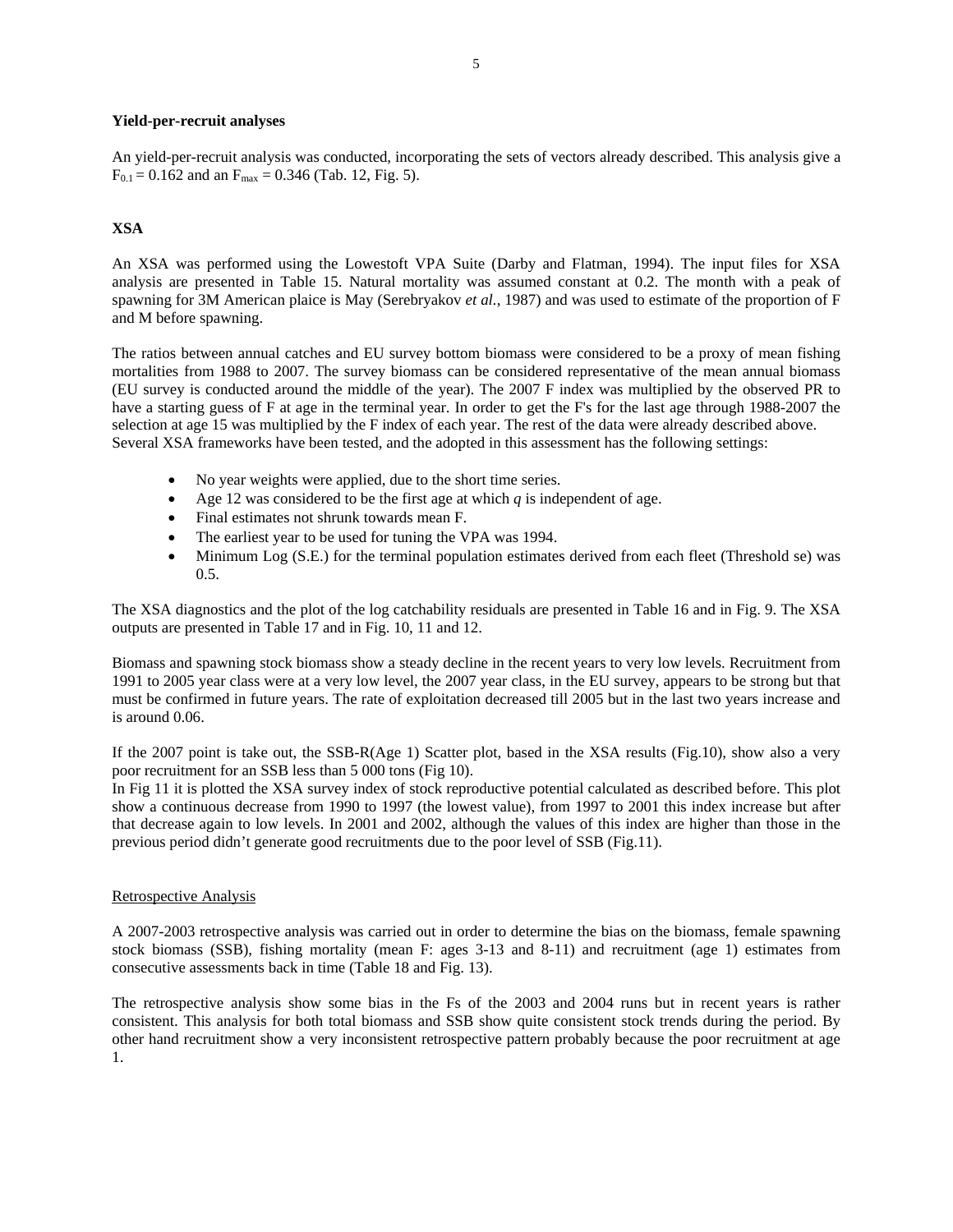#### **Conclusions**

All results indicate that the stock suffered a continuous decline, even with catches kept at a low level since 1996. A general decrease is observed in the biomass and abundance estimated by the several surveys. The same trends are in the XSA results, ending at a very low biomass and SSB on the terminal year.

Despite the apparent good recruitment of the 2006 year class that remains to be confirmed in the next years, indices from the EU survey and XSA indicates no sign of recruitment from 1991 to 2005 year class, with only weak yearclasses expected to be recruited to the SSB for at least the next four years.

Both the ratio of catch to EU survey biomass (F-index) and XSA fishing mortality declined from the mid-1980s to the mid-1990s and then fluctuated between 0.05 and 0.1 from 1996 to 2007 with the exception of 2005. Recent F is at a very low level.

#### **Stock status**

This stock continues to be in a very poor condition, with only weak year-classes expected to be recruit to the SSB on the next four years. Although the level of catches since 1996 is low, all the analysis indicates that this stock is kept at a very low level with no sign of recovery.

#### **Acknowledgements**

This study was supported by the European Commission (DG XIV), INRB/IPIMAR, CSIC, IEO and AZTI.

### **References**

- Alpoim R., C. Darby and A. M. Ávila de Melo 2002. An assessment of American Plaice (*Hippoglossoides platessoides*) in NAFO Division 3M. NAFO SCR Doc. 02/62. N4674. 37p.
- Alpoim R. 2003. A stock status update of American Plaice (*Hippoglossoides platessoides*) in NAFO Division 3M. NAFO SCR Doc. 03/44. N4862. 12p.
- Alpoim R. 2006. An assessment of American Plaice (*Hippoglossoides platessoides*) in NAFO Division 3M. NAFO SCR Doc. 06/38. N5261. 28p.
- Bishop C. A. 1994. Revisions and additions to stratification schemes used during research vessel surveys in NAFO Subareas 2 and 3. NAFO SCR Doc 94/43. N2413, 23p.
- Casas, J. M. and D. González Troncoso 2005. Results from bottom trawl survey of Flemish Cap in July 2004. NAFO SCR Doc.05/35. N5121. 35p.
- Casas, J. M. and Diana González Troncoso, 2007. Results from Bottom Trawl Survey on Flemish Cap of June-July 2006. NAFO SCR Doc. 07/10, Serial Number N5353. 34 pp.
- Darby, C. and S. Flatman, 1994. Virtual population analysis: version 3.1 (Windows/Dos) user guide. *Info. Tech. Ser., MAFF Direct. Fish. Res*., Lowestoft, (1): 85p.
- González Troncoso, D. and J. M. Casas 2005. Calculation of the Calibration Factors from the Comparative Experience between the R/V *Cornide de Saavedra* and the R/V *Vizconde de Eza* in Flemish Cap in 2003 and 2004. NAFO SCR Doc.05/29. N51125. 8p.
- Kulka, D. W. 1999. Update on the By-catch in the shrimp fisheries in Davis Strait to Flemish Cap. NAFO SCR Doc. 99/96. N4168. 15p.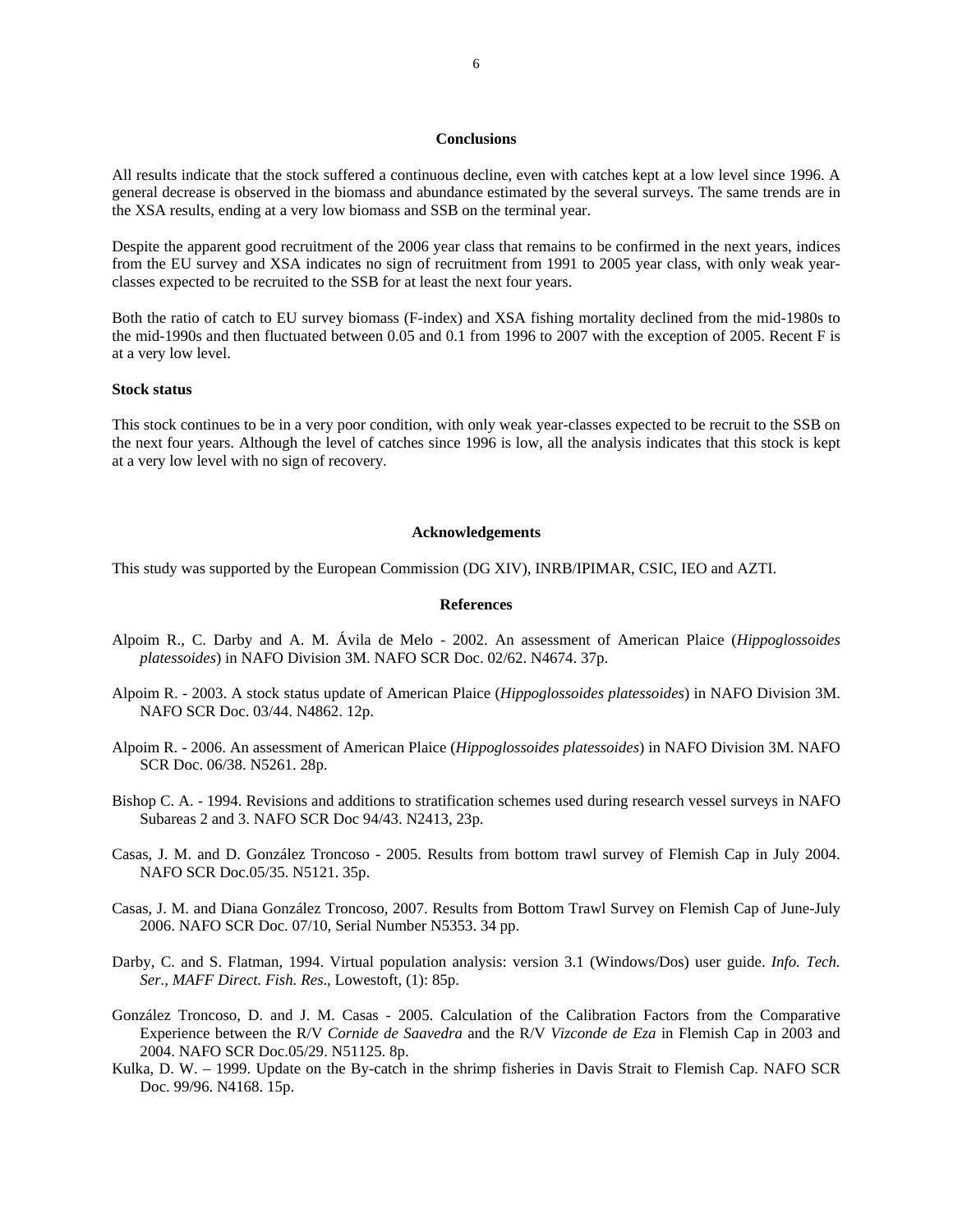- Serebryakov V.P., A.V. Astafjeva and V.K. Aldonov, 1987. USSR Ichthyoplankton Investigations on Flemish Cap, 1978-83. NAFO Sci. Coun. Studies, 11. 7-21p
- Vargas J., R. Alpoim, E. Santos and A. M. Ávila de Melo 2007. Portuguese research report for 2006. NAFO SCS Doc. 07/09. N5357. 54p.
- Vargas J., R. Alpoim, E. Santos and A. M. Ávila de Melo 2008. Portuguese research report for 2007. NAFO SCS Doc. 08/05. N5495. 47p.
- Vaskov, A. A., K. V. Gorchinsky, S.F. Lisovsky and M.V. Pochtar 2007. Russian research report for 2006. NAFO SCS Doc. 07/06. N5350. 26p.
- Vaskov, A.A., Pochtar, M.V., Skryabin, I.A., Sigaev, I.K. and V.A. Rikhter, 2008. Russian research report for 2007. NAFO SCS Doc. 08/06, Serial No. N5496, 28 pp.
- Vázquez, A. and González Troncoso, D., 2008. Results from bottom trawl survey of Flemish Cap of June-July 2007. NAFO SCR Doc.08/34. N5535. 31p.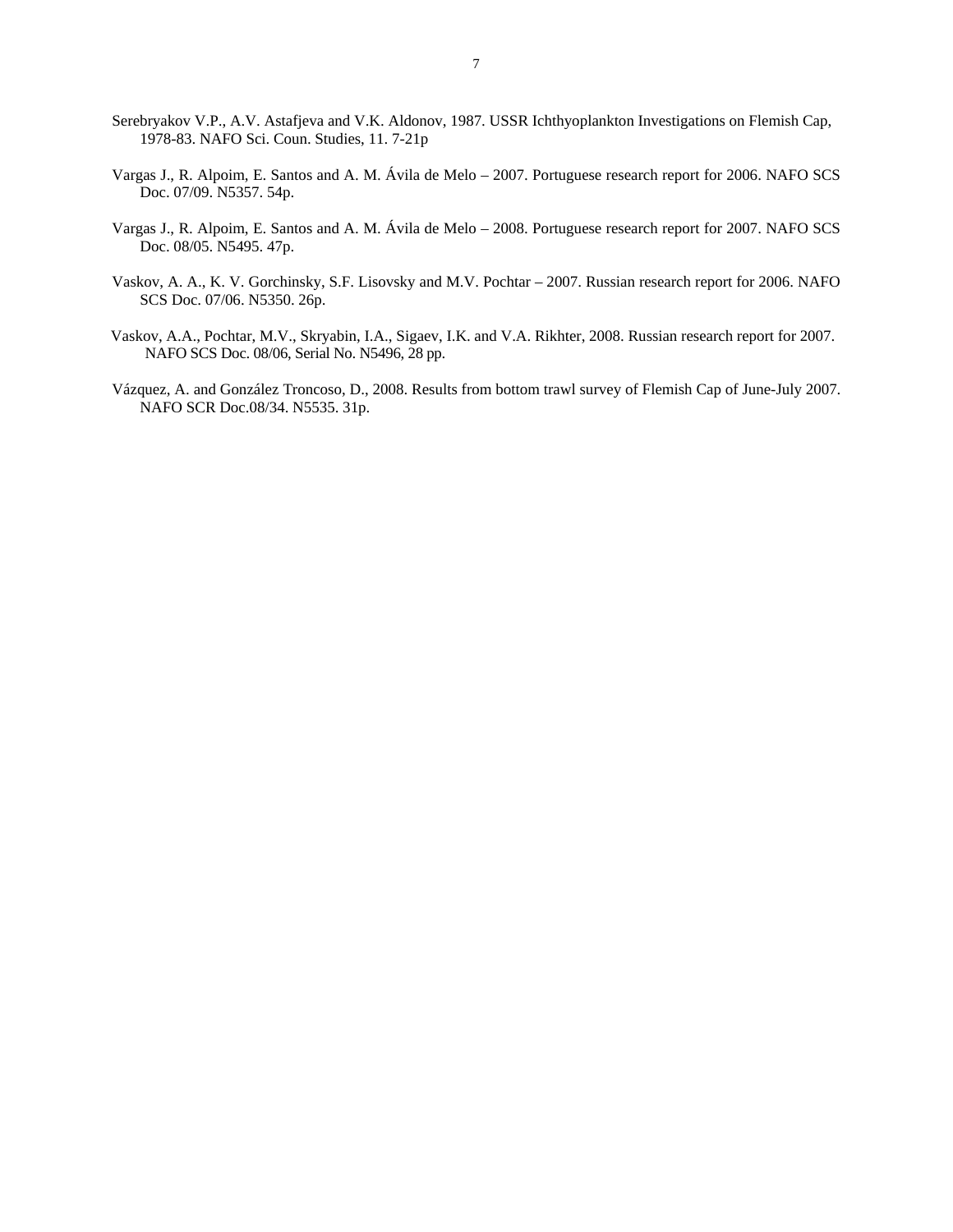|      |              |                          |          |                |       | Nominal catches (2)      |                          |       |                          |             |                 |               |              |                |            |
|------|--------------|--------------------------|----------|----------------|-------|--------------------------|--------------------------|-------|--------------------------|-------------|-----------------|---------------|--------------|----------------|------------|
| Year |              |                          |          | Country        |       |                          |                          |       |                          |             | Flatfishes (NS) | Yellowtail f. | <b>GRAND</b> | <b>STACFIS</b> | <b>TAC</b> |
|      | Canada       | Japan                    | USSR/SUN | Poland         | E/ESP | E/GBR                    | E/PRT                    | E/DEU | Other                    | Total       | Total           | Total         | <b>TOTAL</b> | estimates      |            |
| 1960 |              | $\blacksquare$           |          | ٠              |       | $\blacksquare$           |                          |       | $\blacksquare$           | $\mathbf 0$ | 316             | $\mathbf 0$   | 316          |                |            |
| 1961 |              |                          |          |                |       |                          |                          |       |                          | 0           | 2282            | 0             | 2282         |                |            |
| 1962 | 14           |                          |          |                |       |                          |                          |       |                          | 14          | 707             | 0             | 721          |                |            |
| 1963 |              |                          | 51       | 108            |       | 20                       |                          |       | ٠                        | 179         | $\mathbf 0$     | 0             | 179          |                |            |
| 1964 |              | $\overline{a}$           | 1831     | 8              |       | 37                       |                          |       | $\overline{a}$           | 1876        | $\mathbf 0$     | 0             | 1876         |                |            |
| 1965 | 19           | $\blacksquare$           | 4964     | 216            |       | 83                       |                          |       | $\overline{2}$           | 5284        | 57              | 0             | 5341         |                |            |
| 1966 |              | $\blacksquare$           | 4003     | 17             |       | 53                       |                          |       | ٠                        | 4073        | 0               | 0             | 4073         |                |            |
| 1967 | 57           |                          |          | 63             |       | 33                       |                          |       | $\mathbf{1}$             | 154         | $\Omega$        | $\Omega$      | 154          |                |            |
| 1968 | 100          | ٠                        | 121      |                |       | 4                        |                          |       |                          | 225         | 6               | $\Omega$      | 231          |                |            |
| 1969 | 12           | $\blacksquare$           | 113      |                |       | $\blacksquare$           |                          |       | ٠                        | 125         | 0               | 0             | 125          |                |            |
| 1970 |              |                          | 62       |                |       |                          |                          |       |                          | 62          | 17              | 0             | 79           |                |            |
| 1971 |              |                          | 1079     |                |       |                          |                          |       | $\blacksquare$           | 1079        | 0               | 0             | 1079         |                |            |
| 1972 |              |                          | 665      | 8              | 17    | 65                       |                          |       | 106                      | 861         | 0               | $\mathbf 0$   | 861          |                |            |
| 1973 | 68           |                          | 312      | 39             |       | 85                       |                          |       | $\sim$                   | 504         | 3               | 127           | 634          |                |            |
| 1974 | 211          | $\overline{\phantom{a}}$ | 1110     |                |       | 607                      |                          |       | $\overline{\phantom{a}}$ | 1928        | 3               | 12            | 1943         |                | 2000       |
| 1975 | 140          | $\overline{\phantom{a}}$ | 958      |                | 8     | 80                       | 522                      |       | ٠                        | 1708        | 5               | 31            | 1744         |                | 2000       |
| 1976 | 191          | ٠                        | 809      | 15             | 28    | $\blacksquare$           | 149                      |       | $\sim$                   | 1192        | 0               | 137           | 1329         |                | 2000       |
| 1977 | 30           | $\blacksquare$           | 987      | $\overline{7}$ | 18    | $\blacksquare$           | 457                      | -1    | 118                      | 1618        | $\Omega$        | 10            | 1628         |                | 2000       |
| 1978 | 7            | 49                       | 581      | 21             | 36    | 2                        | 486                      | 100   | 51                       | 1333        | 3               | 0             | 1336         |                | 4000       |
| 1979 | 10           | 63                       | 457      | $\overline{c}$ | 16    | $\overline{\phantom{a}}$ | 248                      |       | ÷                        | 796         | $\overline{4}$  | 0             | 800          |                | 2000       |
| 1980 | $\mathbf{1}$ | $\mathbf{1}$             | 909      | 5              | 3     |                          | 232                      | 34    | $\overline{a}$           | 1185        | 64              | 0             | 1249         |                | 2000       |
| 1981 |              | 47                       | 309      |                | 276   |                          | $\overline{\phantom{a}}$ |       | $\sim$                   | 632         | $\mathbf 0$     | $\Omega$      | 632          |                | 2000       |
| 1982 |              | 53                       | 1002     |                | 17    |                          |                          |       | ٠                        | 1072        | 3               | 0             | 1075         |                | 2000       |
| 1983 |              | 9                        | 1238     |                | 434   | $\overline{a}$           | 208                      |       | $\overline{a}$           | 1889        | 3               | 0             | 1892         |                | 2000       |
| 1984 |              | 1                        | 711      |                | 204   | $\overline{a}$           | 196                      | 190   | ٠                        | 1302        |                 | 0             | 1303         |                | 2000       |
| 1985 |              | $\overline{2}$           | 971      | ٠              | 163   | $\blacksquare$           | 266                      | 318   | $\overline{\phantom{a}}$ | 1720        | $\Omega$        | 0             | 1720         |                | 2000       |
| 1986 |              | 3                        | 962      | ٠              | 1048  | $\blacksquare$           | 1741                     |       | ٠                        | 3754        | $\mathbf 0$     | 3             | 3757         |                | 2000       |
| 1987 |              | $\blacksquare$           | 501      | ٠              | 4137  | $\blacksquare$           | 969                      |       | ٠                        | 5607        | 20              | $\Omega$      | 5627         |                | 2000       |
| 1988 |              | 78                       | 228      |                | 1608  | $\blacksquare$           | 941                      |       | 6                        | 2861        | 127             |               | 2989         | 2800           | 2000       |
| 1989 |              | 402                      | 88       |                | 2166  | $\overline{\phantom{a}}$ | 1238                     |       | $\overline{\phantom{a}}$ | 3894        | 72              | 0             | 3966         | 3500           | 2000       |
| 1990 |              | 308                      |          | ٠              | 102   |                          | 359                      |       | 21                       | 790         | 38              | 94            | 922          | 790            | 2000       |
| 1991 |              | 450                      | 5        |                | 605   | $\overline{c}$           | 996                      |       | 24                       | 2082        | 3               | 1             | 2086         | 1600           | 2000       |
| 1992 |              | 50                       |          |                | 390   |                          | 314                      |       | 11                       | 765         | $\Omega$        | 1             | 766          | 765            | 2000       |
| 1993 |              | 49                       |          |                | 244   |                          | 231                      |       | 181                      | 705         | 46              | 20            | 771          | 275            | 2000       |
| 1994 |              |                          |          |                | 3     | $\overline{\phantom{a}}$ | 251                      |       | $\sim$                   | 254         | 0               | 84            | 338          | 669            | 1000       |
| 1995 |              |                          |          |                | 125   |                          | 118                      |       |                          | 243         | 14              | $\Omega$      | 257          | 1300           | 1000       |

- - - - 105 - 29 - 8 142 2 28 172 300 0

 - - - - 56 - 52 - - 108 0 0 108 208 0 - - - - 140 - 47 - 1 188 3 2 193 294 0- - 4 - 220 - 18 - 1 243 5 0 248 255 0

- - 55 - 169 - 27 - 1 252 1 6 259 133 0

- - 14 - 89 - 162 - 3 268 24 135 427 149 0

- 5 4 - 74 - 73 - 1 157 66 32 255 128 0

0

2003 (1) - 3 7 - 75 - 28 - 17 130 0 15 145 131 0 2004 (1) - 4 4 - 39 - 58 - 3 108 0 0 108 81 0 2005 (1) - - - - 59 - 11 - 14 84 1 3 88 45 0 2006 (1) - - 5 - 32 - 34 - 13 84 0 0 84 46 0 2007 (1) - - - - 41 - 30 - 5 76 0 0 76 76 0

2000<br>2000

2000<br>2000

 $\mathbf 0$ 

 $\mathbf 0$ 

 $\mathbf 0$ 

 $\mathsf 0$ 

 $\mathbf 0$ 

TABLE 1 - Nonimal catches (t) from 1960-2007, Stacfis estimates (t) from 1988-2007 and TAC (t) from 1974-2008 of American plaice from NAFO Division 3M.

(1) - Provisional

(2) - Recalculated from NAFO statistical data base using the FISHSTAT Plus program by FAO.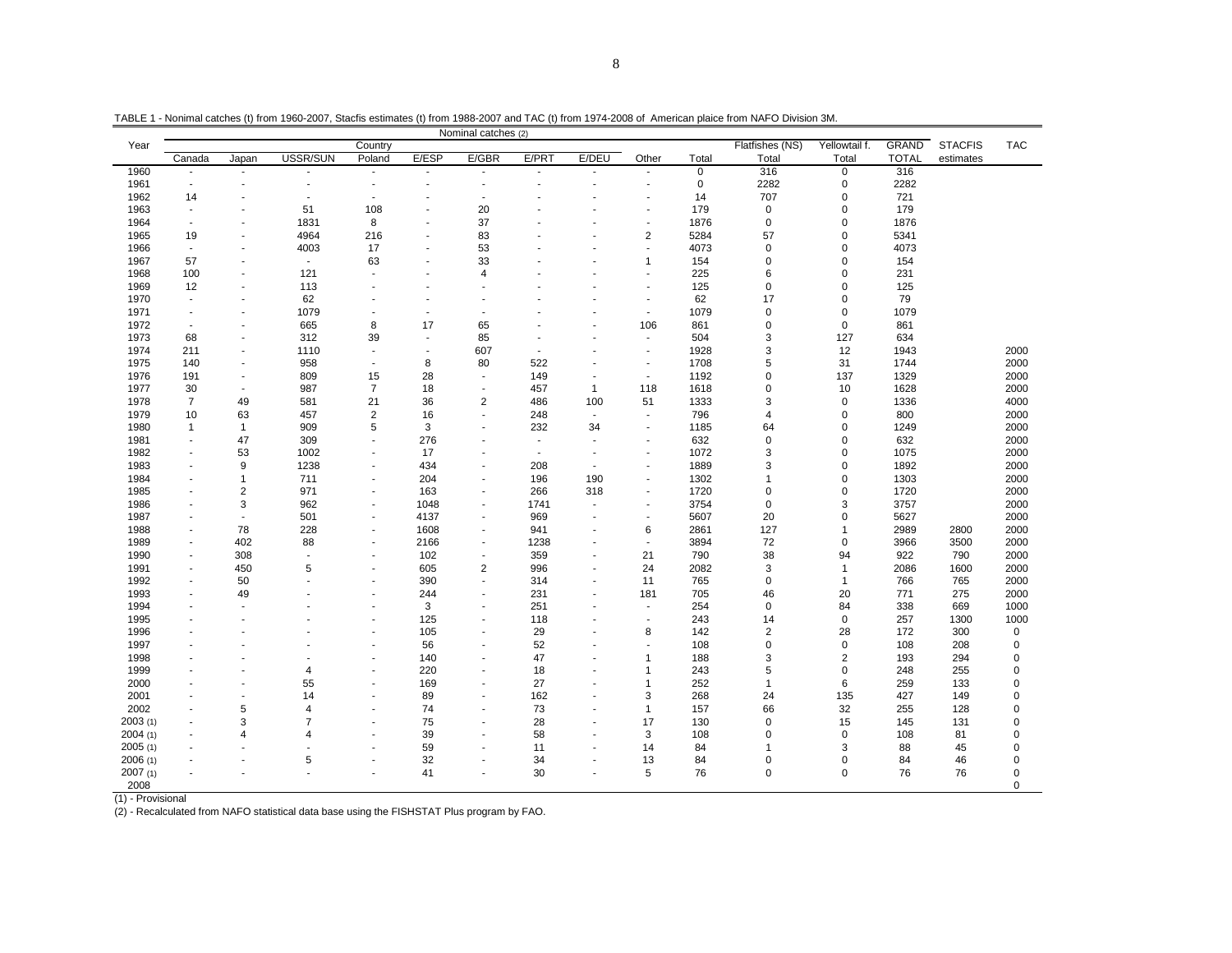



Fig. 2. Stratification scheme for stratified- randowm groundfish surveys in Div 3M. (Bishop 1994).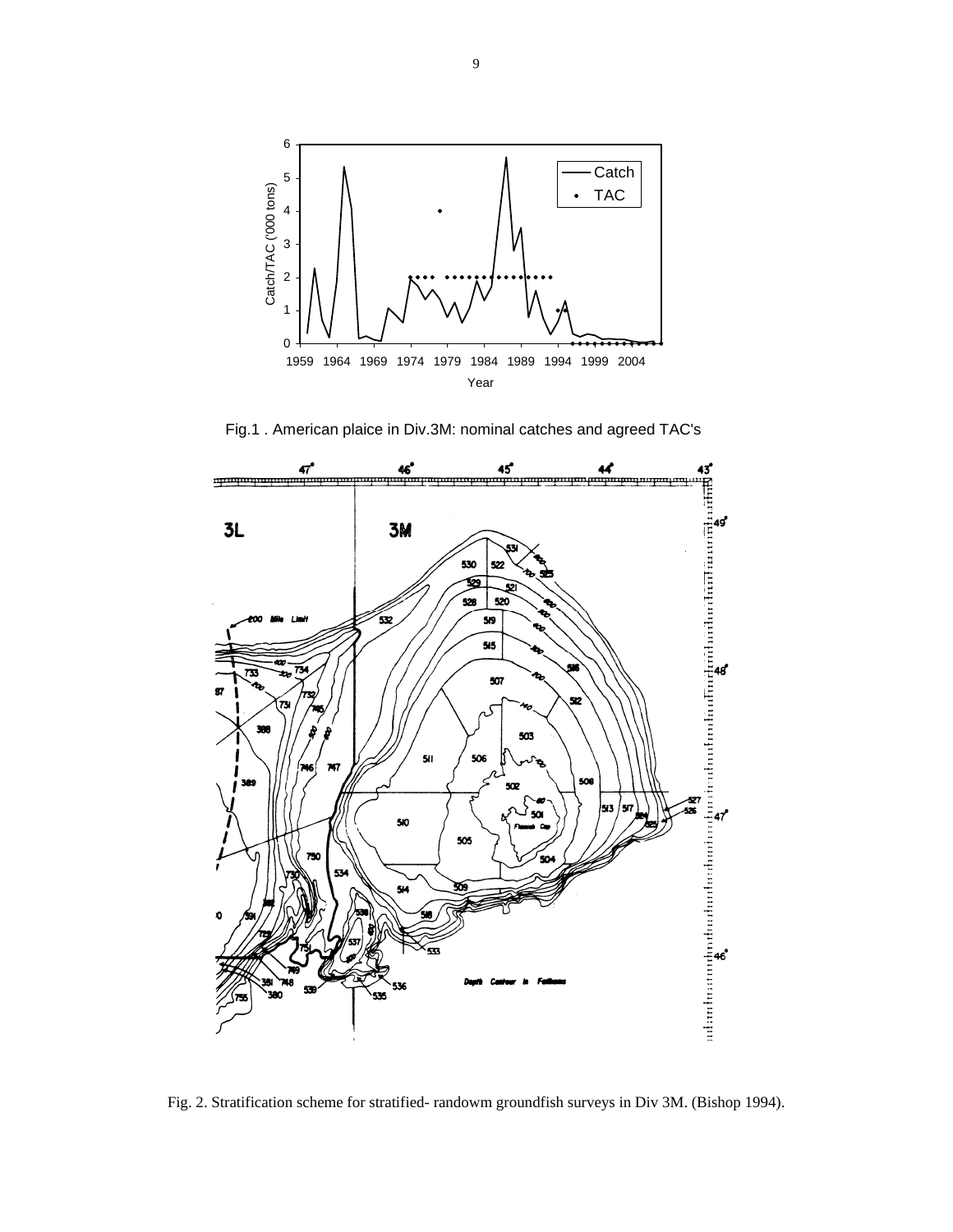Table 2 - EU - surveys in Div.3M from 1988-2007: estimates of biomass (t) and abundance (000's) of A.plaice.

|                     | Depth range             | Area         |       |       |                |       |       |       |       | Year  |      |                |                |      |      |      |      |      |      |      |      |      |
|---------------------|-------------------------|--------------|-------|-------|----------------|-------|-------|-------|-------|-------|------|----------------|----------------|------|------|------|------|------|------|------|------|------|
| Stratum             | (m)                     | (sq. n. mi.) | 1988  | 1989  | 1990           | 1991  | 1992  | 1993  | 1994  | 1995  | 1996 | 1997           | 1998           | 1999 | 2000 | 2001 | 2002 | 2003 | 2004 | 2005 | 2006 | 2007 |
| 501                 | 128-146                 | 342          | 1306  | 1000  | 505            | 1078  | 709   | 1079  | 661   | 2230  | 1462 | 381            | 156            | 372  | 345  | 1043 | 141  | 1292 | 1507 | 1038 | 714  | 284  |
| 502                 | 148-183                 | 838          | 2845  | 3602  | 1375           | 2663  | 1714  | 1267  | 1199  | 1335  | 943  | 740            | 1587           | 1810 | 976  | 835  | 1262 | 713  | 768  | 796  | 354  | 209  |
| 503                 | 185-256                 | 628          | 1367  | 1118  | 1668           | 1247  | 631   | 444   | 325   | 252   | 168  | 495            | 284            | 97   | 21   | 93   | 75   | 17   | 427  | 101  | 74   | 101  |
| 504                 | 185-256                 | 348          | 2199  | 461   | 817            | 320   | 557   | 572   | 853   | 489   | 268  | 203            | 343            | 53   | 100  | 85   | 128  |      | 395  | 359  | 109  | 153  |
| 505                 | 185-256                 | 703          | 2599  | 3093  | 1830           | 1407  | 837   | 1291  | 1230  | 549   | 500  | 619            | 744            | 73   | 56   | 112  | 189  | 82   | 72   | 45   | 63   | 81   |
| 506                 | 185-256                 | 496          | 479   | 1130  | 954            | 501   | 601   | 305   | 808   | 123   | 32   | 13             | 35             | 40   | 25   | 37   | 63   | 29   | 26   | 71   | 61   | 99   |
| 507                 | 258-366                 | 822          | 1174  | 531   | 837            | 389   | 639   | 319   | 316   | 249   | 72   | 83             | 47             | 19   | 15   | 28   | 52   | 30   | 84   | 31   | 37   | 20   |
| 508                 | 258-366                 | 646          | 417   | 164   | 263            | 251   | 727   | 487   | 171   | 132   | 56   | 123            | 165            | 3    |      | 45   | 43   | 14   | 55   | 175  | 163  | 58   |
| 509                 | 258-366                 | 314          | 103   | 163   | 343            |       | 373   | 205   | 20    | 500   | 55   | 36             |                |      |      |      |      | 9    | 77   | 18   |      |      |
| 510                 | 258-366                 | 951          | 2323  | 1491  | 2000           | 1308  | 1406  | 1459  | 2236  | 708   | 415  | 287            | 36             | 72   | 45   | 95   | 36   | 54   | 45   | 87   | 97   | 24   |
| 511                 | 258-366                 | 806          | 1186  | 1168  | 1316           | 401   | 372   | 292   | 303   | 109   | 68   | 32             | 29             | 37   | 23   | 27   | 59   | 29   | 69   | 35   | 19   | 22   |
| 512                 | 367-549                 | 670          | 9     | 19    | 45             | 17    | 11    | 15    | 33    | 12    | 32   |                |                |      |      |      |      | 11   |      |      |      |      |
| 513                 | 367-549                 | 249          | 3     |       | 20             |       |       |       |       | 3     |      |                |                |      |      |      |      |      |      |      |      |      |
| 514                 | 367-549                 | 602          | 8     | 8     | $\overline{7}$ | 389   | 29    |       | 24    | 15    |      |                |                | 9    |      |      |      |      |      |      |      |      |
| 515                 | 367-549                 | 666          | 23    | 99    | 3              | 97    | 37    | 109   | 40    | 68    | 23   | $\overline{7}$ | $\overline{7}$ |      |      |      |      | 6    |      |      |      | 3    |
| 516                 | 550-731                 | 634          |       |       |                |       |       | 12    | 5     |       |      |                |                |      |      |      |      |      |      |      |      |      |
| 517                 | 550-731                 | 216          |       |       |                |       |       |       |       |       |      |                |                |      |      |      |      |      |      |      |      |      |
| 518                 | 550-731                 | 210          |       |       |                |       |       |       |       |       |      |                |                |      |      |      |      |      |      |      |      |      |
| 519                 | 550-731                 | 414          |       |       |                | 15    |       | 5     | 3     | 11    |      |                |                |      |      |      |      |      |      |      |      |      |
| total biomass       |                         |              | 16046 | 14047 | 11983          | 10087 | 8656  | 7861  | 8227  | 6785  | 4098 | 3026           | 3437           | 2585 | 1606 | 2404 | 2049 | 2286 | 3525 | 2760 | 1691 | 1053 |
| s.e.                |                         |              | 1845  | 2048  | 1276           | 1180  | 954   | 1040  | 1373  | 1083  | 912  | 708            | 751            | 869  | 332  | 429  | 729  | 748  | 740  | 684  | 342  | 159  |
|                     | mean catch per tow (kg) |              | 19.95 | 17.47 | 14.90          | 12.55 | 10.76 | 9.79  | 10.23 | 8.44  | 5.09 | 3.76           | 4.27           | 3.21 | 2.00 | 2.99 | 2.55 | 2.86 | 4.38 | 3.43 | 2.10 | 1,31 |
| s.e.                |                         |              | 2.29  | 2.55  | 1.59           | 1.47  | 1.19  | 1.29  | 1.71  | 1.35  | 1.13 | 0.88           | 0.93           | 1.08 | 0.41 | 0.53 | 0.91 | 0.93 | 0.92 | 0.85 | 0.43 | 0,20 |
|                     |                         |              |       |       |                |       |       |       |       |       |      |                |                |      |      |      |      |      |      |      |      |      |
|                     | total abundance (000's) |              | 27410 | 27391 | 20946          | 17643 | 13728 | 11648 | 11247 | 9376  | 5658 | 3770           | 3800           | 2672 | 2132 | 3168 | 1971 | 2769 | 4015 | 3326 | 2188 | 1401 |
| mean number per tow |                         |              | 34.09 | 34.01 | 26.05          | 21.79 | 17.05 | 14.47 | 13.96 | 11.66 | 7.02 | 4.69           | 4.73           | 3.32 | 2.65 | 3.94 | 2.45 | 3.44 | 4.99 | 4.14 | 2.72 | 1.74 |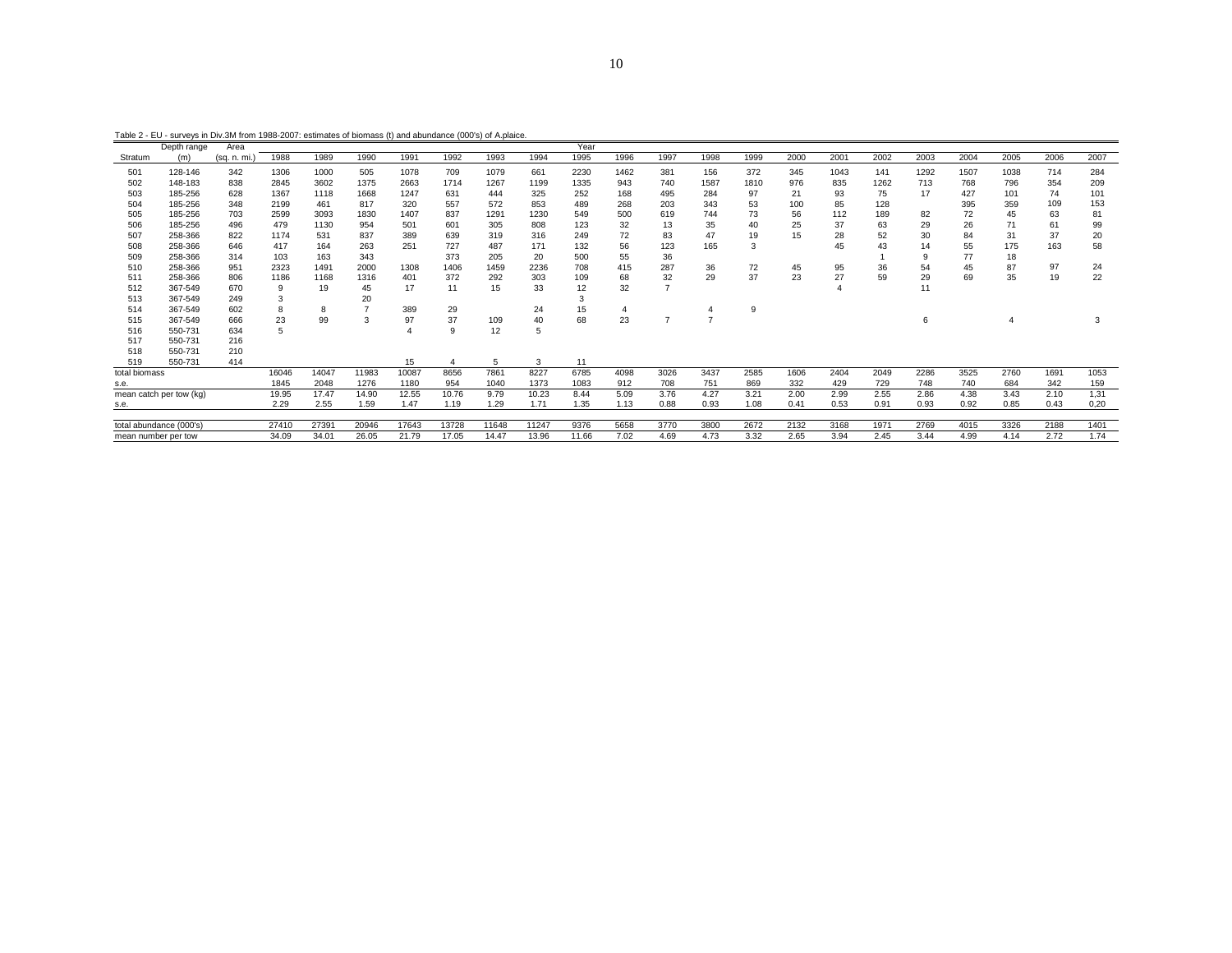





Fig.3A. American plaice in Div. 3M: trends in biomass in the surveys. Fig.3C. American plaice in Div. 3M: mean weight per tow in the surveys.



Fig.3B. American plaice in Div. 3M: trends in abundance in the surveys. Fig.3D. American plaice in Div. 3M: mean number per tow in the surveys.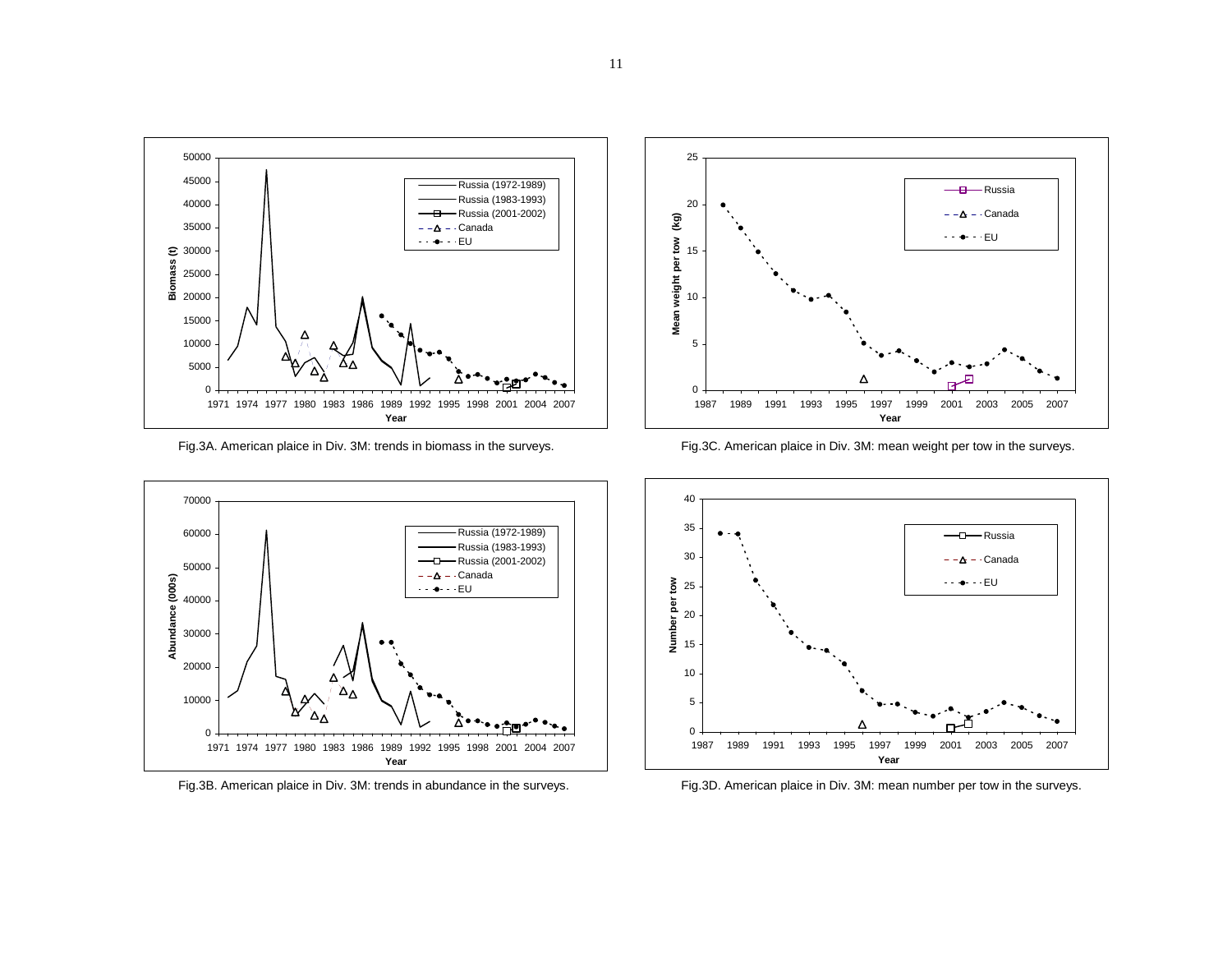|                 |      | able 3: Length composition (absolute frequencies in '000) of the 3M american plaice stock, EU survey 1988-2007. |      |      |      |      |      |      |      |      |      |      |      |      |      |                |      |      |      |      |                 |
|-----------------|------|-----------------------------------------------------------------------------------------------------------------|------|------|------|------|------|------|------|------|------|------|------|------|------|----------------|------|------|------|------|-----------------|
| Length<br>group | 1988 | 1989                                                                                                            | 1990 | 1991 | 1992 | 1993 | 1994 | 1995 | 1996 | 1997 | 1998 | 1999 | 2000 | 2001 | 2002 | 2003           | 2004 | 2005 | 2006 | 2007 | Length<br>group |
| 4               |      |                                                                                                                 |      |      |      |      | 7    |      |      |      |      |      |      |      |      |                |      |      |      |      |                 |
| 6               |      |                                                                                                                 |      | 20   |      |      |      |      |      |      |      |      |      |      |      |                |      |      |      |      |                 |
| 8               |      |                                                                                                                 |      | 20   |      |      |      |      |      |      |      |      |      |      |      |                |      |      |      | 20   |                 |
| 10              |      | 41                                                                                                              | 8    | 27   |      |      |      |      |      |      |      |      | 8    |      |      |                |      |      |      | 174  | 10              |
| 12              | 68   | 14                                                                                                              |      | 46   |      |      |      |      | 8    | 8    |      |      |      |      |      | $\overline{7}$ |      |      |      | 13   | 12              |
| 14              | 555  | 14                                                                                                              |      | 48   | 48   |      |      |      |      |      |      |      |      |      |      |                |      |      |      |      | 14              |
| 16              | 1274 | 104                                                                                                             | 149  | 136  | 230  |      | 8    | 14   | 7    | 8    |      |      |      |      |      | 6              | 13   |      |      |      | 16              |
| 18              | 295  | 327                                                                                                             | 411  | 101  | 443  | 19   | 31   | 15   | 32   | 16   |      |      |      | 8    |      |                |      | 8    |      |      | 18              |
| 20              | 55   | 1205                                                                                                            | 146  | 77   | 253  | 37   | 33   |      |      |      | 16   |      |      | 31   |      |                | 22   | 8    | 14   | 13   | 20              |
| 22              | 166  | 2836                                                                                                            | 188  | 461  | 131  | 191  | 31   |      | 14   |      | 16   |      | 16   |      |      | 14             | 66   | 39   |      |      | 22              |
| 24              | 295  | 3199                                                                                                            | 391  | 828  | 272  | 565  | 44   | 45   | 38   | 30   | 8    | 8    | 8    | 8    | 9    | 13             | 109  | 24   | 14   |      | 24              |
| 26              | 575  | 1602                                                                                                            | 690  | 469  | 360  | 619  | 129  | 45   | 24   | 60   | 8    | 15   | 8    | 31   | 8    | $\overline{7}$ | 127  | 40   |      |      | 26              |
| 28              | 932  | 499                                                                                                             | 1301 | 456  | 392  | 360  | 297  | 113  | 68   | 44   | 45   | 31   | 44   | 54   | 32   | 27             | 73   | 48   | 31   |      | 28              |
| 30              | 1434 | 637                                                                                                             | 2964 | 782  | 452  | 657  | 729  | 212  | 111  | 30   | 15   | 8    | 31   | 23   | 24   | 72             | 69   | 149  | 49   |      | 30              |
| 32              | 2459 | 998                                                                                                             | 2836 | 1625 | 568  | 563  | 965  | 639  | 286  | 189  | 77   | 54   | 69   | 68   | 32   | 64             | 57   | 178  | 62   | 41   | 32              |
| 34              | 3019 | 2020                                                                                                            | 1600 | 2522 | 1105 | 595  | 864  | 663  | 352  | 181  | 219  | 121  | 133  | 200  | 73   | 129            | 122  | 138  | 90   | 59   | 34              |
| 36              | 3582 | 3495                                                                                                            | 1726 | 2749 | 2251 | 1302 | 1161 | 1292 | 757  | 426  | 413  | 256  | 250  | 365  | 109  | 336            | 403  | 250  | 230  | 106  | 36              |
| 38              | 2651 | 2627                                                                                                            | 1790 | 2269 | 2042 | 1397 | 1710 | 1688 | 1040 | 678  | 401  | 258  | 258  | 682  | 145  | 482            | 404  | 419  | 387  | 121  | 38              |
| 40              | 2740 | 1959                                                                                                            | 1427 | 1384 | 1576 | 1439 | 1511 | 1420 | 979  | 456  | 500  | 316  | 289  | 443  | 195  | 413            | 459  | 420  | 364  | 202  | 40              |
| 42              | 2873 | 1680                                                                                                            | 1282 | 787  | 1266 | 1178 | 594  | 930  | 594  | 321  | 379  | 209  | 250  | 265  | 106  | 376            | 455  | 370  | 221  | 148  | 42              |
| 44              | 2663 | 2017                                                                                                            | 1492 | 1020 | 630  | 936  | 708  | 472  | 356  | 295  | 375  | 205  | 130  | 172  | 96   | 136            | 263  | 227  | 123  | 87   | 44              |
| 46              | 788  | 1165                                                                                                            | 1318 | 883  | 604  | 705  | 803  | 451  | 232  | 216  | 339  | 218  | 221  | 138  | 189  | 123            | 134  | 139  | 98   | 67   | 46              |

467 527 763 582 602 349 729 405 312 285 285 327 156 177 289 136 197 177 169 81 48

203 191 291 184 331 397 419 468 233 317 330 260 133 211 310 206 344 203 97 101 50

162 164 101 117 120 236 273 279 104 153 235 271 76 187 233 142 412 261 91 61 52

72 47 46 28 40 62 117 183 66 29 90 60 21 98 77 45 208 109 35 60 54

55 15 21 14 7 24 76 31 34 21 44 35 7 44 21 54 104 85 33 56

28 6 6 7 16 6 6 7 6 6 6 8 20 16 58

6 6 6 7 7 60

equal to the contract of the contract of the contract of the contract of the contract of the contract of the contract of the contract of the contract of the contract of the contract of the contract of the contract of the c

Total 27410 27391 20946 17643 13728 11648 11247 9376 5658 3770 3800 2672 2132 3168 1971 2769 4015 3326 2188 1401 Total

length 36.6 34.3 36.4 36.6 37.5 38.6 40.0 40.8 40.7 41.7 43.3 44.3 41.6 41.8 45.8 41.8 42.5 42.3 42.1 38.9

62 a constant de la constant de la constant de la constant de la constant de la constant de la constant de la <br>Desenvolución de la constant de la constant de la constant de la constant de la constant de la constant de la

66

54<br>56

Total

Table 3: Length

group

mean

6

6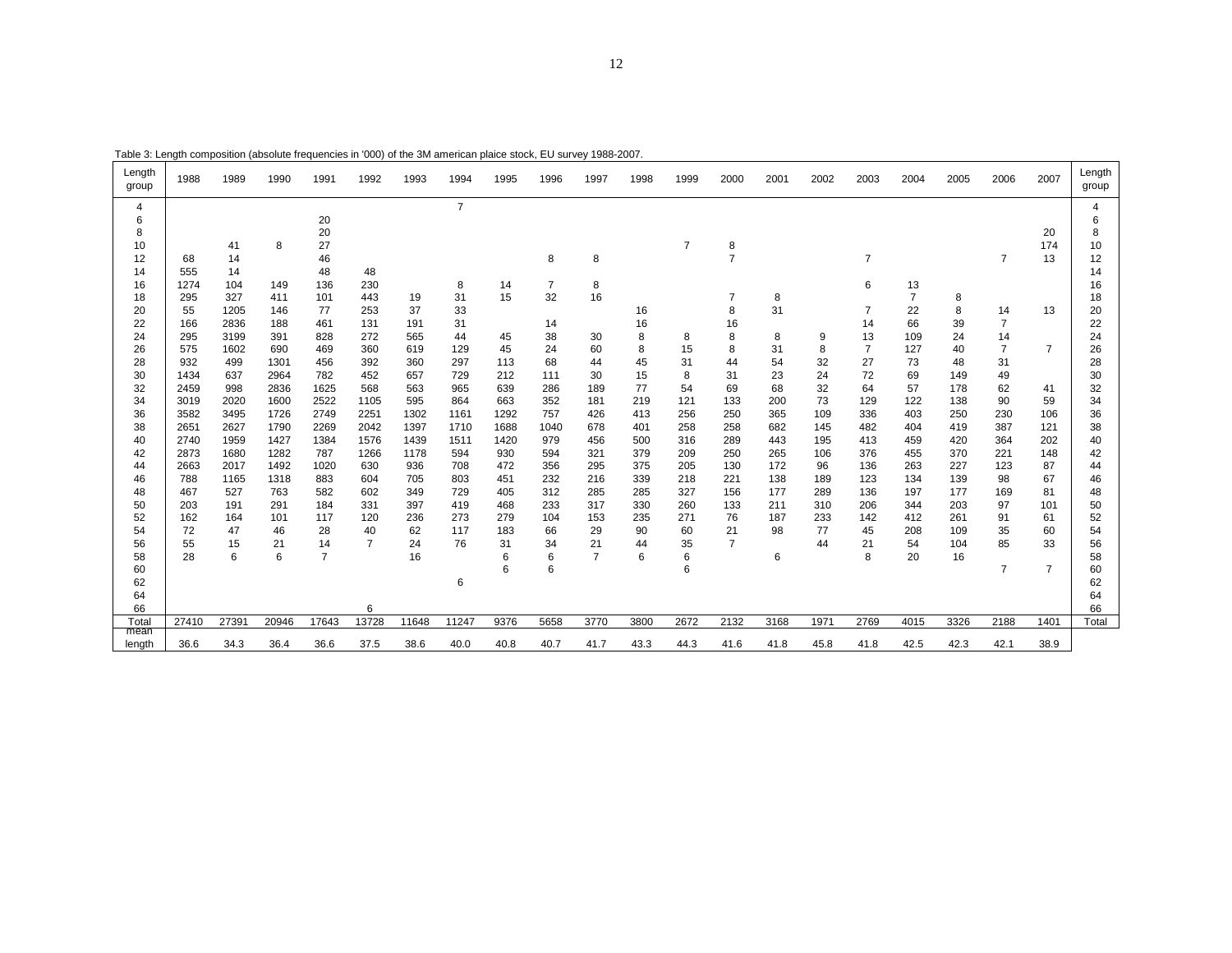| Year | a      | b      | n    |
|------|--------|--------|------|
|      |        |        |      |
| 1988 | 0.0048 | 3.2121 | 1211 |
| 1989 | 0.0055 | 3.1810 | 1192 |
| 1990 | 0.0043 | 3.2420 | 1314 |
| 1991 | 0.0043 | 3.2404 | 1032 |
| 1992 | 0.0048 | 3.2130 | 1296 |
| 1993 | 0.0030 | 3.3362 | 1036 |
| 1994 | 0.0029 | 3.3373 | 1065 |
| 1995 | 0.0027 | 3.3474 | 772  |
| 1996 | 0.0048 | 3.1978 | 571  |
| 1997 | 0.0046 | 3.2116 | 435  |
| 1998 | 0.0044 | 3.2260 | 442  |
| 1999 | 0.0043 | 3.2294 | 452  |
| 2000 | 0.0082 | 3.0444 | 411  |
| 2001 | 0.0044 | 3.2074 | 570  |
| 2002 | 0.0029 | 3.3242 | 225  |
| 2003 | 0.0044 | 3.2292 | 400  |
| 2004 | 0.0064 | 3.1222 | 602  |
| 2005 | 0.0043 | 3.2177 | 345  |
| 2006 | 0.0058 | 3.1403 | 312  |
| 2007 | 0.0042 | 3.2301 | 209  |

Table 4: Length weight relationships of 3M American plaice.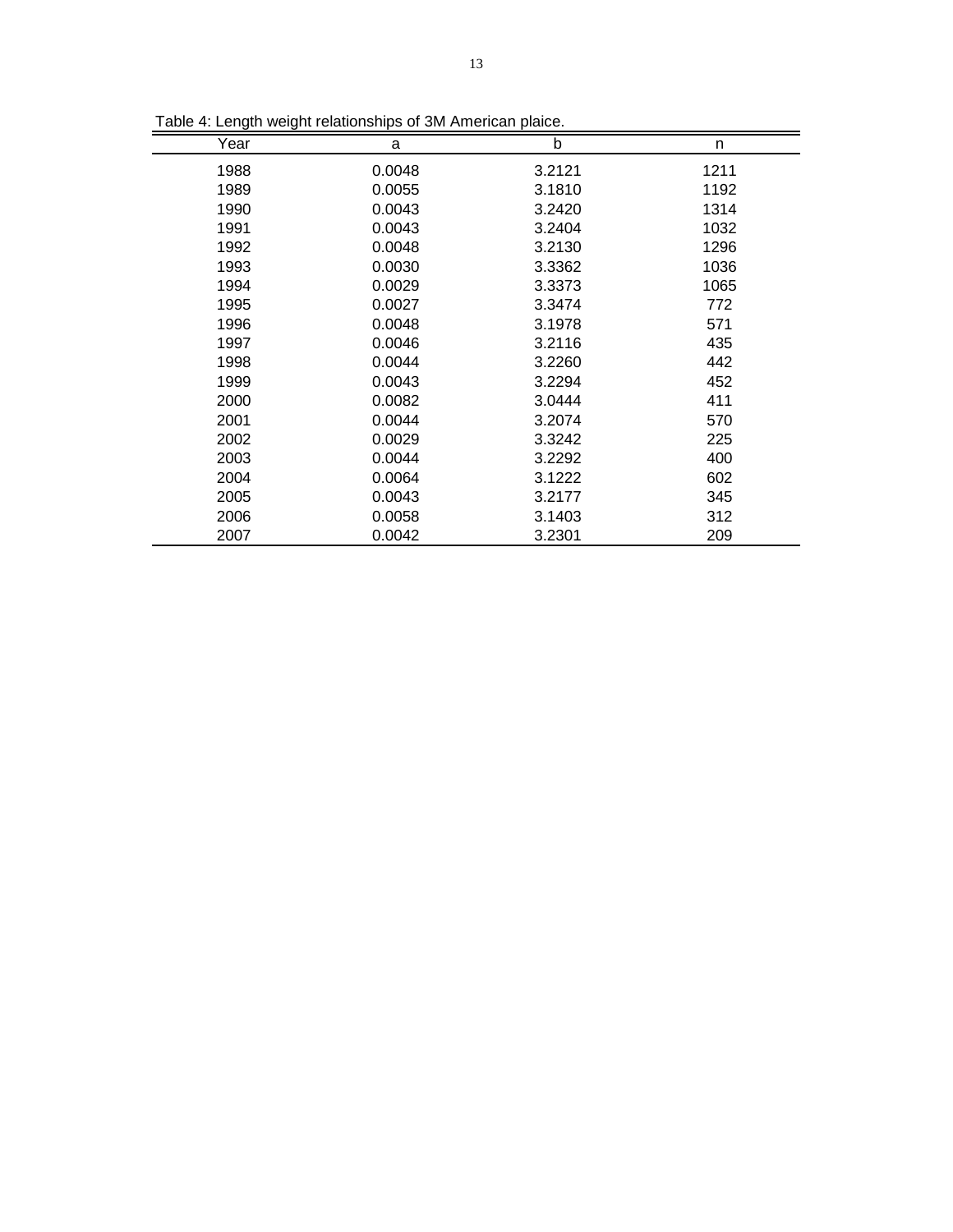|  | Table 5: Population abundance (000s) at age (yrs) of A. plaice from surveys in Div. 3M during EU survey 1988-2007. |
|--|--------------------------------------------------------------------------------------------------------------------|
|  |                                                                                                                    |

| Year/age |     | 2    |      | 4    | 5    | 6    |      | 8    | 9    | 10   | 11  | 12  | 13  | 14   | 15  | 16+ | Total |
|----------|-----|------|------|------|------|------|------|------|------|------|-----|-----|-----|------|-----|-----|-------|
| 1988     | 483 | 1339 | 1619 | 3955 | 3725 | 3423 | 5016 | 3004 | 1802 | 1157 | 669 | 418 | 230 | 358  | 138 | 74  | 27410 |
| 1989     | 55  | 1827 | 6621 | 2682 | 2787 | 2544 | 3794 | 2548 | 1616 | 1089 | 672 | 429 | 221 | 332  | 117 | 57  | 27391 |
| 1990     | 8   | 665  | 1581 | 5311 | 2456 | 1802 | 2785 | 2066 | 1427 | 995  | 648 | 432 | 242 | 337  | 128 | 62  | 20946 |
| 1991     | 154 | 353  | 1628 | 2530 | 2796 | 1945 | 2645 | 1855 | 1283 | 879  | 575 | 378 | 186 | 262  | 91  | 83  | 17643 |
| 1992     | 24  | 795  | 886  | 1210 | 1544 | 1682 | 2433 | 1642 | 1142 | 813  | 541 | 363 | 187 | 287  | 108 | 71  | 13728 |
| 1993     |     | 27   | 1536 | 1082 | 775  | 447  | 4116 | 467  | 782  | 367  | 257 | 299 | 354 | 1065 | 32  | 42  | 11648 |
| 1994     |     | 47   | 45   | 2134 | 1034 | 878  | 983  | 3425 | 322  | 654  | 224 | 221 | 252 | 519  | 490 | 9   | 11247 |
| 1995     |     | 29   | 115  | 741  | 2127 | 1368 | 1377 | 913  | 1536 | 161  | 181 | 145 | 145 | 292  | 219 | 28  | 9376  |
| 1996     | 8   | 39   | 116  | 260  | 585  | 1666 | 894  | 545  | 403  | 630  | 144 | 78  | 82  | 109  | 69  | 28  | 5658  |
| 1997     | 8   | 16   | 110  | 25   | 122  | 419  | 1204 | 270  | 413  | 293  | 487 | 129 | 25  | 93   | 47  | 110 | 3770  |
| 1998     |     | 25   | 31   | 47   | 72   | 266  | 622  | 903  | 526  | 356  | 301 | 288 | 88  | 113  | 57  | 105 | 3800  |
| 1999     |     |      | 23   | 65   | 79   | 80   | 241  | 472  | 510  | 255  | 338 | 207 | 121 | 117  | 59  | 98  | 2672  |
| 2000     | 16  | 25   |      | 84   | 106  | 153  | 119  | 153  | 392  | 427  | 231 | 185 | 74  | 56   | 46  | 59  | 2132  |
| 2001     |     | 40   | 52   | 58   | 104  | 56   | 111  | 268  | 438  | 581  | 478 | 420 | 190 | 162  | 111 | 99  | 3168  |
| 2002     |     |      | 32   | 65   | 17   | 89   | 66   | 126  | 159  | 190  | 297 | 221 | 249 | 142  | 131 | 187 | 1971  |
| 2003     |     | 6    | 32   | 93   | 80   | 58   | 79   | 147  | 300  | 258  | 431 | 426 | 272 | 272  | 148 | 160 | 2769  |
| 2004     |     | 117  | 280  | 73   | 79   | 107  | 105  | 127  | 246  | 316  | 285 | 598 | 426 | 404  | 327 | 525 | 4015  |
| 2005     |     | 31   | 111  | 288  | 106  | 106  | 126  | 102  | 224  | 206  | 225 | 252 | 353 | 403  | 252 | 540 | 3326  |
| 2006     |     | 28   | 37   | 107  | 133  | 139  | 72   | 57   | 123  | 163  | 200 | 193 | 192 | 211  | 200 | 326 | 2188  |
| 2007     | 207 |      | 13   | 35   | 106  | 119  | 49   | 49   | 35   | 47   | 76  | 122 | 143 | 82   | 75  | 236 | 1401  |

Table 6 - Weights at age of the 3M American plaice stock (Kg) from EU surveys, 1988-2007.

| Year/age |       | 2     | 3     |       | 5     | 6     |       | 8     | 9     | 10    | 11    | 12    | 13    | 14    | 15    | $16+$ |
|----------|-------|-------|-------|-------|-------|-------|-------|-------|-------|-------|-------|-------|-------|-------|-------|-------|
| 1988     | 0.027 | 0.048 | 0.152 | 0.338 | 0.495 | 0.620 | 0.721 | 0.786 | 0.801 | 0.820 | 0.876 | 0.959 | 1.201 | 1.208 | 1.537 | 1.742 |
| 1989     | 0.013 | 0.090 | 0.151 | 0.295 | 0.523 | 0.630 | 0.725 | 0.815 | 0.839 | 0.856 | 0.912 | 0.991 | 1.181 | 1.186 | 1.462 | 1.646 |
| 1990     | 0.010 | 0.062 | 0.189 | 0.312 | 0.425 | 0.564 | 0.709 | 0.829 | 0.857 | 0.893 | 0.956 | 1.029 | 1.179 | 1.200 | 1.412 | 1.578 |
| 1991     | 0.015 | 0.070 | 0.157 | 0.341 | 0.478 | 0.563 | 0.660 | 0.770 | 0.799 | 0.829 | 0.886 | 0.953 | 1.141 | 1.157 | 1.417 | 1.634 |
| 1992     | 0.029 | 0.063 | 0.158 | 0.315 | 0.516 | 0.616 | 0.684 | 0.758 | 0.807 | 0.832 | 0.910 | 1.000 | 1.182 | 1.190 | 1.408 | 1.712 |
| 1993     |       | 0.061 | 0.160 | 0.295 | 0.407 | 0.579 | 0.727 | 0.755 | 0.798 | 0.874 | 0.906 | 0.932 | 1.075 | 1.218 | 1.839 | 1.628 |
| 1994     | 0.001 | 0.062 | 0.162 | 0.316 | 0.490 | 0.568 | 0.650 | 0.808 | 0.954 | 0.917 | 1.025 | 1.025 | 1.271 | 1.228 | 1.540 | 1.895 |
| 1995     |       | 0.044 | 0.191 | 0.330 | 0.488 | 0.624 | 0.668 | 0.789 | 0.888 | 1.222 | 1.279 | 1.468 | 1.518 | 1.515 | 1.563 | 2.082 |
| 1996     | 0.017 | 0.055 | 0.190 | 0.332 | 0.469 | 0.589 | 0.708 | 0.823 | 0.929 | 0.864 | 1.081 | 1.390 | 1.307 | 1.519 | 1.649 | 1.777 |
| 1997     | 0.017 | 0.049 | 0.171 | 0.236 | 0.427 | 0.559 | 0.673 | 0.643 | 0.859 | 0.998 | 1.007 | 1.215 | 1.275 | 1.437 | 1.607 | 1.515 |
| 1998     |       | 0.090 | 0.174 | 0.260 | 0.384 | 0.514 | 0.652 | 0.778 | 0.826 | 1.027 | 1.239 | 1.322 | 1.501 | 1.513 | 1.606 | 1.650 |
| 1999     | 0.010 |       | 0.166 | 0.315 | 0.440 | 0.546 | 0.568 | 0.773 | 0.849 | 0.998 | 1.178 | 1.275 | 1.462 | 1.705 | 1.563 | 1.587 |
| 2000     | 0.016 | 0.091 | 0.115 | 0.245 | 0.409 | 0.522 | 0.614 | 0.673 | 0.756 | 0.748 | 0.848 | 0.939 | 1.222 | 1.177 | 1.295 | 1.386 |
| 2001     |       | 0.072 | 0.210 | 0.245 | 0.374 | 0.434 | 0.528 | 0.603 | 0.622 | 0.702 | 0.703 | 0.853 | 1.076 | 1.321 | 1.427 | 1.487 |
| 2002     |       |       | 0.191 | 0.287 | 0.398 | 0.444 | 0.668 | 0.757 | 0.711 | 0.871 | 1.098 | 1.151 | 1.298 | 1.415 | 1.486 | 1.524 |
| 2003     | 0.017 | 0.041 | 0.134 | 0.327 | 0.361 | 0.457 | 0.543 | 0.669 | 0.674 | 0.735 | 0.794 | 0.858 | 0.886 | 1.028 | 1.314 | 1.499 |
| 2004     |       | 0.110 | 0.182 | 0.307 | 0.457 | 0.565 | 0.594 | 0.691 | 0.710 | 0.754 | 0.785 | 0.837 | 0.999 | 1.092 | 1.240 | 1.490 |
| 2005     |       | 0.094 | 0.180 | 0.295 | 0.396 | 0.527 | 0.643 | 0.620 | 0.747 | 0.792 | 0.795 | 0.827 | 0.885 | 0.920 | 1.048 | 1.413 |
| 2006     | 0.018 | 0.119 | 0.212 | 0.350 | 0.475 | 0.600 | 0.711 | 0.673 | 0.715 | 0.679 | 0.792 | 0.845 | 0.769 | 0.876 | 0.925 | 1.294 |
| 2007     | 0.010 | 0.079 | 0.128 | 0.354 | 0.588 | 0.621 | 0.695 | 0.987 | 0.912 | 0.949 | 0.783 | 0.767 | 0.913 | 0.874 | 0.873 | 1.537 |
|          |       |       |       |       |       |       |       |       |       |       |       |       |       |       |       |       |
| mean     | 0.015 | 0.072 | 0.169 | 0.305 | 0.450 | 0.557 | 0.657 | 0.750 | 0.803 | 0.868 | 0.943 | 1.032 | 1.167 | .239  | 1.411 | .604  |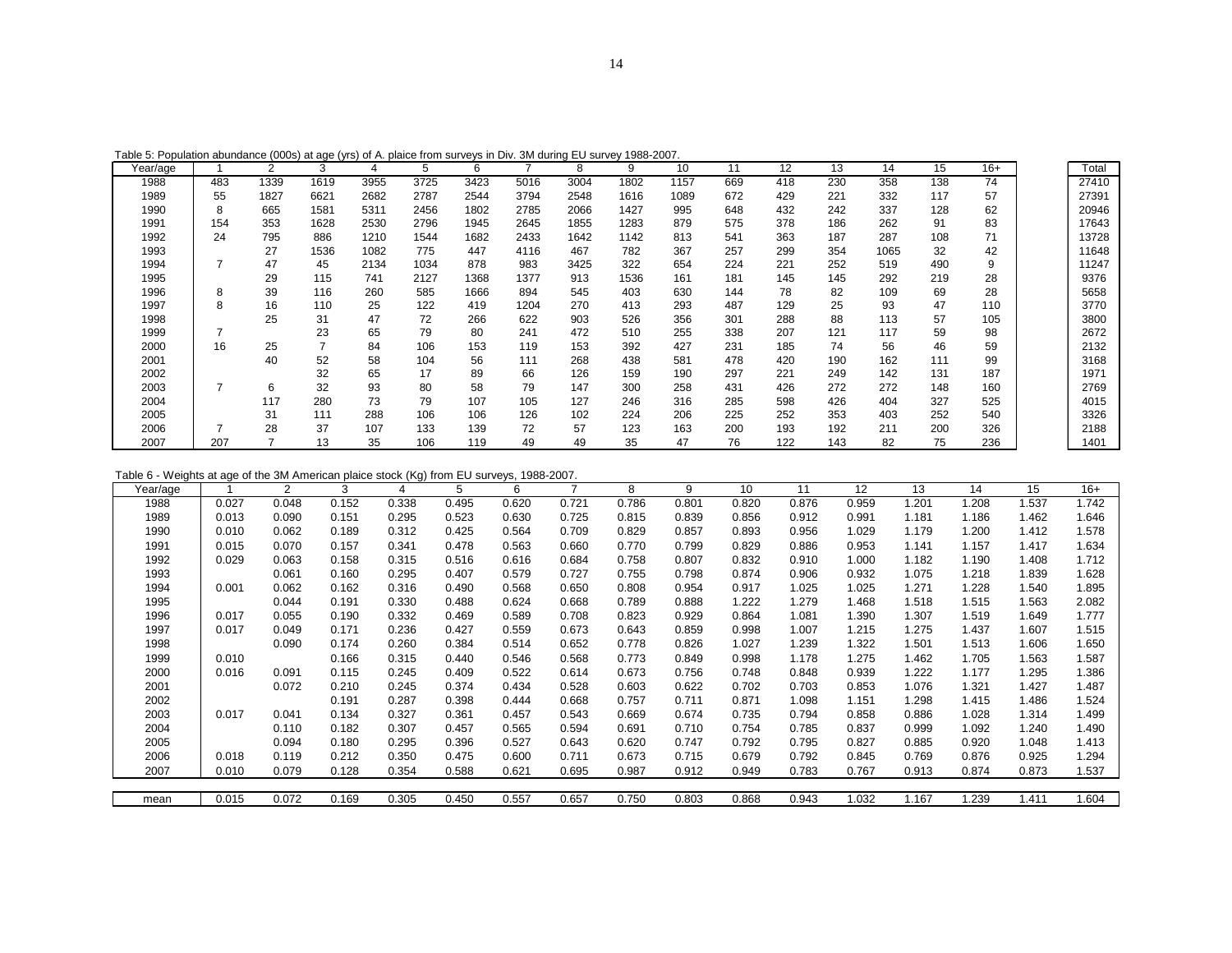Table 7: Criteria applied to convert total catches in weight to total catches in number, 2006-2007.

| <b>YEAR</b> | <b>TOTAL CATCH</b> | <b>BREAKDOWN</b><br><b>TOTAL CATCH</b> |          | LENGTHS COMPOSITION |            |           | Mean Weight | <b>TOTAL CATCH IN</b> |
|-------------|--------------------|----------------------------------------|----------|---------------------|------------|-----------|-------------|-----------------------|
|             | (ton)              | (ton)                                  | Country  | Source              | Gear       | Paper     | (Kg)        | NUMBER (000's)        |
| 2006        | 45.8               | 15.0                                   | Russia   | Commercial          | <b>OTB</b> | scs 07/06 | 0.719       | 20.9                  |
|             |                    | 30.8                                   | Portugal | Commercial          | <b>OTB</b> | scs 07/09 | 0.649       | 47.4                  |
| 2007        | 76.8               | 5.0                                    | Russia   | Commercial          | <b>OTB</b> | scs 08/06 | 1.115       | 4.5                   |
|             |                    | 71.8                                   | Portugal | Commercial          | <b>OTB</b> | scs 08/05 | 0.564       | 127.3                 |

| Table 8: Length composition (absolute frequencies in '000) of the 3M American plaice catches, 1988-2007. |        |        |        |        |       |       |       |        |       |       |       |       |       |       |       |       |      |      |      |       |
|----------------------------------------------------------------------------------------------------------|--------|--------|--------|--------|-------|-------|-------|--------|-------|-------|-------|-------|-------|-------|-------|-------|------|------|------|-------|
| length group                                                                                             | 1988   | 1989   | 1990   | 1991   | 1992  | 1993  | 1994  | 1995   | 1996  | 1997  | 1998  | 1999  | 2000  | 2001  | 2002  | 2003  | 2004 | 2005 | 2006 | 2007  |
| 16                                                                                                       |        | 19.3   | 0.8    |        |       |       | 0.7   | 3.0    |       |       |       |       |       |       |       |       |      |      |      |       |
| 18                                                                                                       |        | 60.5   | 3.9    |        |       |       | 2.9   | 3.2    |       |       |       |       |       |       |       |       |      |      |      |       |
| 20                                                                                                       | 6.9    | 126.5  | 2.0    |        | 5.3   | 1.8   | 3.3   |        |       |       |       |       |       |       |       |       |      |      |      |       |
| 22                                                                                                       | 10.4   | 88.0   | 8.2    | 5.8    | 1.3   | 6.9   | 3.2   |        |       |       |       |       | 0.3   | 0.1   |       |       | 0.1  |      |      |       |
| 24                                                                                                       | 65.6   | 35.8   | 10.4   | 6.6    | 1.4   | 14.3  | 4.8   | 9.7    | 5.1   |       | 0.2   |       |       | 0.2   |       |       | 0.1  |      |      |       |
| 26                                                                                                       | 186.5  | 41.3   | 20.2   | 0.0    | 7.4   | 16.1  | 18.3  | 9.7    | 0.4   |       | 0.2   |       | 0.7   | 0.5   | 0.3   | 0.02  |      |      |      | 1.9   |
| 28                                                                                                       | 345.3  | 131.2  | 43.2   | 23.2   | 23.7  | 17.1  | 30.6  | 24.3   | 10.0  |       | 0.5   |       | 9.4   | 3.0   | 1.1   | 0.1   | 1.3  |      | 0.2  | 3.4   |
| 30                                                                                                       | 276.2  | 226.7  | 91.7   | 28.2   | 37.5  | 23.2  | 71.1  | 45.4   | 31.6  |       | 0.7   |       | 16.3  | 10.0  | 2.2   | 0.5   | 2.3  |      | 2.4  | 7.9   |
| 32                                                                                                       | 303.9  | 365.4  | 131.9  | 109.7  | 36.7  | 23.0  | 94.4  | 136.9  | 63.4  |       | 1.8   | 5.2   | 21.5  | 18.1  | 5.1   | 2.5   | 4.2  |      | 2.9  | 16.5  |
| 34                                                                                                       | 611.2  | 569.3  | 96.5   | 203.1  | 61.0  | 19.9  | 81.3  | 142.1  | 98.4  | 14.6  | 4.0   | 10.4  | 23.4  | 22.5  | 17.9  | 3.0   | 4.5  | 0.2  | 11.2 | 17.4  |
| 36                                                                                                       | 621.5  | 603.5  | 86.9   | 283.0  | 90.5  | 28.5  | 88.0  | 225.2  | 86.5  | 13.0  | 6.2   | 25.9  | 23.6  | 29.7  | 27.9  | 10.8  | 7.9  | 0.5  | 7.8  | 21.4  |
| 38                                                                                                       | 372.9  | 477.8  | 71.1   | 147.1  | 122.7 | 37.5  | 128.1 | 294.5  | 74.7  | 24.4  | 15.6  | 51.9  | 24.5  | 31.1  | 24.7  | 15.2  | 12.8 | 1.5  | 10.9 | 19.5  |
| 40                                                                                                       | 372.9  | 356.7  | 70.6   | 146.2  | 108.2 | 29.4  | 112.6 | 249.8  | 47.4  | 37.8  | 22.6  | 15.6  | 23.0  | 28.9  | 24.1  | 25.1  | 12.8 | 3.9  | 11.2 | 11.7  |
| 42                                                                                                       | 473.1  | 696.1  | 82.1   | 147.7  | 57.1  | 34.6  | 44.9  | 166.2  | 47.2  | 22.8  | 17.8  | 20.8  | 17.1  | 22.2  | 22.9  | 22.1  | 9.8  | 3.6  | 8.4  | 15.4  |
| 44                                                                                                       | 397.1  | 630.2  | 125.0  | 320.8  | 67.8  | 32.6  | 55.2  | 86.1   | 23.3  | 8.1   | 44.0  | 36.3  | 12.9  | 18.1  | 12.8  | 5.5   | 12.3 | 1.5  | 3.9  | 6.4   |
| 46                                                                                                       | 158.8  | 405.0  | 132.8  | 295.7  | 79.8  | 25.6  | 63.3  | 84.6   | 14.1  | 17.2  | 36.5  | 31.1  | 11.6  | 14.3  | 10.7  | 16.0  | 7.1  | 2.7  | 4.3  | 4.5   |
| 48                                                                                                       | 76.0   | 97.4   | 73.9   | 120.1  | 86.9  | 23.0  | 59.4  | 78.4   | 12.7  | 33.5  | 30.9  | 46.7  | 9.8   | 12.6  | 9.8   | 10.9  | 6.0  | 5.4  | 1.3  | 2.2   |
| 50                                                                                                       | 62.2   | 68.0   | 30.3   | 106.6  | 63.2  | 22.0  | 35.4  | 94.0   | 8.4   | 24.4  | 37.8  | 25.9  | 6.5   | 6.5   | 6.4   | 14.8  | 6.5  | 8.0  | 1.8  | 2.2   |
| 52                                                                                                       | 72.5   | 35.8   | 9.6    | 9.1    | 33.1  | 12.7  | 24.3  | 58.5   | 2.8   | 16.3  | 36.1  | 10.4  | 6.9   | 3.6   | 5.4   | 6.9   | 5.6  | 6.6  | 0.4  | 0.4   |
| 54                                                                                                       | 34.5   | 27.5   | 6.7    | 3.0    | 10.3  | 3.8   | 10.8  | 40.2   | 0.6   | 4.1   | 5.3   |       | 0.8   | 1.5   | 1.9   | 3.0   | 2.4  | 3.4  | 1.1  | 0.6   |
| 56                                                                                                       | 17.3   | 13.8   | 3.4    | 0.004  | 5.4   | 1.6   | 7.4   | 7.2    | 0.3   | 1.7   | 4.4   |       | 0.4   | 0.5   | 0.2   | 0.2   | 0.2  | 0.5  | 0.2  | 0.2   |
| 58                                                                                                       | 3.5    |        | 0.8    | 0.002  | 4.8   | 0.7   |       | 1.5    |       |       | 0.03  |       |       | 0.1   |       |       | 0.04 |      |      |       |
| 60                                                                                                       |        |        |        |        | 0.01  | 0.1   |       | 1.5    |       |       |       |       |       | 0.04  |       |       |      |      | 0.1  |       |
| 62                                                                                                       |        |        | 0.1    |        |       | 0.001 | 0.6   |        |       |       |       |       |       | 0.1   |       | 1.0   |      |      |      |       |
| 64                                                                                                       |        |        |        |        |       |       |       |        |       |       |       |       |       | 0.01  |       |       |      |      |      |       |
| 66                                                                                                       |        |        |        |        |       |       |       |        |       |       |       |       |       |       |       |       |      |      |      |       |
| 68                                                                                                       |        |        |        |        |       |       |       |        |       |       |       |       |       |       |       |       |      |      | 0.1  |       |
| Total ('000)                                                                                             | 4468.2 | 5075.7 | 1102.2 | 1955.9 | 904.0 | 374.5 | 940.5 | 1762.1 | 527.0 | 218.0 | 264.8 | 280.2 | 208.7 | 223.8 | 173.5 | 137.5 | 95.8 | 37.7 | 68.3 | 131.8 |
| mean length                                                                                              | 37.9   | 38.7   | 39.5   | 41.6   | 41.8  | 39.6  | 39.5  | 40.8   | 37.9  | 44.6  | 46.7  | 43.9  | 39.3  | 40.3  | 41.3  | 44.1  | 42.8 | 48.4 | 40.2 | 38.2  |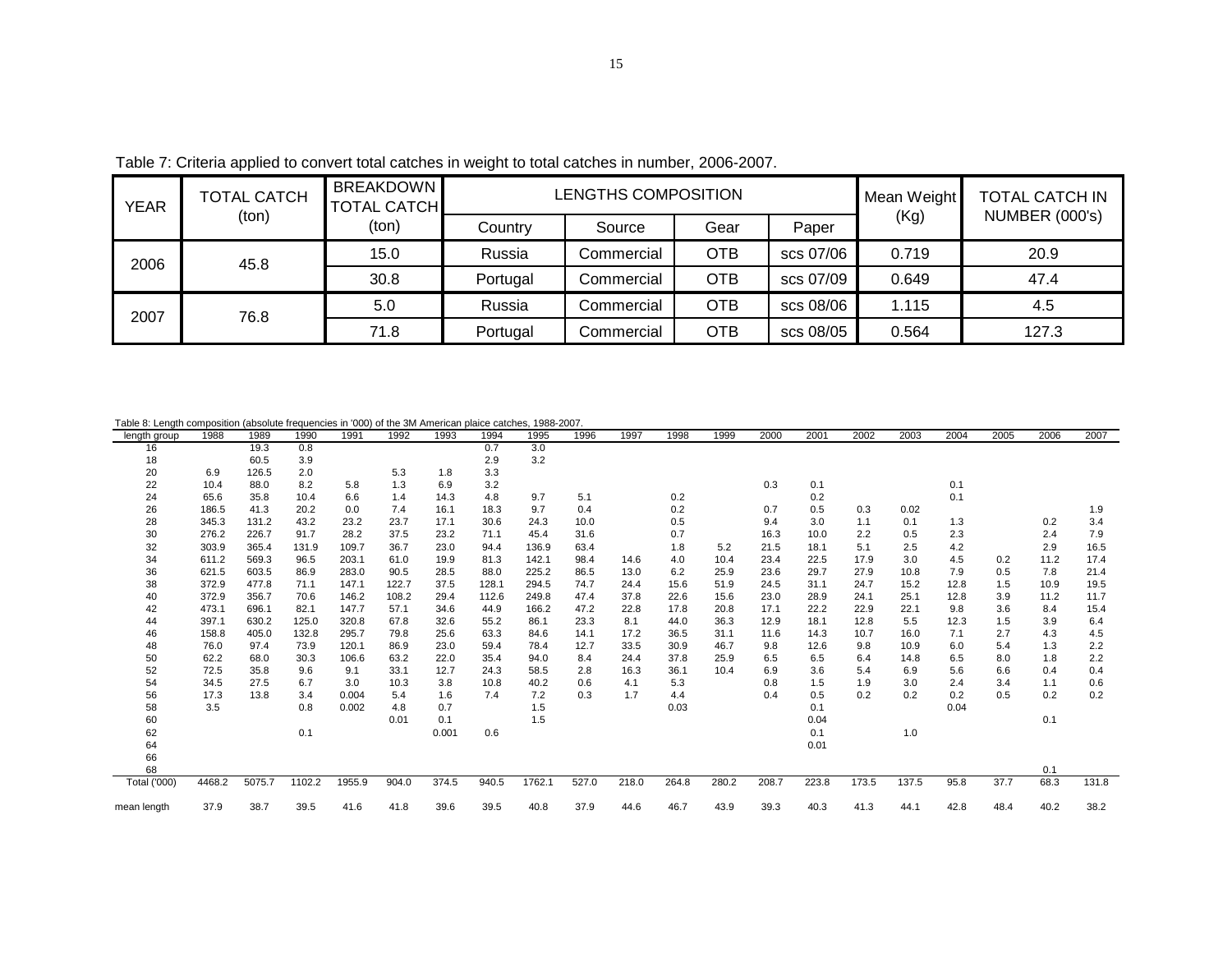|  |  | Table 9 - Catch at age (000s) of the 3M American plaice, 1988-2007. |  |
|--|--|---------------------------------------------------------------------|--|
|--|--|---------------------------------------------------------------------|--|

| Year/age | $\overline{2}$ | 3    | 4   | 5      | 6   |     | 8   | 9   | 10  | 11  | 12  | 13 | 14  | 15 | $16+$ | Total |
|----------|----------------|------|-----|--------|-----|-----|-----|-----|-----|-----|-----|----|-----|----|-------|-------|
| 1988     | ⇁              | 311  | 731 | 549    | 440 | 720 | 532 | 386 | 265 | 173 | 118 | 65 | 102 | 43 | 25    | 4468  |
| 1989     | 175            | 209  | 573 | 527    | 482 | 886 | 715 | 520 | 356 | 230 | 148 | 80 | 118 | 39 | 19    | 5076  |
| 1990     |                | 49   | 183 | 112    | 87  | 158 | 147 | 110 | 78  | 55  | 39  | 24 | 33  | 13 |       | 1102  |
| 1991     |                | 19   | 133 | 185    | 168 | 342 | 331 | 243 | 174 | 124 | 84  | 50 | 68  | 23 | 12    | 1956  |
| 1992     |                | 17   | 76  | 75     | 76  | 136 | 124 | 100 | 77  | 60  | 46  | 31 | 45  | 23 | 14    | 904   |
| 1993     |                | 47   | 42  | 26     | 11  | 112 | 13  | 24  | 12  | 9   | 11  | 15 | 49  | 2  | 2     | 375   |
| 1994     |                | 6    | 219 | 98     | 77  | 75  | 254 | 24  | 48  | 16  | 17  | 20 | 40  | 43 |       | 941   |
| 1995     | 6              | 24   | 167 | 458    | 235 | 231 | 155 | 250 | 31  | 35  | 30  | 30 | 58  | 45 |       | 1762  |
| 1996     |                | 13   | 60  | 101    | 173 | 63  | 41  | 23  | 34  | 6   | 3   | 3  | 3   | 2  | 0.4   | 527   |
| 1997     |                |      |     |        | 17  | 61  | 12  | 28  | 23  | 35  | 13  | 3  | 9   |    | 10    | 218   |
| 1998     |                | 0.3  |     |        |     | 28  | 57  | 36  | 31  | 32  | 33  | 8  | 14  |    | 10    | 265   |
| 1999     |                |      | 4   | 6      | 8   | 27  | 59  | 60  | 35  | 40  | 21  | 9  | 5   |    | 5     | 280   |
| 2000     | 0.2            | 0.1  | 19  | 25     | 25  | 12  | 13  | 33  | 35  | 17  | 13  | 6  | 3   |    | 4     | 209   |
| 2001     |                | 5    | 6   | 16     | 8   | 10  | 21  | 30  | 41  | 35  | 29  | 10 | 6   |    | 3     | 224   |
| 2002     |                |      | 8   |        | 17  | 13  | 21  | 22  | 23  | 24  | 17  | 12 |     |    | 5     | 174   |
| 2003     |                | 0.02 | ົ   | $\sim$ | 2   | 3   | 6   | 13  | 12  | 23  | 25  | 16 | 15  | 9  | 10    | 138   |
| 2004     | 0.1            |      | 2   | 3      | 3   |     |     | 8   | 10  | 8   | 16  | 10 | 9   |    | 9     | 96    |
| 2005     |                |      |     |        |     |     |     | ົ   | ◠   | 2   | 3   | 5  | 5   |    | 12    | 38    |
| 2006     |                |      |     |        |     | ⌒   | 3   |     |     |     | 5   | 6  | 6   |    | 6     | 68    |
| 2007     |                |      | 22  | 22     | 17  | 6   |     | 3   |     | 8   | 14  | 11 | 8   | 6  | 5     | 132   |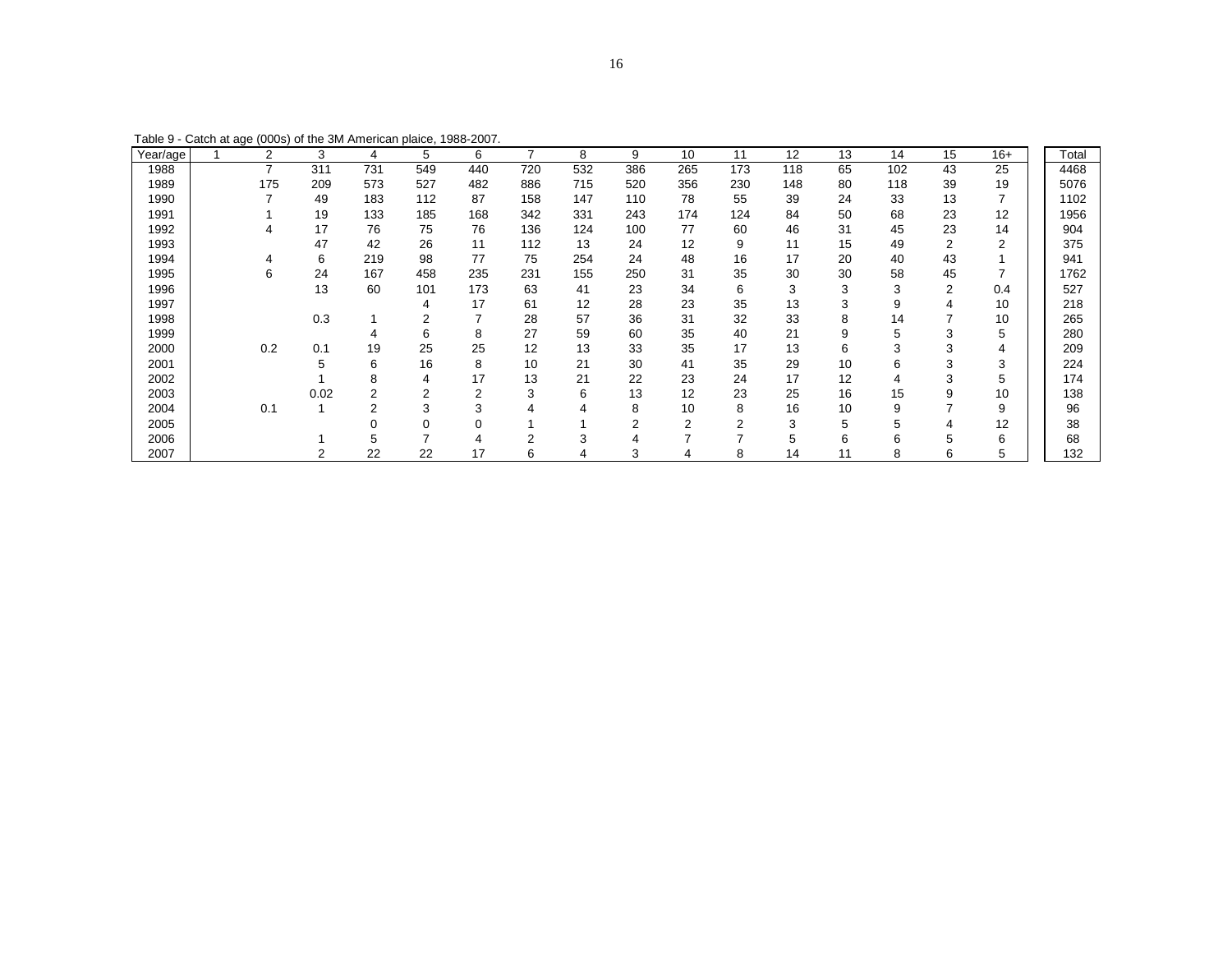| Year/age | $\overline{2}$ | 3     | 4     | 5     | 6     | ⇁     | 8     | 9     | 10    | 11    | 12    | 13    | 14    | 15    | $16+$ |
|----------|----------------|-------|-------|-------|-------|-------|-------|-------|-------|-------|-------|-------|-------|-------|-------|
| 1988     | 0.097          | 0.200 | 0.312 | 0.449 | 0.572 | 0.684 | 0.762 | 0.790 | 0.823 | 0.886 | 0.981 | 1.215 | .271  | 1.590 | 1.736 |
| 1989     | 0.079          | 0.165 | 0.342 | 0.479 | 0.617 | 0.750 | 0.842 | 0.860 | 0.882 | 0.928 | 0.985 | 1.136 | 1.185 | 1.484 | 1.717 |
| 1990     | 0.072          | 0.191 | 0.320 | 0.424 | 0.558 | 0.738 | 0.889 | 0.924 | 0.963 | 1.031 | 1.095 | 1.223 | 1.262 | 1.481 | 1.618 |
| 1991     | 0.115          | 0.189 | 0.367 | 0.480 | 0.598 | 0.763 | 0.891 | 0.929 | 0.962 | 1.035 | 1.087 | 1.188 | 1.206 | 1.361 | 1.477 |
| 1992     | 0.086          | 0.210 | 0.327 | 0.487 | 0.606 | 0.723 | 0.855 | 0.919 | 0.966 | 1.074 | 1.169 | 1.373 | 1.381 | 1.574 | 1.666 |
| 1993     |                | 0.162 | 0.296 | 0.394 | 0.580 | 0.756 | 0.813 | 0.865 | 0.979 | 1.039 | 1.059 | 1.179 | 1.339 | 1.819 | 1.627 |
| 1994     | 0.061          | 0.155 | 0.314 | 0.487 | 0.562 | 0.653 | 0.824 | 0.969 | 0.954 | 1.068 | 1.065 | 1.318 | 1.289 | 1.561 | 1.895 |
| 1995     | 0.044          | 0.190 | 0.335 | 0.494 | 0.626 | 0.684 | 0.816 | 0.925 | 1.244 | 1.320 | 1.474 | 1.532 | 1.547 | 1.571 | 2.108 |
| 1996     |                | 0.225 | 0.331 | 0.425 | 0.535 | 0.671 | 0.733 | 0.852 | 0.825 | 1.002 | 1.302 | 1.202 | 1.385 | 1.539 | 1.333 |
| 1997     |                |       |       | 0.445 | 0.639 | 0.726 | 0.682 | 0.949 | 1.059 | 1.097 | 1.270 | 1.261 | 1.509 | 1.508 | 1.513 |
| 1998     |                | 0.185 | 0.269 | 0.396 | 0.554 | 0.776 | 0.889 | 0.950 | 1.140 | 1.337 | 1.380 | 1.461 | 1.509 | 1.589 | 1.613 |
| 1999     |                |       | 0.365 | 0.495 | 0.536 | 0.581 | 0.786 | 0.872 | 0.943 | 1.109 | 1.194 | 1.337 | 1.445 | 1.439 | 1.389 |
| 2000     | 0.115          | 0.115 | 0.268 | 0.359 | 0.444 | 0.566 | 0.637 | 0.706 | 0.692 | 0.782 | 0.891 | 1.225 | 1.140 | 1.290 | 1.389 |
| 2001     |                | 0.263 | 0.283 | 0.340 | 0.401 | 0.471 | 0.595 | 0.615 | 0.691 | 0.703 | 0.805 | 0.975 | 1.150 | 1.298 | 1.534 |
| 2002     |                | 0.231 | 0.341 | 0.398 | 0.436 | 0.622 | 0.692 | 0.658 | 0.734 | 0.813 | 0.850 | 0.992 | 1.349 | 1.378 | 1.470 |
| 2003     |                | 0.232 | 0.419 | 0.419 | 0.554 | 0.613 | 0.754 | 0.746 | 0.786 | 0.868 | 0.949 | 0.968 | 1.084 | 1.311 | 1.567 |
| 2004     | 0.125          | 0.242 | 0.331 | 0.432 | 0.539 | 0.554 | 0.704 | 0.716 | 0.788 | 0.795 | 0.815 | 0.926 | 0.998 | 1.100 | 1.333 |
| 2005     |                |       | 0.436 | 0.573 | 0.721 | 0.902 | 0.806 | 0.928 | 0.977 | 0.941 | 1.045 | 1.116 | 1.181 | 1.292 | 1.442 |
| 2006     |                | 0.275 | 0.377 | 0.438 | 0.596 | 0.674 | 0.534 | 0.678 | 0.627 | 0.719 | 0.747 | 0.692 | 0.732 | 0.790 | 1.144 |
| 2007     |                | 0.177 | 0.306 | 0.472 | 0.567 | 0.614 | 0.778 | 0.604 | 0.816 | 0.612 | 0.691 | 0.723 | 0.653 | 0.716 | 1.202 |
|          |                |       |       |       |       |       |       |       |       |       |       |       |       |       |       |
| mean     | 0.088          | 0.200 | 0.334 | 0.444 | 0.562 | 0.676 | 0.764 | 0.823 | 0.893 | 0.958 | 1.043 | 1.152 | .231  | .385  | 1.539 |

Table 10 - Mean weight at age of the 3M American plaice catch (Kg), 1988-2007.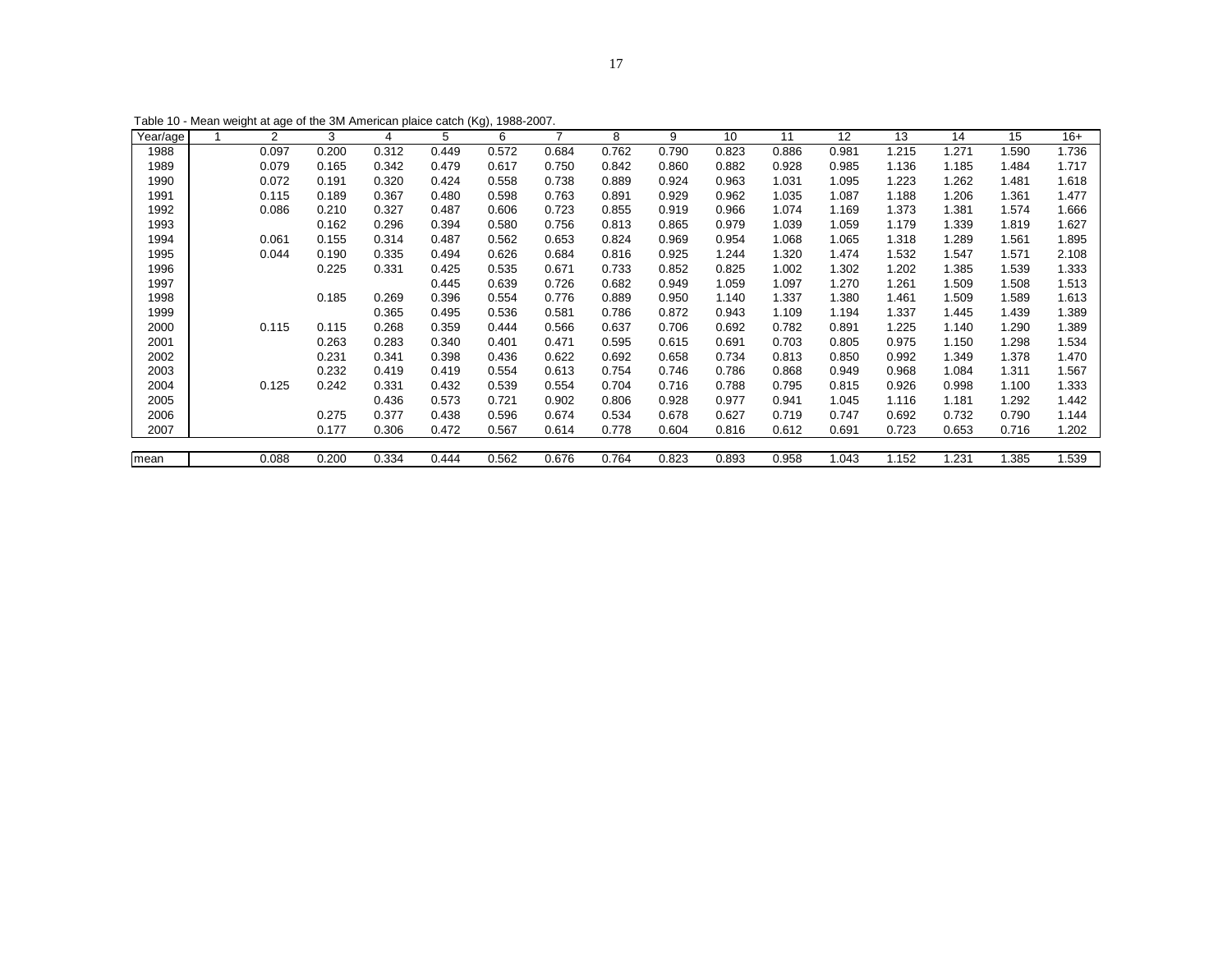| Age | F at age index | Observed PR            | Logit PR | Squared difference |
|-----|----------------|------------------------|----------|--------------------|
|     | 0.000          | 0.000                  | 0.053    | 0.003              |
| 2   | 0.168          | 0.147                  | 0.147    | 0.000              |
| 3   | 0.464          | 0.406                  | 0.407    | 0.000              |
| 4   | 1.083          | 0.949                  | 0.948    | 0.000              |
| 5   | 1.142          | 1.000                  | 1.000    | 0.000              |
| 6   | 0.989          | 0.866                  | 1.000    | 0.018              |
| 7   | 0.947          | 0.829                  | 1.000    | 0.029              |
| 8   | 1.083          | 0.949                  | 1.000    | 0.003              |
| 9   | 1.097          | 0.961                  | 1.000    | 0.002              |
| 10  | 1.131          | 0.990                  | 1.000    | 0.000              |
| 11  | 1.128          | 0.988                  | 1.000    | 0.000              |
| 12  | 1.125          | 0.985                  | 1.000    | 0.000              |
| 13  | 1.022          | 0.895                  | 1.000    | 0.011              |
| 14  | 1.045          | 0.915                  | 1.000    | 0.007              |
| 15  | 0.963          | 0.844                  | 1.000    | 0.024              |
| 16  | 0.856          | 0.750                  | 1.000    | 0.062              |
|     |                | Minimum sum of squares |          | 0.157              |
|     |                |                        |          |                    |

18

Table11: American plaice exploitaion pattern given by the generalized logit of the 1988-07 observed partial recruitment (See text).

| .<br>ــ<br>ve<br><br>____<br>. |                          | $-1$   | $\sim$<br>,,, |
|--------------------------------|--------------------------|--------|---------------|
|                                | $10^{-7}$<br>$\sim$<br>- | $\sim$ |               |

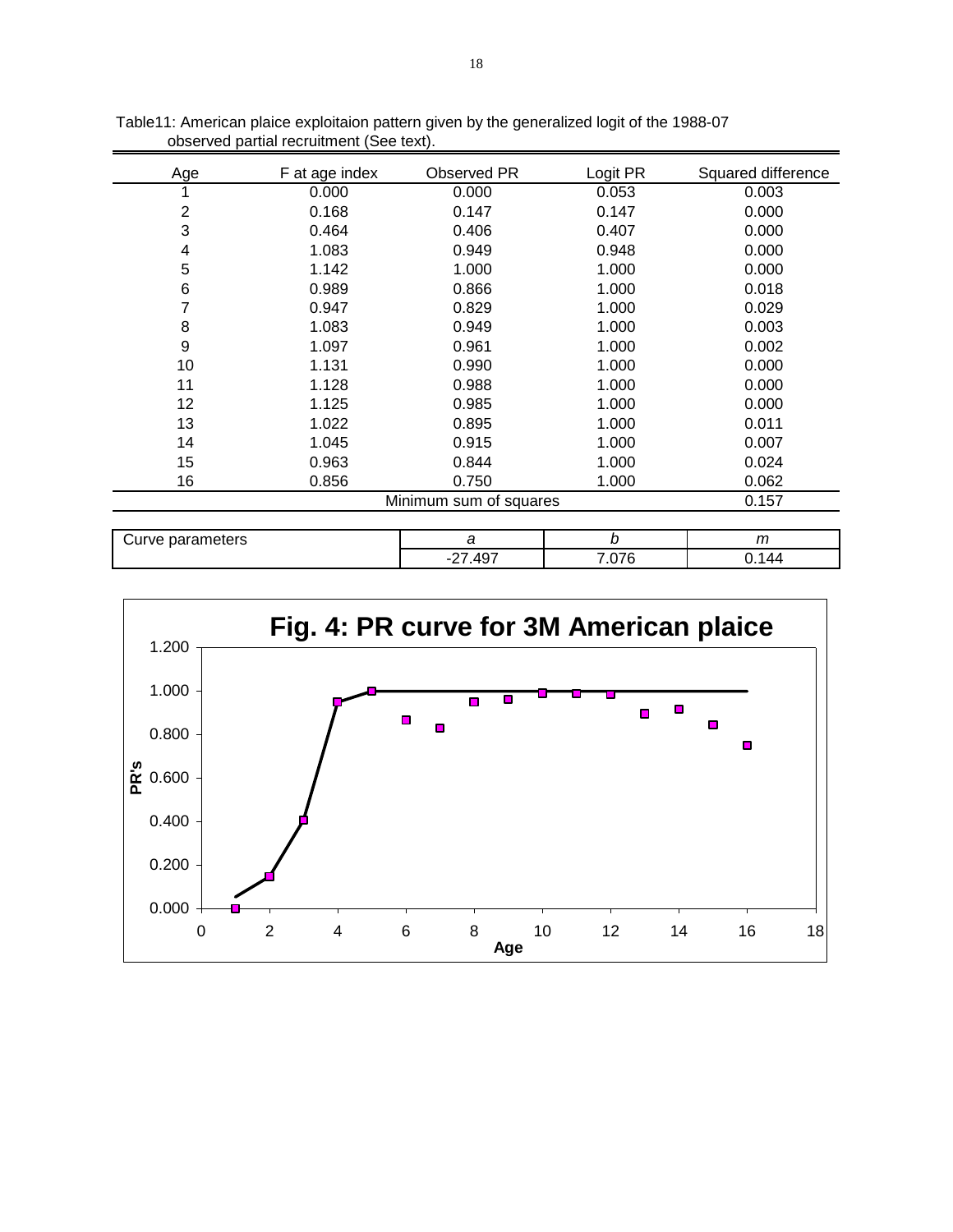| Age   |       | mean weights 1988-07 | og mat $(%)$ | PR 88-07 | Ref. M |
|-------|-------|----------------------|--------------|----------|--------|
|       | stock | catch                |              |          |        |
| 1     | 0.015 | 0.015                | 0.000        | 0.053    | 0.20   |
| 2     | 0.072 | 0.088                | 0.000        | 0.147    | 0.20   |
| 3     | 0.169 | 0.200                | 0.000        | 0.407    | 0.20   |
| 4     | 0.305 | 0.334                | 0.000        | 0.948    | 0.20   |
| 5     | 0.450 | 0.444                | 0.500        | 1.000    | 0.20   |
| 6     | 0.557 | 0.562                | 1.000        | 1.000    | 0.20   |
| 7     | 0.657 | 0.676                | 1.000        | 1.000    | 0.20   |
| 8     | 0.750 | 0.764                | 1.000        | 1.000    | 0.20   |
| 9     | 0.803 | 0.823                | 1.000        | 1.000    | 0.20   |
| 10    | 0.868 | 0.893                | 1.000        | 1.000    | 0.20   |
| 11    | 0.943 | 0.958                | 1.000        | 1.000    | 0.20   |
| 12    | 1.032 | 1.043                | 1.000        | 1.000    | 0.20   |
| 13    | 1.167 | 1.152                | 1.000        | 1.000    | 0.20   |
| 14    | 1.239 | 1.231                | 1.000        | 1.000    | 0.20   |
| 15    | 1.411 | 1.385                | 1.000        | 1.000    | 0.20   |
| $16+$ | 1.604 | 1.539                | 1.000        | 1.000    | 0.20   |

Table 12 A: Yield per recruit parameters for 3M American plaice.

Table 12 B: Yield per recruit results for 3M American plaice.

|                  | Ref F | В    | Y   | SSB  | Slope |
|------------------|-------|------|-----|------|-------|
|                  | 0.000 | 2416 | 0   | 1961 | 2,084 |
|                  | 0.000 | 2416 | 0   | 1961 | 1,591 |
|                  | 0.035 | 1895 | 56  | 1450 | 931   |
|                  | 0.070 | 1546 | 88  | 1111 | 566   |
|                  | 0.105 | 1299 | 108 | 874  | 352   |
|                  | 0.140 | 1119 | 120 | 704  | 222   |
| F <sub>0.1</sub> | 0.162 | 1030 | 126 | 621  | 208   |
|                  | 0.175 | 982  | 128 | 576  | 139   |
|                  | 0.210 | 876  | 133 | 479  | 85    |
|                  | 0.245 | 791  | 136 | 402  | 48    |
|                  | 0.280 | 722  | 138 | 341  | 23    |
|                  | 0.315 | 664  | 138 | 292  | 4     |
| <b>Fmax</b>      | 0.346 | 622  | 139 | 256  | 0     |
|                  | 0.385 | 575  | 138 | 218  | -16   |
|                  | 0.420 | 540  | 138 | 190  | -22   |
|                  | 0.455 | 510  | 137 | 167  | -27   |
|                  | 0.490 | 483  | 136 | 146  | $-30$ |
|                  | 0.525 | 459  | 135 | 129  | $-32$ |

Fig.5 - Yield, B and SSB per recruit curve for 3M American plaice

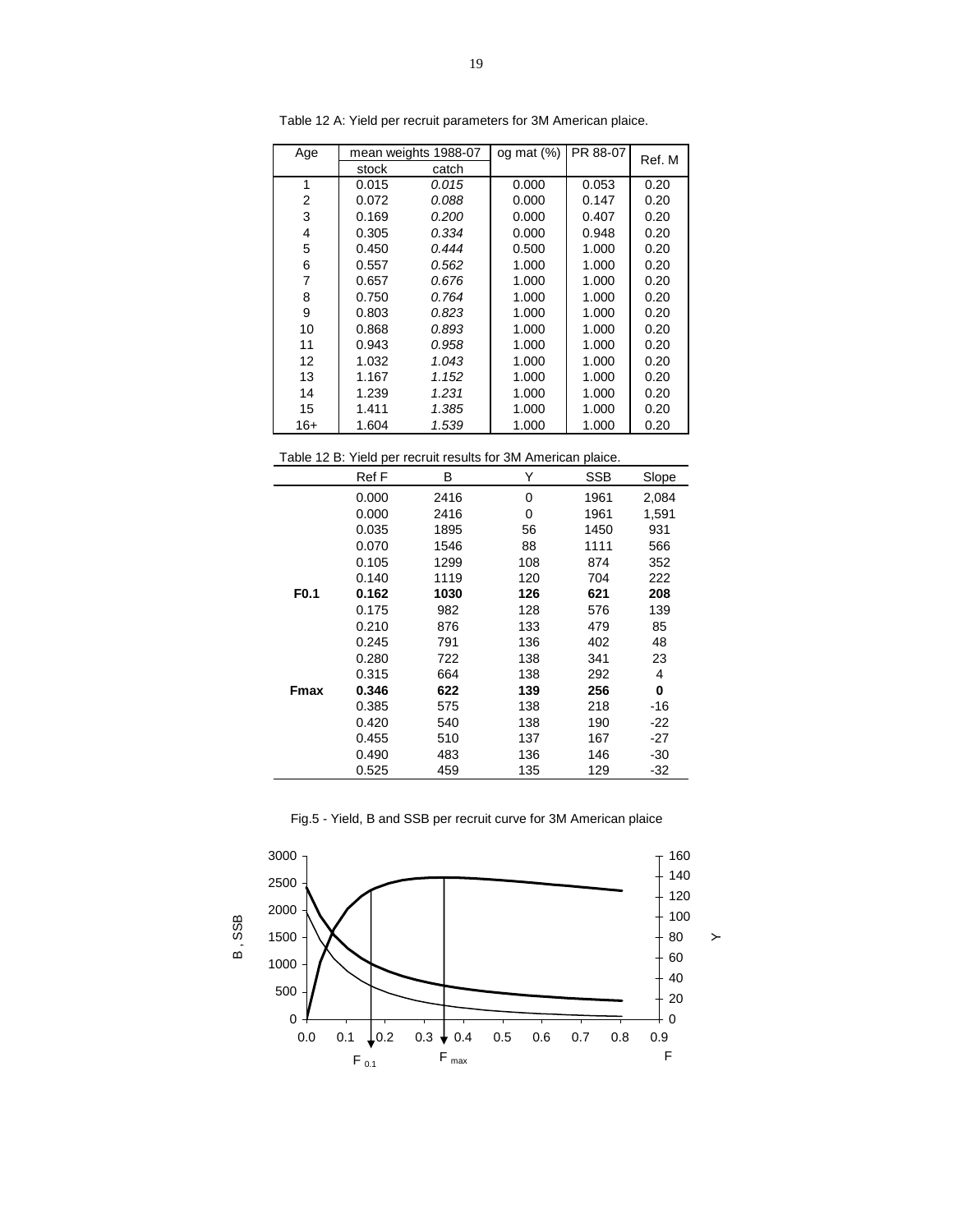|      |              | based in EU survey series (ages 8-11). |       |
|------|--------------|----------------------------------------|-------|
| Year | Catch (tons) | Survey (tons)                          | C/B   |
| 1988 | 1082         | 5338                                   | 0.203 |
| 1989 | 1576         | 4979                                   | 0.317 |
| 1990 | 364          | 4443                                   | 0.082 |
| 1991 | 817          | 3692                                   | 0.221 |
| 1992 | 336          | 3335                                   | 0.101 |
| 1993 | 53           | 1531                                   | 0.034 |
| 1994 | 295          | 3903                                   | 0.076 |
| 1995 | 443          | 2512                                   | 0.176 |
| 1996 | 84           | 1525                                   | 0.055 |
| 1997 | 97           | 1311                                   | 0.074 |
| 1998 | 163          | 1874                                   | 0.087 |
| 1999 | 176          | 1450                                   | 0.121 |
| 2000 | 69           | 915                                    | 0.076 |
| 2001 | 84           | 1178                                   | 0.072 |
| 2002 | 65           | 700                                    | 0.093 |
| 2003 | 44           | 833                                    | 0.053 |
| 2004 | 23           | 724                                    | 0.032 |
| 2005 | 6            | 573                                    | 0.011 |
| 2006 | 13           | 395                                    | 0.033 |
| 2007 | 13           | 184                                    | 0.071 |

Table 13 - Trend of the 3M American plaice F index



Fig. 6. Trend of the 3M American plaice F index based in EU survey.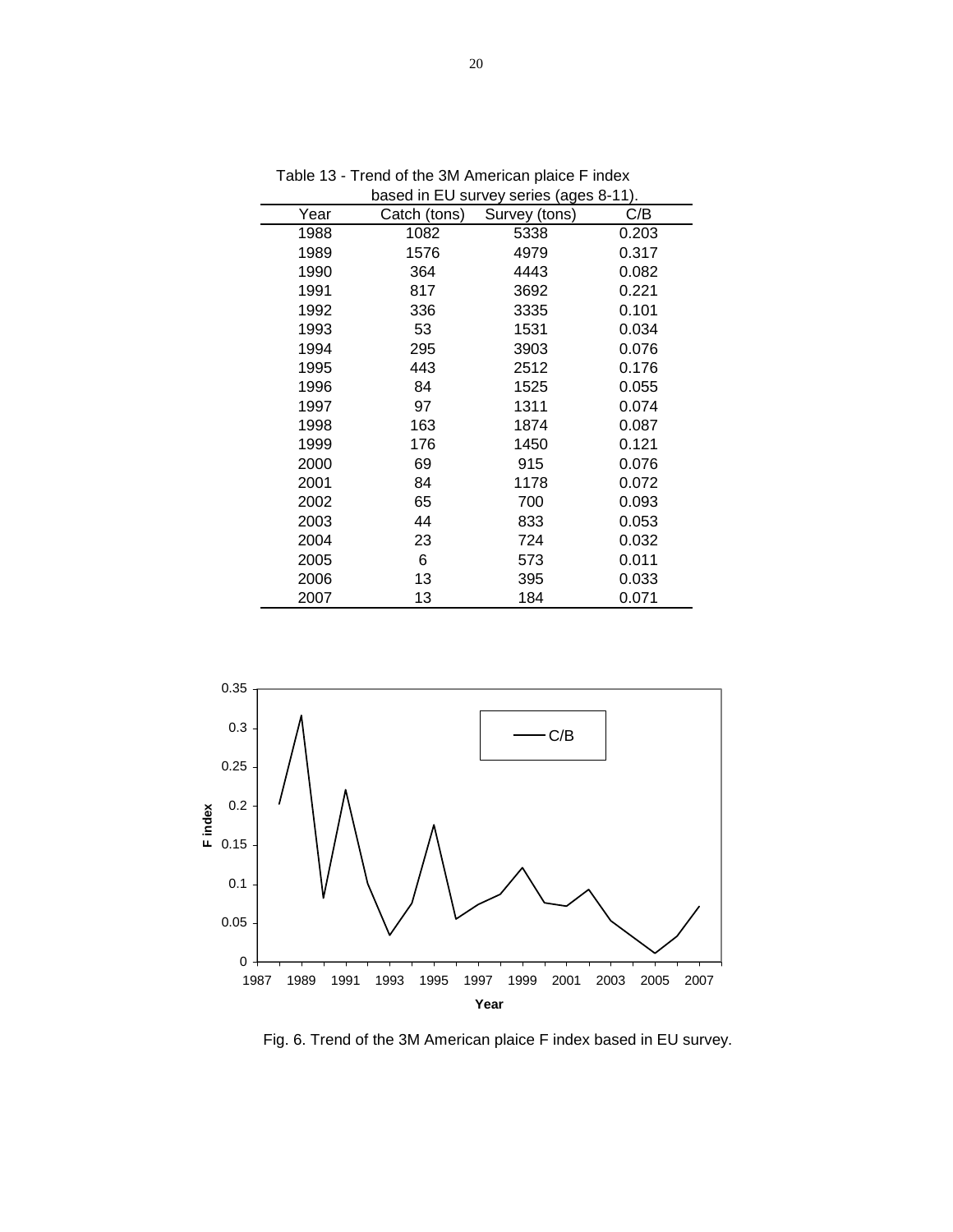Table 14. Evolution of Recruit ('000) and SSB ('000 tons) EU survey index during the period 1988-2007.

| Year           | 1988 | 1989 | 1990 | 1991 | 1992 | 1993 | 1994 | 1995 | 1996 | 1997 | 1998 | 1999 | 2000 | 2001 | 2002 | 2003 | 2004 | 2005 | 2006 | 2007        |
|----------------|------|------|------|------|------|------|------|------|------|------|------|------|------|------|------|------|------|------|------|-------------|
| <b>SSB</b>     |      |      | 9.4  | 8.3  | 7.6  | 7.0  | 7.3  | 6.1  | 3.8  | 2.9  | 3.4  | 2.5  | 1.6  | 2.4  | 2.0  | 2.2  | 3.4  | 2.6  |      | 1. $\Omega$ |
| Age 3 recruits | 1619 | 6621 | 1581 | 1628 | 886  | 1536 | 45   | 115  | 116  | 110  | 31   | 23   |      | 52   | 32   | 32   | 280  |      | 37   |             |



Fig. 7. SSB-Recruitment scatter plot based in EU survey series.



Fig. 8. Recruit at age 3 produced per kg of SSB index from EU indices.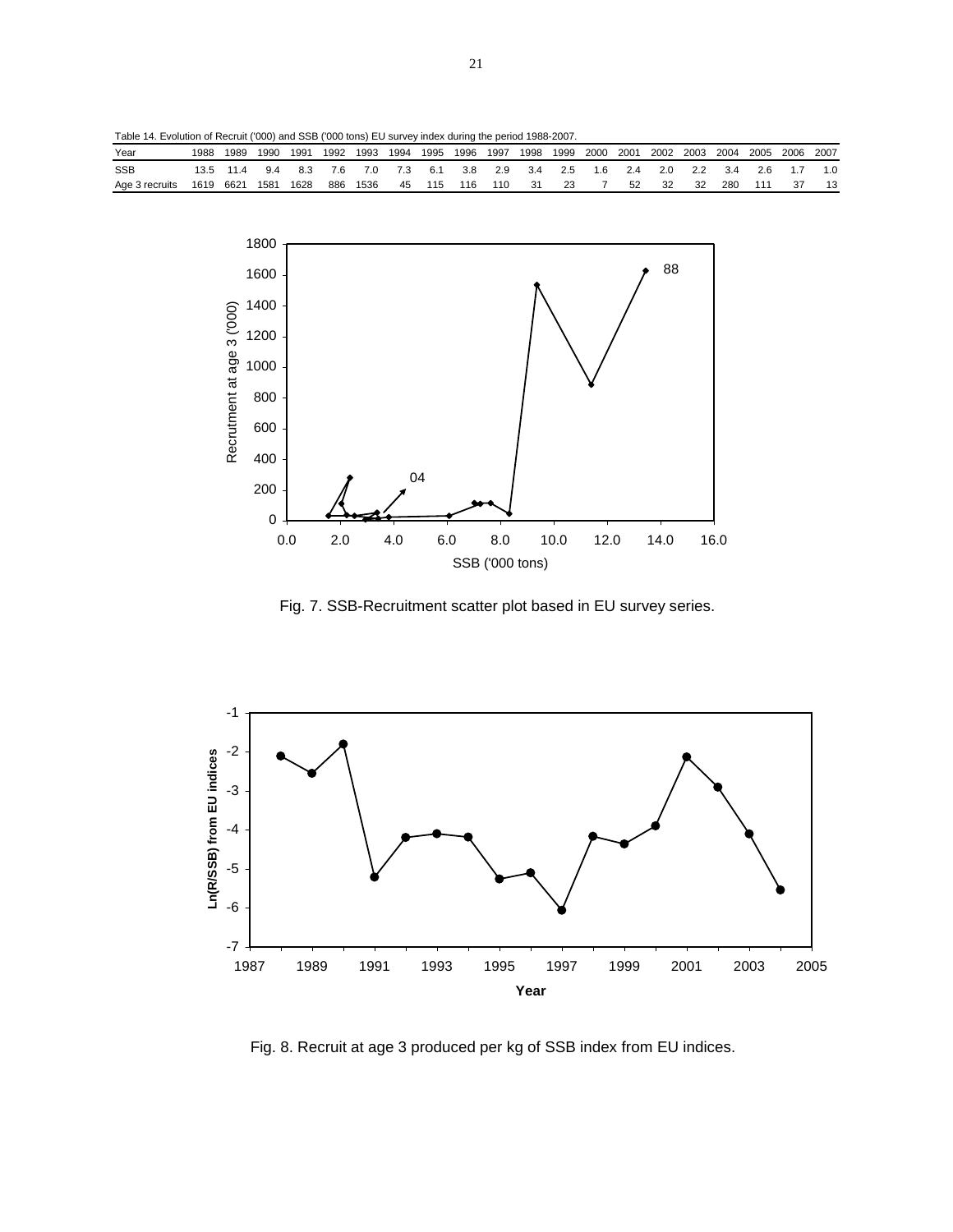| Table 15. LOWESTOR ASH INPUTTIES TOF 3M AMERICAN Plance (2006 assessment)                                                                                                                                                  |                                                                                                                                                                                    |                                                                                                                                                                                            |                                                                                                                                                                                                   |                                                                                                                                                                                                    |                                                                                                                                                                                                    |                                                                                                                                                                                                        |                                                                                                                                                                                                        |                                                                                                                                                                                                       |                                                                                                                                                                                                     |                                                                                                                                                                                                   | AMERICAN PLAICE NAFO 3M LANDINGS tons                                                                                                                                                               |                                                                                                                                                                                               |                                                                                                                                                                                              |                                                                                                                                                                                         |                                                                                                                                                                                         |
|----------------------------------------------------------------------------------------------------------------------------------------------------------------------------------------------------------------------------|------------------------------------------------------------------------------------------------------------------------------------------------------------------------------------|--------------------------------------------------------------------------------------------------------------------------------------------------------------------------------------------|---------------------------------------------------------------------------------------------------------------------------------------------------------------------------------------------------|----------------------------------------------------------------------------------------------------------------------------------------------------------------------------------------------------|----------------------------------------------------------------------------------------------------------------------------------------------------------------------------------------------------|--------------------------------------------------------------------------------------------------------------------------------------------------------------------------------------------------------|--------------------------------------------------------------------------------------------------------------------------------------------------------------------------------------------------------|-------------------------------------------------------------------------------------------------------------------------------------------------------------------------------------------------------|-----------------------------------------------------------------------------------------------------------------------------------------------------------------------------------------------------|---------------------------------------------------------------------------------------------------------------------------------------------------------------------------------------------------|-----------------------------------------------------------------------------------------------------------------------------------------------------------------------------------------------------|-----------------------------------------------------------------------------------------------------------------------------------------------------------------------------------------------|----------------------------------------------------------------------------------------------------------------------------------------------------------------------------------------------|-----------------------------------------------------------------------------------------------------------------------------------------------------------------------------------------|-----------------------------------------------------------------------------------------------------------------------------------------------------------------------------------------|
| AMERICAN PLAICE NAFO DIVISION 3M INDEX OF INPUT FILES JUNE 2008                                                                                                                                                            |                                                                                                                                                                                    |                                                                                                                                                                                            |                                                                                                                                                                                                   |                                                                                                                                                                                                    |                                                                                                                                                                                                    |                                                                                                                                                                                                        |                                                                                                                                                                                                        |                                                                                                                                                                                                       |                                                                                                                                                                                                     | 1<br>1988                                                                                                                                                                                         | 1<br>2007                                                                                                                                                                                           |                                                                                                                                                                                               |                                                                                                                                                                                              |                                                                                                                                                                                         |                                                                                                                                                                                         |
| 1<br>pla3mla.txt<br>pla3mcn.txt<br>pla3mcw.txt<br>pla3msw.txt<br>pla3mnm.txt<br>pla3mmo.txt<br>pla3mpf.txt<br>pla3mpm.txt<br>pla3mfo.txt<br>pla3mfn.txt<br>pla3mtun.txt<br>AMERICAN PLAICE NAFO 3M CATCH NUMBERS thousands |                                                                                                                                                                                    |                                                                                                                                                                                            |                                                                                                                                                                                                   |                                                                                                                                                                                                    |                                                                                                                                                                                                    |                                                                                                                                                                                                        |                                                                                                                                                                                                        |                                                                                                                                                                                                       |                                                                                                                                                                                                     | 1<br>5<br>2800.0<br>3500.0<br>790.0<br>1600.0<br>765.0<br>275.0<br>669.0<br>1300.0<br>300.0<br>208.0<br>294.0<br>255.0<br>133.0<br>149.0<br>128.0<br>131.0<br>81.1<br>45.0                        | 16                                                                                                                                                                                                  |                                                                                                                                                                                               |                                                                                                                                                                                              |                                                                                                                                                                                         |                                                                                                                                                                                         |
| 1<br>1988                                                                                                                                                                                                                  | $\overline{2}$<br>2007                                                                                                                                                             |                                                                                                                                                                                            |                                                                                                                                                                                                   |                                                                                                                                                                                                    |                                                                                                                                                                                                    |                                                                                                                                                                                                        |                                                                                                                                                                                                        |                                                                                                                                                                                                       |                                                                                                                                                                                                     | 45.8<br>76.8                                                                                                                                                                                      |                                                                                                                                                                                                     |                                                                                                                                                                                               |                                                                                                                                                                                              |                                                                                                                                                                                         |                                                                                                                                                                                         |
| 1                                                                                                                                                                                                                          | 16                                                                                                                                                                                 |                                                                                                                                                                                            |                                                                                                                                                                                                   |                                                                                                                                                                                                    |                                                                                                                                                                                                    |                                                                                                                                                                                                        |                                                                                                                                                                                                        |                                                                                                                                                                                                       |                                                                                                                                                                                                     |                                                                                                                                                                                                   |                                                                                                                                                                                                     |                                                                                                                                                                                               |                                                                                                                                                                                              |                                                                                                                                                                                         |                                                                                                                                                                                         |
| 1<br>0.000<br>0.000<br>0.000<br>0.000<br>0.000<br>0.000<br>0.000<br>0.000<br>0.000<br>0.000<br>0.000<br>0.000<br>0.000<br>0.000<br>0.000<br>0.000<br>0.000<br>0.000<br>0.000<br>0.000                                      | 7.173<br>175.482<br>6.843<br>0.826<br>4.055<br>0.000<br>3.947<br>6.202<br>0.000<br>0.000<br>0.000<br>0.000<br>0.163<br>0.000<br>0.000<br>0.000<br>0.061<br>0.000<br>0.000<br>0.000 | 311.143<br>209.362<br>48.514<br>18.908<br>16.669<br>46.566<br>5.540<br>24.070<br>13.477<br>0.000<br>0.311<br>0.000<br>0.109<br>5.460<br>1.310<br>0.018<br>1.466<br>0.000<br>0.859<br>1.918 | 730.939<br>573.039<br>183.081<br>132.757<br>75.811<br>42.316<br>218.845<br>167.228<br>60.135<br>0.000<br>0.795<br>3.687<br>19.370<br>6.313<br>7.507<br>1.635<br>1.742<br>0.058<br>5.373<br>21.693 | 549.470<br>526.509<br>112.480<br>185.009<br>75.174<br>26.310<br>97.846<br>457.569<br>101.313<br>4.127<br>1.779<br>5.715<br>24.736<br>15.595<br>3.971<br>1.813<br>2.988<br>0.235<br>7.441<br>21.885 | 439.632<br>481.596<br>86.964<br>168.106<br>76.423<br>10.898<br>77.178<br>234.940<br>172.912<br>16.665<br>6.961<br>7.562<br>25.180<br>7.634<br>17.199<br>1.740<br>3.077<br>0.407<br>4.493<br>16.890 | 720.274<br>886.452<br>158.021<br>341.718<br>135.610<br>111.805<br>75.464<br>230.745<br>63.443<br>61.358<br>27.531<br>26.536<br>11.505<br>10.087<br>13.147<br>3.117<br>4.142<br>0.927<br>2.172<br>6.026 | 532.354<br>715.483<br>146.640<br>331.450<br>123.772<br>13.051<br>253.952<br>154.915<br>41.371<br>12.153<br>56.541<br>58.790<br>13.399<br>20.963<br>20.828<br>6.465<br>4.227<br>0.626<br>2.958<br>3.864 | 386.160<br>519.799<br>109.896<br>242.806<br>99.740<br>23.865<br>23.683<br>250.209<br>23.070<br>27.868<br>36.400<br>60.383<br>33.195<br>30.316<br>22.316<br>13.057<br>8.421<br>1.871<br>3.848<br>3.409 | 264.927<br>355.616<br>78.140<br>173.529<br>76.833<br>12.333<br>47.534<br>31.301<br>34.003<br>22.766<br>30.980<br>34.501<br>34.508<br>41.413<br>22.896<br>12.298<br>9.758<br>2.474<br>6.616<br>3.501 | 173.455<br>229.522<br>55.217<br>124.320<br>60.036<br>8.865<br>16.248<br>34.815<br>6.211<br>34.742<br>31.954<br>40.136<br>17.427<br>35.175<br>23.896<br>22.889<br>8.405<br>1.950<br>6.628<br>8.490 | 117.634<br>147.672<br>39.041<br>84.203<br>46.126<br>10.874<br>16.864<br>29.966<br>2.755<br>13.361<br>32.958<br>20.555<br>13.385<br>28.772<br>16.694<br>24.817<br>15.530<br>2.846<br>5.314<br>13.740 | 64.944<br>80.390<br>24.185<br>49.967<br>31.165<br>14.948<br>20.150<br>29.784<br>3.395<br>2.599<br>7.613<br>9.220<br>5.704<br>10.327<br>12.272<br>15.526<br>10.408<br>5.218<br>6.224<br>11.357 | 102.356<br>117.524<br>33.081<br>67.842<br>45.422<br>48.678<br>39.615<br>58.238<br>2.958<br>8.714<br>13.894<br>4.569<br>3.081<br>5.885<br>3.689<br>15.103<br>9.371<br>5.262<br>5.512<br>8.088 | 42.774<br>38.517<br>13.221<br>22.925<br>22.935<br>1.740<br>42.826<br>45.446<br>1.545<br>3.699<br>6.838<br>3.244<br>2.956<br>3.041<br>3.027<br>8.891<br>7.340<br>4.246<br>4.797<br>6.142 | 24.999<br>18.755<br>6.859<br>11.569<br>14.216<br>2.265<br>0.830<br>6.630<br>0.411<br>9.932<br>10.197<br>5.283<br>3.939<br>2.790<br>4.771<br>10.150<br>8.877<br>11.595<br>6.065<br>4.761 |
| AMERICAN PLAICE NAFO 3M CATCH WEIGHT AT AGE kg<br>1                                                                                                                                                                        | 3                                                                                                                                                                                  |                                                                                                                                                                                            |                                                                                                                                                                                                   |                                                                                                                                                                                                    |                                                                                                                                                                                                    |                                                                                                                                                                                                        |                                                                                                                                                                                                        |                                                                                                                                                                                                       |                                                                                                                                                                                                     |                                                                                                                                                                                                   |                                                                                                                                                                                                     |                                                                                                                                                                                               |                                                                                                                                                                                              |                                                                                                                                                                                         |                                                                                                                                                                                         |
| 1988<br>1                                                                                                                                                                                                                  | 2007<br>16                                                                                                                                                                         |                                                                                                                                                                                            |                                                                                                                                                                                                   |                                                                                                                                                                                                    |                                                                                                                                                                                                    |                                                                                                                                                                                                        |                                                                                                                                                                                                        |                                                                                                                                                                                                       |                                                                                                                                                                                                     |                                                                                                                                                                                                   |                                                                                                                                                                                                     |                                                                                                                                                                                               |                                                                                                                                                                                              |                                                                                                                                                                                         |                                                                                                                                                                                         |
| 1<br>0.015                                                                                                                                                                                                                 | 0.097                                                                                                                                                                              | 0.200                                                                                                                                                                                      | 0.312                                                                                                                                                                                             | 0.449                                                                                                                                                                                              | 0.572                                                                                                                                                                                              | 0.684                                                                                                                                                                                                  | 0.762                                                                                                                                                                                                  | 0.790                                                                                                                                                                                                 | 0.823                                                                                                                                                                                               | 0.886                                                                                                                                                                                             | 0.981                                                                                                                                                                                               | 1.215                                                                                                                                                                                         | 1.271                                                                                                                                                                                        | 1.590                                                                                                                                                                                   | 1.736                                                                                                                                                                                   |
| 0.015<br>0.015                                                                                                                                                                                                             | 0.079<br>0.072                                                                                                                                                                     | 0.165<br>0.191                                                                                                                                                                             | 0.342<br>0.320                                                                                                                                                                                    | 0.479<br>0.424                                                                                                                                                                                     | 0.617<br>0.558                                                                                                                                                                                     | 0.750<br>0.738                                                                                                                                                                                         | 0.842<br>0.889                                                                                                                                                                                         | 0.860<br>0.924                                                                                                                                                                                        | 0.882<br>0.963                                                                                                                                                                                      | 0.928<br>1.031                                                                                                                                                                                    | 0.985<br>1.095                                                                                                                                                                                      | 1.136<br>1.223                                                                                                                                                                                | 1.185<br>1.262                                                                                                                                                                               | 1.484<br>1.481                                                                                                                                                                          | 1.717<br>1.618                                                                                                                                                                          |
| 0.015                                                                                                                                                                                                                      | 0.115                                                                                                                                                                              | 0.189                                                                                                                                                                                      | 0.367                                                                                                                                                                                             | 0.480                                                                                                                                                                                              | 0.598                                                                                                                                                                                              | 0.763                                                                                                                                                                                                  | 0.891                                                                                                                                                                                                  | 0.929                                                                                                                                                                                                 | 0.962                                                                                                                                                                                               | 1.035                                                                                                                                                                                             | 1.087                                                                                                                                                                                               | 1.188                                                                                                                                                                                         | 1.206                                                                                                                                                                                        | 1.361                                                                                                                                                                                   | 1.477                                                                                                                                                                                   |
| 0.015<br>0.015                                                                                                                                                                                                             | 0.086<br>0.088                                                                                                                                                                     | 0.210<br>0.162                                                                                                                                                                             | 0.327<br>0.296                                                                                                                                                                                    | 0.487<br>0.394                                                                                                                                                                                     | 0.606<br>0.580                                                                                                                                                                                     | 0.723<br>0.756                                                                                                                                                                                         | 0.855<br>0.813                                                                                                                                                                                         | 0.919<br>0.865                                                                                                                                                                                        | 0.966<br>0.979                                                                                                                                                                                      | 1.074<br>1.039                                                                                                                                                                                    | 1.169<br>1.059                                                                                                                                                                                      | 1.373<br>1.179                                                                                                                                                                                | 1.381<br>1.339                                                                                                                                                                               | 1.574<br>1.819                                                                                                                                                                          | 1.666<br>1.627                                                                                                                                                                          |
| 0.015<br>0.015                                                                                                                                                                                                             | 0.061<br>0.044                                                                                                                                                                     | 0.155<br>0.190                                                                                                                                                                             | 0.314<br>0.335                                                                                                                                                                                    | 0.487<br>0.494                                                                                                                                                                                     | 0.562<br>0.626                                                                                                                                                                                     | 0.653<br>0.684                                                                                                                                                                                         | 0.824<br>0.816                                                                                                                                                                                         | 0.969<br>0.925                                                                                                                                                                                        | 0.954<br>1.244                                                                                                                                                                                      | 1.068<br>1.320                                                                                                                                                                                    | 1.065<br>1.474                                                                                                                                                                                      | 1.318<br>1.532                                                                                                                                                                                | 1.289<br>1.547                                                                                                                                                                               | 1.561<br>1.571                                                                                                                                                                          | 1.895<br>2.108                                                                                                                                                                          |
| 0.015                                                                                                                                                                                                                      | 0.088                                                                                                                                                                              | 0.225                                                                                                                                                                                      | 0.331                                                                                                                                                                                             | 0.425                                                                                                                                                                                              | 0.535                                                                                                                                                                                              | 0.671                                                                                                                                                                                                  | 0.733                                                                                                                                                                                                  | 0.852                                                                                                                                                                                                 | 0.825                                                                                                                                                                                               | 1.002                                                                                                                                                                                             | 1.302                                                                                                                                                                                               | 1.202                                                                                                                                                                                         | 1.385                                                                                                                                                                                        | 1.539                                                                                                                                                                                   | 1.333                                                                                                                                                                                   |
| 0.015<br>0.015                                                                                                                                                                                                             | 0.088<br>0.088                                                                                                                                                                     | 0.200<br>0.185                                                                                                                                                                             | 0.334<br>0.269                                                                                                                                                                                    | 0.445<br>0.396                                                                                                                                                                                     | 0.639<br>0.554                                                                                                                                                                                     | 0.726<br>0.776                                                                                                                                                                                         | 0.682<br>0.889                                                                                                                                                                                         | 0.949<br>0.950                                                                                                                                                                                        | 1.059<br>1.140                                                                                                                                                                                      | 1.097<br>1.337                                                                                                                                                                                    | 1.270<br>1.380                                                                                                                                                                                      | 1.261<br>1.461                                                                                                                                                                                | 1.509<br>1.509                                                                                                                                                                               | 1.508<br>1.589                                                                                                                                                                          | 1.513<br>1.613                                                                                                                                                                          |
| 0.015                                                                                                                                                                                                                      | 0.088                                                                                                                                                                              | 0.200                                                                                                                                                                                      | 0.365                                                                                                                                                                                             | 0.495                                                                                                                                                                                              | 0.536                                                                                                                                                                                              | 0.581                                                                                                                                                                                                  | 0.786                                                                                                                                                                                                  | 0.872                                                                                                                                                                                                 | 0.943                                                                                                                                                                                               | 1.109                                                                                                                                                                                             | 1.194                                                                                                                                                                                               | 1.337                                                                                                                                                                                         | 1.445                                                                                                                                                                                        | 1.439                                                                                                                                                                                   | 1.389                                                                                                                                                                                   |
| 0.015<br>0.015                                                                                                                                                                                                             | 0.115<br>0.088                                                                                                                                                                     | 0.115<br>0.263                                                                                                                                                                             | 0.268<br>0.283                                                                                                                                                                                    | 0.359<br>0.340                                                                                                                                                                                     | 0.444<br>0.401                                                                                                                                                                                     | 0.566<br>0.471                                                                                                                                                                                         | 0.637<br>0.595                                                                                                                                                                                         | 0.706<br>0.615                                                                                                                                                                                        | 0.692<br>0.691                                                                                                                                                                                      | 0.782<br>0.703                                                                                                                                                                                    | 0.891<br>0.805                                                                                                                                                                                      | 1.225<br>0.975                                                                                                                                                                                | 1.140<br>1.150                                                                                                                                                                               | 1.290<br>1.298                                                                                                                                                                          | 1.389<br>1.534                                                                                                                                                                          |
| 0.015                                                                                                                                                                                                                      | 0.088                                                                                                                                                                              | 0.231                                                                                                                                                                                      | 0.341                                                                                                                                                                                             | 0.398                                                                                                                                                                                              | 0.436                                                                                                                                                                                              | 0.622                                                                                                                                                                                                  | 0.692                                                                                                                                                                                                  | 0.658                                                                                                                                                                                                 | 0.734                                                                                                                                                                                               | 0.813                                                                                                                                                                                             | 0.850                                                                                                                                                                                               | 0.992                                                                                                                                                                                         | 1.349                                                                                                                                                                                        | 1.378                                                                                                                                                                                   | 1.470                                                                                                                                                                                   |
| 0.015<br>0.015                                                                                                                                                                                                             | 0.088<br>0.125                                                                                                                                                                     | 0.232<br>0.242                                                                                                                                                                             | 0.419<br>0.331                                                                                                                                                                                    | 0.419<br>0.432                                                                                                                                                                                     | 0.554<br>0.539                                                                                                                                                                                     | 0.613<br>0.554                                                                                                                                                                                         | 0.754<br>0.704                                                                                                                                                                                         | 0.746<br>0.716                                                                                                                                                                                        | 0.786<br>0.788                                                                                                                                                                                      | 0.868<br>0.795                                                                                                                                                                                    | 0.949<br>0.815                                                                                                                                                                                      | 0.968<br>0.926                                                                                                                                                                                | 1.084<br>0.998                                                                                                                                                                               | 1.311<br>1.100                                                                                                                                                                          | 1.567<br>1.333                                                                                                                                                                          |
| 0.015                                                                                                                                                                                                                      | 0.088                                                                                                                                                                              | 0.200                                                                                                                                                                                      | 0.436                                                                                                                                                                                             | 0.573                                                                                                                                                                                              | 0.721                                                                                                                                                                                              | 0.902                                                                                                                                                                                                  | 0.806                                                                                                                                                                                                  | 0.928                                                                                                                                                                                                 | 0.977                                                                                                                                                                                               | 0.941                                                                                                                                                                                             | 1.045                                                                                                                                                                                               | 1.116                                                                                                                                                                                         | 1.181                                                                                                                                                                                        | 1.292                                                                                                                                                                                   | 1.442                                                                                                                                                                                   |
| 0.015<br>0.015                                                                                                                                                                                                             | 0.088<br>0.088                                                                                                                                                                     | 0.275<br>0.177                                                                                                                                                                             | 0.377<br>0.306                                                                                                                                                                                    | 0.438<br>0.472                                                                                                                                                                                     | 0.596<br>0.567                                                                                                                                                                                     | 0.674<br>0.614                                                                                                                                                                                         | 0.534<br>0.778                                                                                                                                                                                         | 0.678<br>0.604                                                                                                                                                                                        | 0.627<br>0.816                                                                                                                                                                                      | 0.719<br>0.612                                                                                                                                                                                    | 0.747<br>0.691                                                                                                                                                                                      | 0.692<br>0.723                                                                                                                                                                                | 0.732<br>0.653                                                                                                                                                                               | 0.790<br>0.716                                                                                                                                                                          | 1.144<br>1.202                                                                                                                                                                          |
| AMERICAN PLAICE NAFO 3M STOCK WEIGHT AT AGE kg                                                                                                                                                                             |                                                                                                                                                                                    |                                                                                                                                                                                            |                                                                                                                                                                                                   |                                                                                                                                                                                                    |                                                                                                                                                                                                    |                                                                                                                                                                                                        |                                                                                                                                                                                                        |                                                                                                                                                                                                       |                                                                                                                                                                                                     |                                                                                                                                                                                                   |                                                                                                                                                                                                     |                                                                                                                                                                                               |                                                                                                                                                                                              |                                                                                                                                                                                         |                                                                                                                                                                                         |
| 1                                                                                                                                                                                                                          | $\overline{4}$                                                                                                                                                                     |                                                                                                                                                                                            |                                                                                                                                                                                                   |                                                                                                                                                                                                    |                                                                                                                                                                                                    |                                                                                                                                                                                                        |                                                                                                                                                                                                        |                                                                                                                                                                                                       |                                                                                                                                                                                                     |                                                                                                                                                                                                   |                                                                                                                                                                                                     |                                                                                                                                                                                               |                                                                                                                                                                                              |                                                                                                                                                                                         |                                                                                                                                                                                         |
| 1988<br>1<br>1                                                                                                                                                                                                             | 2007<br>16                                                                                                                                                                         |                                                                                                                                                                                            |                                                                                                                                                                                                   |                                                                                                                                                                                                    |                                                                                                                                                                                                    |                                                                                                                                                                                                        |                                                                                                                                                                                                        |                                                                                                                                                                                                       |                                                                                                                                                                                                     |                                                                                                                                                                                                   |                                                                                                                                                                                                     |                                                                                                                                                                                               |                                                                                                                                                                                              |                                                                                                                                                                                         |                                                                                                                                                                                         |
| 0.027                                                                                                                                                                                                                      | 0.048                                                                                                                                                                              | 0.152                                                                                                                                                                                      | 0.338                                                                                                                                                                                             | 0.495                                                                                                                                                                                              | 0.620                                                                                                                                                                                              | 0.721                                                                                                                                                                                                  | 0.786                                                                                                                                                                                                  | 0.801                                                                                                                                                                                                 | 0.820                                                                                                                                                                                               | 0.876                                                                                                                                                                                             | 0.959                                                                                                                                                                                               | 1.201                                                                                                                                                                                         | 1.208                                                                                                                                                                                        | 1.537                                                                                                                                                                                   | 1.742                                                                                                                                                                                   |
| 0.013<br>0.010                                                                                                                                                                                                             | 0.090<br>0.062                                                                                                                                                                     | 0.151<br>0.189                                                                                                                                                                             | 0.295<br>0.312                                                                                                                                                                                    | 0.523<br>0.425                                                                                                                                                                                     | 0.630<br>0.564                                                                                                                                                                                     | 0.725<br>0.709                                                                                                                                                                                         | 0.815<br>0.829                                                                                                                                                                                         | 0.839<br>0.857                                                                                                                                                                                        | 0.856<br>0.893                                                                                                                                                                                      | 0.912<br>0.956                                                                                                                                                                                    | 0.991<br>1.029                                                                                                                                                                                      | 1.181<br>1.179                                                                                                                                                                                | 1.186<br>1.200                                                                                                                                                                               | 1.462<br>1.412                                                                                                                                                                          | 1.646<br>1.578                                                                                                                                                                          |
| 0.015                                                                                                                                                                                                                      | 0.070                                                                                                                                                                              | 0.157                                                                                                                                                                                      | 0.341                                                                                                                                                                                             | 0.478                                                                                                                                                                                              | 0.563                                                                                                                                                                                              | 0.660                                                                                                                                                                                                  | 0.770                                                                                                                                                                                                  | 0.799                                                                                                                                                                                                 | 0.829                                                                                                                                                                                               | 0.886                                                                                                                                                                                             | 0.953                                                                                                                                                                                               | 1.141                                                                                                                                                                                         | 1.157                                                                                                                                                                                        | 1.417                                                                                                                                                                                   | 1.634                                                                                                                                                                                   |
| 0.029<br>0.015                                                                                                                                                                                                             | 0.063<br>0.061                                                                                                                                                                     | 0.158<br>0.160                                                                                                                                                                             | 0.315<br>0.295                                                                                                                                                                                    | 0.516<br>0.407                                                                                                                                                                                     | 0.616<br>0.579                                                                                                                                                                                     | 0.684<br>0.727                                                                                                                                                                                         | 0.758<br>0.755                                                                                                                                                                                         | 0.807<br>0.798                                                                                                                                                                                        | 0.832<br>0.874                                                                                                                                                                                      | 0.910<br>0.906                                                                                                                                                                                    | 1.000<br>0.932                                                                                                                                                                                      | 1.182<br>1.075                                                                                                                                                                                | 1.190<br>1.218                                                                                                                                                                               | 1.408<br>1.839                                                                                                                                                                          | 1.712<br>1.628                                                                                                                                                                          |
| 0.001                                                                                                                                                                                                                      | 0.062                                                                                                                                                                              | 0.162                                                                                                                                                                                      | 0.316                                                                                                                                                                                             | 0.490                                                                                                                                                                                              | 0.568                                                                                                                                                                                              | 0.650                                                                                                                                                                                                  | 0.808                                                                                                                                                                                                  | 0.954                                                                                                                                                                                                 | 0.917                                                                                                                                                                                               | 1.025                                                                                                                                                                                             | 1.025                                                                                                                                                                                               | 1.271                                                                                                                                                                                         | 1.228                                                                                                                                                                                        | 1.540                                                                                                                                                                                   | 1.895                                                                                                                                                                                   |
| 0.015<br>0.017                                                                                                                                                                                                             | 0.044<br>0.055                                                                                                                                                                     | 0.191<br>0.190                                                                                                                                                                             | 0.330<br>0.332                                                                                                                                                                                    | 0.488<br>0.469                                                                                                                                                                                     | 0.624<br>0.589                                                                                                                                                                                     | 0.668<br>0.708                                                                                                                                                                                         | 0.789<br>0.823                                                                                                                                                                                         | 0.888<br>0.929                                                                                                                                                                                        | 1.222<br>0.864                                                                                                                                                                                      | 1.279<br>1.081                                                                                                                                                                                    | 1.468<br>1.390                                                                                                                                                                                      | 1.518<br>1.307                                                                                                                                                                                | 1.515<br>1.519                                                                                                                                                                               | 1.563<br>1.649                                                                                                                                                                          | 2.082<br>1.777                                                                                                                                                                          |
| 0.017                                                                                                                                                                                                                      | 0.049                                                                                                                                                                              | 0.171                                                                                                                                                                                      | 0.236                                                                                                                                                                                             | 0.427                                                                                                                                                                                              | 0.559                                                                                                                                                                                              | 0.673                                                                                                                                                                                                  | 0.643                                                                                                                                                                                                  | 0.859                                                                                                                                                                                                 | 0.998                                                                                                                                                                                               | 1.007                                                                                                                                                                                             | 1.215                                                                                                                                                                                               | 1.275                                                                                                                                                                                         | 1.437                                                                                                                                                                                        | 1.607                                                                                                                                                                                   | 1.515                                                                                                                                                                                   |
| 0.015<br>0.010                                                                                                                                                                                                             | 0.090<br>0.072                                                                                                                                                                     | 0.174<br>0.166                                                                                                                                                                             | 0.260<br>0.315                                                                                                                                                                                    | 0.384<br>0.440                                                                                                                                                                                     | 0.514<br>0.546                                                                                                                                                                                     | 0.652<br>0.568                                                                                                                                                                                         | 0.778<br>0.773                                                                                                                                                                                         | 0.826<br>0.849                                                                                                                                                                                        | 1.027<br>0.998                                                                                                                                                                                      | 1.239<br>1.178                                                                                                                                                                                    | 1.322<br>1.275                                                                                                                                                                                      | 1.501<br>1.462                                                                                                                                                                                | 1.513<br>1.705                                                                                                                                                                               | 1.606<br>1.563                                                                                                                                                                          | 1.650<br>1.587                                                                                                                                                                          |
| 0.016                                                                                                                                                                                                                      | 0.091                                                                                                                                                                              | 0.115                                                                                                                                                                                      | 0.245                                                                                                                                                                                             | 0.409                                                                                                                                                                                              | 0.522                                                                                                                                                                                              | 0.614                                                                                                                                                                                                  | 0.673                                                                                                                                                                                                  | 0.756                                                                                                                                                                                                 | 0.748                                                                                                                                                                                               | 0.848                                                                                                                                                                                             | 0.939                                                                                                                                                                                               | 1.222                                                                                                                                                                                         | 1.177                                                                                                                                                                                        | 1.295                                                                                                                                                                                   | 1.386                                                                                                                                                                                   |
| 0.015<br>0.015                                                                                                                                                                                                             | 0.072<br>0.072                                                                                                                                                                     | 0.210<br>0.191                                                                                                                                                                             | 0.245<br>0.287                                                                                                                                                                                    | 0.374<br>0.398                                                                                                                                                                                     | 0.434<br>0.444                                                                                                                                                                                     | 0.528<br>0.668                                                                                                                                                                                         | 0.603<br>0.757                                                                                                                                                                                         | 0.622<br>0.711                                                                                                                                                                                        | 0.702<br>0.871                                                                                                                                                                                      | 0.703<br>1.098                                                                                                                                                                                    | 0.853<br>1.151                                                                                                                                                                                      | 1.076<br>1.298                                                                                                                                                                                | 1.321<br>1.415                                                                                                                                                                               | 1.427<br>1.486                                                                                                                                                                          | 1.487<br>1.524                                                                                                                                                                          |
| 0.017                                                                                                                                                                                                                      | 0.041                                                                                                                                                                              | 0.134                                                                                                                                                                                      | 0.327                                                                                                                                                                                             | 0.361                                                                                                                                                                                              | 0.457                                                                                                                                                                                              | 0.543                                                                                                                                                                                                  | 0.669                                                                                                                                                                                                  | 0.674                                                                                                                                                                                                 | 0.735                                                                                                                                                                                               | 0.794                                                                                                                                                                                             | 0.858                                                                                                                                                                                               | 0.886                                                                                                                                                                                         | 1.028                                                                                                                                                                                        | 1.314                                                                                                                                                                                   | 1.499                                                                                                                                                                                   |

*0.015* 0.110 0.182 0.307 0.457 0.565 0.594 0.691 0.710 0.754 0.785 0.837 0.999 1.092 1.240 1.490 *0.015* 0.094 0.180 0.295 0.396 0.527 0.643 0.620 0.747 0.792 0.795 0.827 0.885 0.920 1.048 1.413 0.018 0.119 0.212 0.350 0.475 0.600 0.711 0.673 0.715 0.679 0.792 0.845 0.769 0.876 0.925 1.294 0.010 0.079 0.128 0.354 0.588 0.621 0.695 0.987 0.912 0.949 0.783 0.767 0.913 0.874 0.873 1.537

**Table 15: Lowestoft XSA input files for 3M American plaice (2008 assessment)**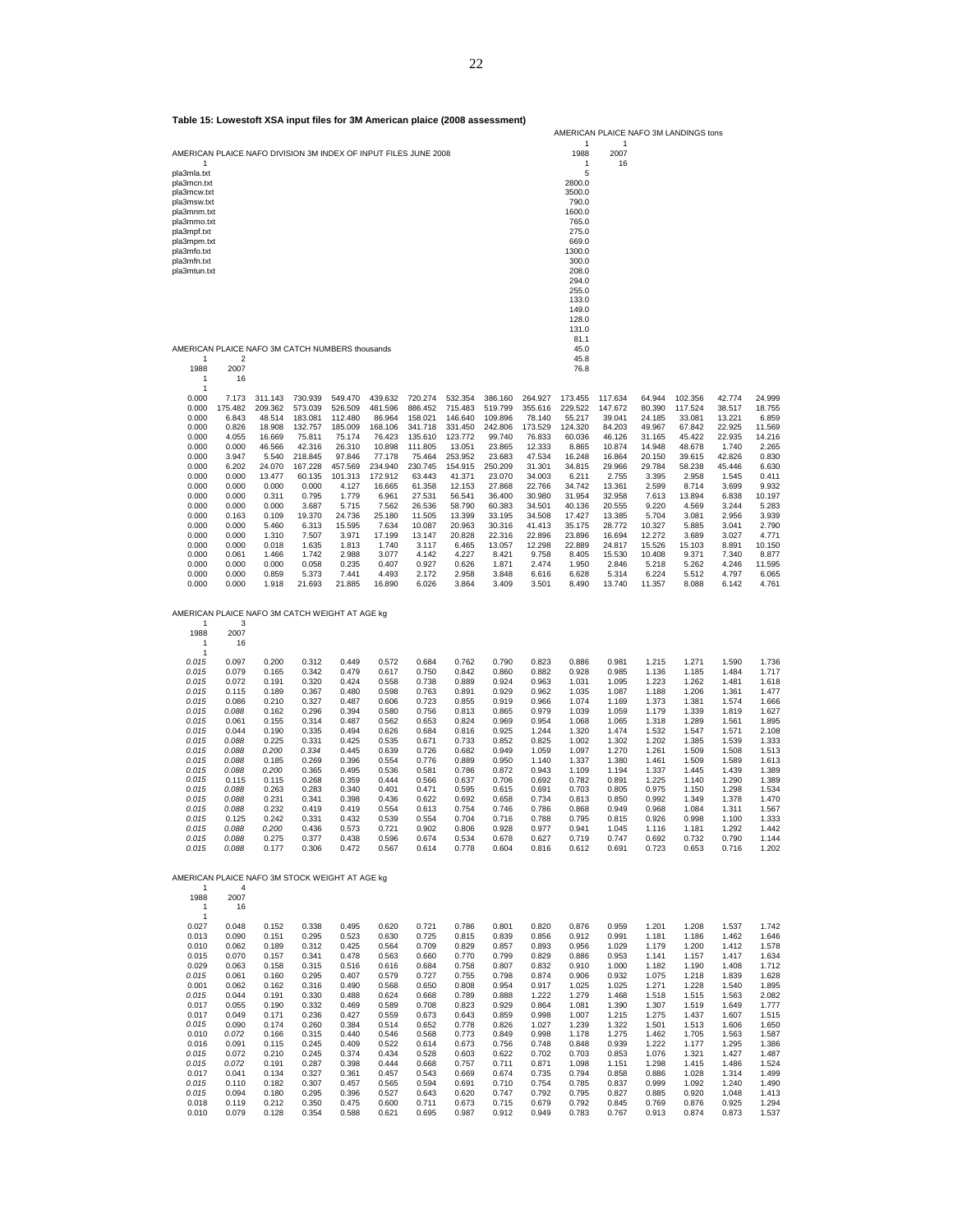**Table 15: cont.** AMERICAN PLAICE NAFO 3M NATURAL MORTALITY 1 5<br>1988 2007 1988 2007 16 3 0.2 AMERICAN PLAICE NAFO 3M PROPORTION MATURE AT AGE  $\begin{matrix} 1 & 6 \\ 1988 & 2007 \end{matrix}$ 2007 1 16  $\begin{array}{c} 2 \\ 0.00 \end{array}$ 0.00 0.00 0.00 0.00 0.50 1.00 1.00 1.00 1.00 1.00 1.00 1.00 1.00 1.00 1.00 1.00 AMERICAN PLAICE NAFO 3M PROPORTION OF F BEFORE SPAWNING AMERICAN PLAICE NAFO 3M PROPORTION OF M BEFORE SPAWNING 1  $7$  1 8 1988 2007 1988 2007 1 16 1 16  $3<sup>3</sup>$ 0.42  $0.42$ AMERICAN PLAICE NAFO 3M F ON OLDEST AGE GROUP BY YEAR 1 9 1988 2007 1 16 5 0.171 0.267 0.069 0.187 0.085 0.029 0.064 0.149 0.047 0.062 0.073 0.102 0.064 0.060 0.079 0.045 0.027 0.010 0.028 0.060 AMERICAN PLAICE NAFO 3M F AT AGE IN LAST YEAR 1 10<br>1988 2007 88 2007<br>16 16  $\begin{array}{c}2\\0.000\end{array}$ 0.000 0.011 0.029 0.068 0.071 0.062 0.059 0.068 0.069 0.071 0.071 0.070 0.064 0.065 0.060 0.054 AMERICAN PLAICE NAFO 3M SURVEY TUNNING DATA 101 EU BOTTOM TRAWL SURVEY<br>1988 2007 88 2007<br>1 1 1 1 0.5 0.6  $1 15$ <br>10555 483.2 10555 483.2 1338.8 1618.6 3955.0 3725.0 3423.3 5016.5 3003.7 1802.1 1156.9 669.2 417.7 230.1 357.9 138.1 10555 55.0 1826.7 6621.2 2681.7 2786.6 2544.4 3794.3 2547.7 1615.7 1088.6 672.3 428.6 221.5 332.5 117.5 10555 7.6 665.1 1581.3 5311.4 2455.6 1802.2 2784.7 2066.0 1427.1 994.9 647.8 432.2 242.3 337.2 128.1 10555 153.6 353.2 1627.9 2530.3 2795.7 1944.8 2645.4 1855.1 1282.8 878.9 575.3 378.4 185.9 261.8 90.7 10555 23.5 795.4 885.5 1210.3 1544.0 1681.7 2432.7 1642.2 1141.8 813.1 541.5 362.9 187.2 286.8 108.4 10555 0.0 27.2 1535.5 1082.4 775.0 446.8 4115.8 467.5 781.9 366.6 257.5 299.0 354.4 1064.7 32.2 10555 7.5 47.2 45.4 2133.9 1033.6 878.2 983.2 3425.5 321.8 654.2 224.2 221.4 252.0 519.2 490.4 10555 0.0 28.6 114.6 741.1 2127.1 1367.6 1376.8 913.0 1535.9 161.3 180.8 145.1 145.0 292.1 219.0 10555 8.0 39.1 115.9 259.7 585.5 1666.2 894.1 545.4 403.4 630.4 144.3 77.9 82.2 109.4 69.0 10555 8.1 16.1 110.0 24.9 122.4 418.8 1203.8 269.8 413.4 292.5 487.5 128.9 24.9 92.9 46.6 10555 0.0 24.7 31.5 46.5 71.9 266.5 622.2 902.6 525.8 355.8 301.0 288.5 88.0 113.4 56.7 10555 7.4 0.0 23.2 65.4 78.7 79.5 241.0 471.6 509.9 254.8 337.8 207.1 121.3 117.1 59.1 10555 15.6 25.1 6.8 84.2 105.7 153.0 118.7 153.5 391.6 427.0 231.1 185.0 74.0 55.6 46.3 10555 0.0 39.8 52.2 58.2 104.1 56.1 111.0 267.6 437.9 580.7 478.5 419.8 189.9 161.6 111.4 10555 0.0 0.0 32.2 65.5 16.5 88.8 65.9 126.3 158.6 189.6 297.4 221.4 248.7 141.8 131.4 10555 7.1 6.2 31.6 93.3 79.8 58.2 79.3 147.4 299.7 258.0 431.4 425.5 271.9 272.2 148.0 10555 0.0 117.2 279.7 73.5 79.1 106.9 104.5 127.0 246.3 315.8 285.2 598.0 426.1 404.0 326.6 10555 0.0 31.5 111.4 287.8 106.3 105.9 125.9 101.5 224.4 206.4 225.1 251.5 353.0 403.2 252.3 10555 7.3 28.2 36.7 106.5 132.7 139.0 72.2 56.6 123.0 163.2 199.8 193.4 192.4 211.3 200.2 10555 207.2 6.7 13.4 35.2 105.8 119.4 49.3 48.6 34.5 47.3 75.8 122.0 143.2 82.1 74.9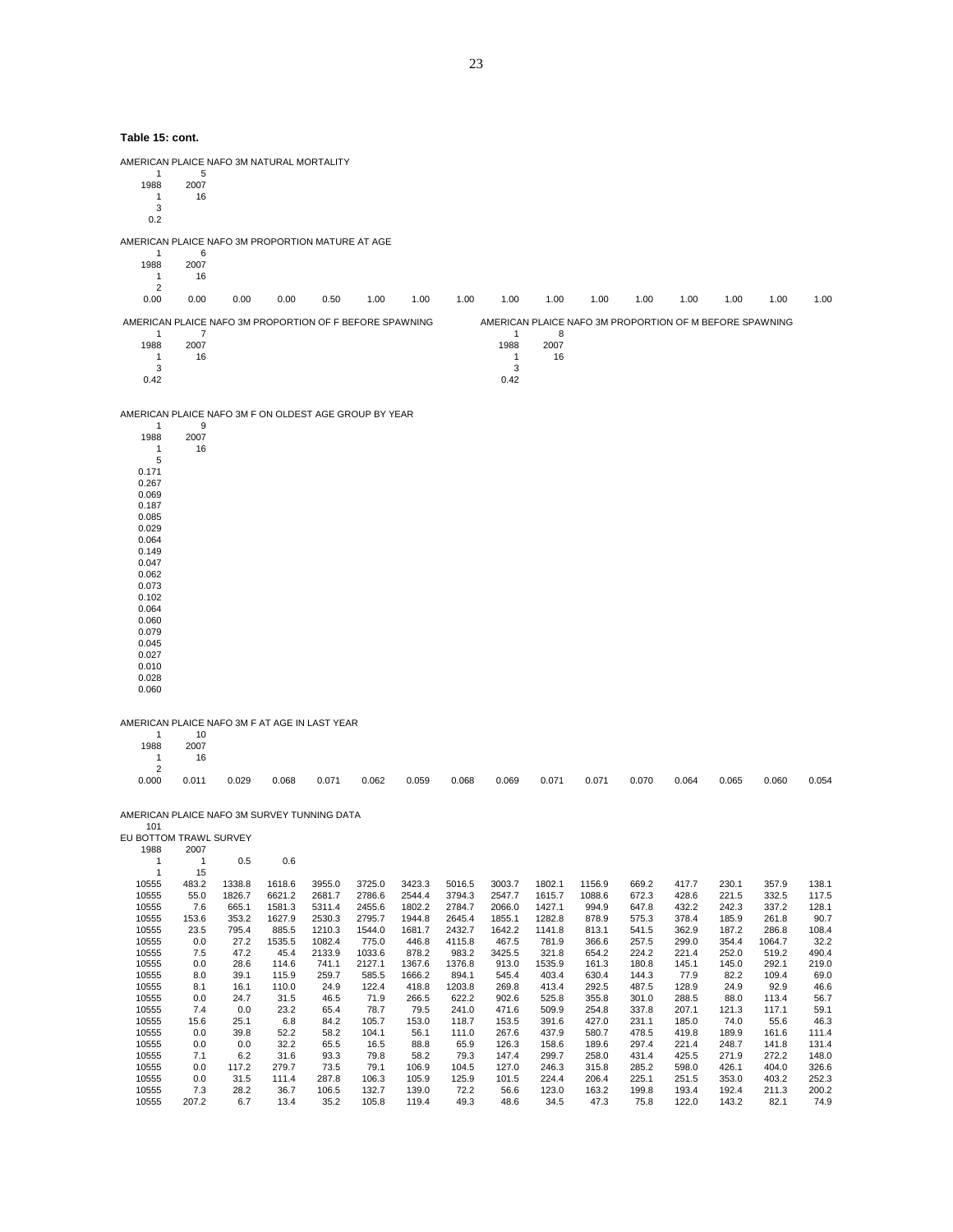| AMERICAN PLAICE NAFO DIVISION 3M INDEX OF INPUT FILES JUNE 2008<br>CPUE data from file pla3mtun.txt                                                                                            |                  |                 |                |                |                |                |                |                |                |                |
|------------------------------------------------------------------------------------------------------------------------------------------------------------------------------------------------|------------------|-----------------|----------------|----------------|----------------|----------------|----------------|----------------|----------------|----------------|
| Catch data for 20 years. 1988 to 2007. Ages 1 to 16.                                                                                                                                           |                  |                 |                |                |                |                |                |                |                |                |
| Fleet                                                                                                                                                                                          | First            | Last            | First          | Last           | Alpha          | Beta           |                |                |                |                |
| EU BOTTOM TRAWL SURV                                                                                                                                                                           | year<br>1994     | year<br>2007    | age<br>1       | age<br>15      | 0.5            | 0.6            |                |                |                |                |
| Time series weights :<br>Tapered time weighting not applied                                                                                                                                    |                  |                 |                |                |                |                |                |                |                |                |
| Catchability analysis:<br>Catchability independent of stock size for all ages<br>Catchability independent of age for ages $>= 12$                                                              |                  |                 |                |                |                |                |                |                |                |                |
| Terminal population estimation :<br>Final estimates not shrunk towards mean F<br>Minimum standard error for population estimates derived from each fleet = .500<br>Prior weighting not applied |                  |                 |                |                |                |                |                |                |                |                |
| Tuning converged after 103 iterations                                                                                                                                                          |                  |                 |                |                |                |                |                |                |                |                |
| Regression weights                                                                                                                                                                             | 1                | 1               | 1              | 1              | 1              | 1              | 1              | 1              | 1              | 1              |
| <b>Fishing mortalities</b><br>Age                                                                                                                                                              | 1998             | 1999            | 2000           | 2001           | 2002           | 2003           | 2004           | 2005           | 2006           | 2007           |
| 1                                                                                                                                                                                              | 0.000            | 0.000           | 0.000          | 0.000          | 0.000          | 0.000          | 0.000          | 0.000          | 0.000          | 0.000          |
| $\overline{\mathbf{c}}$                                                                                                                                                                        | 0.000            | 0.000           | 0.000          | 0.000          | 0.000          | 0.000          | 0.000          | 0.000          | 0.000          | 0.000          |
| 3                                                                                                                                                                                              | 0.001            | 0.000           | 0.000          | 0.015          | 0.003          | 0.000          | 0.002          | 0.000          | 0.002          | 0.006          |
| 4<br>5                                                                                                                                                                                         | 0.001<br>0.003   | 0.008<br>0.011  | 0.049<br>0.068 | 0.033<br>0.051 | 0.027<br>0.026 | 0.004<br>0.008 | 0.005<br>0.009 | 0.000<br>0.001 | 0.009<br>0.015 | 0.068<br>0.046 |
| 6                                                                                                                                                                                              | 0.009            | 0.018           | 0.059          | 0.027          | 0.073          | 0.014          | 0.017          | 0.002          | 0.020          | 0.043          |
| 7                                                                                                                                                                                              | 0.029            | 0.045           | 0.034          | 0.030          | 0.059          | 0.017          | 0.042          | 0.006          | 0.010          | 0.034          |
| 8                                                                                                                                                                                              | 0.065            | 0.081           | 0.029          | 0.081          | 0.080          | 0.037          | 0.029          | 0.008          | 0.025          | 0.023          |
| 9                                                                                                                                                                                              | 0.066            | 0.092           | 0.060          | 0.083          | 0.116          | 0.066          | 0.062          | 0.016          | 0.062          | 0.036          |
| 10                                                                                                                                                                                             | 0.100            | 0.082           | 0.069          | 0.098          | 0.084          | 0.086          | 0.064          | 0.023          | 0.072          | 0.074          |
| 11                                                                                                                                                                                             | 0.166            | 0.181           | 0.054          | 0.094          | 0.076          | 0.113          | 0.078          | 0.016          | 0.080          | 0.123          |
| 12                                                                                                                                                                                             | 0.231            | 0.153           | 0.084          | 0.120          | 0.059          | 0.105          | 0.104          | 0.034          | 0.056          | 0.236          |
| 13                                                                                                                                                                                             | 0.133            | 0.093           | 0.058          | 0.087          | 0.069          | 0.071          | 0.058          | 0.046          | 0.098          | 0.163          |
| 14<br>15                                                                                                                                                                                       | 0.355<br>0.225   | 0.110<br>0.130  | 0.041<br>0.096 | 0.078<br>0.051 | 0.040<br>0.052 | 0.113<br>0.129 | 0.056<br>0.073 | 0.038<br>0.032 | 0.063<br>0.044 | 0.178<br>0.092 |
|                                                                                                                                                                                                |                  |                 |                |                |                |                |                |                |                |                |
| XSA population numbers (Thousands)                                                                                                                                                             |                  |                 |                |                |                |                |                |                |                |                |
| YEAR \ AGE                                                                                                                                                                                     | 1                | 2               | 3              | 4              | 5              | 6              | 7              | 8              | 9              | 10             |
| 1998                                                                                                                                                                                           | 394.0            | 664.0           | 629.0          | 738.0          | 575.0          | 829.0          | 1060.0         | 992.0          | 629.0          | 361.0          |
| 1999                                                                                                                                                                                           | 586.0            | 323.0           | 543.0          | 514.0          | 604.0          | 469.0          | 672.0          | 839.0          | 761.0          | 482.0          |
| 2000                                                                                                                                                                                           | 785.0            | 480.0           | 264.0          | 445.0          | 418.0          | 489.0          | 377.0          | 526.0          | 634.0          | 569.0          |
| 2001                                                                                                                                                                                           | 687.0            | 642.0           | 393.0          | 216.0          | 347.0          | 320.0          | 378.0          | 299.0          | 419.0          | 489.0          |
| 2002<br>2003                                                                                                                                                                                   | 1220.0<br>1210.0 | 562.0<br>1000.0 | 526.0<br>460.0 | 317.0<br>429.0 | 171.0<br>252.0 | 270.0<br>137.0 | 255.0<br>205.0 | 300.0<br>197.0 | 225.0<br>227.0 | 315.0<br>164.0 |
| 2004                                                                                                                                                                                           | 669.0            | 994.0           | 821.0          | 377.0          | 350.0          | 205.0          | 110.0          | 165.0          | 155.0          | 174.0          |
| 2005                                                                                                                                                                                           | 533.0            | 548.0           | 814.0          | 670.0          | 307.0          | 284.0          | 165.0          | 86.6           | 131.0          | 119.0          |
| 2006                                                                                                                                                                                           | 542.0            | 436.0           | 449.0          | 667.0          | 549.0          | 251.0          | 232.0          | 134.0          | 70.4           | 106.0          |
| 2007                                                                                                                                                                                           | 20800.0          | 444.0           | 357.0          | 366.0          | 541.0          | 443.0          | 202.0          | 188.0          | 107.0          | 54.1           |
| Estimated population abundance at 1st Jan 2008                                                                                                                                                 |                  |                 |                |                |                |                |                |                |                |                |
|                                                                                                                                                                                                | 0.0              | 17100.0         | 363.0          | 291.0          | 280.0          | 423.0          | 347.0          | 160.0          | 151.0          | 84.8           |
| Taper weighted geometric mean of the VPA populations:                                                                                                                                          | 1520.0           | 1170.0          | 1060.0         | 967.0          | 838.0          | 707.0          | 598.0          | 492.0          | 398.0          | 314.0          |
| Standard error of the weighted Log(VPA populations):                                                                                                                                           |                  |                 |                |                |                |                |                |                |                |                |
|                                                                                                                                                                                                | 1.036            | 0.905           | 0.903          | 0.904          | 0.884          | 0.897          | 0.931          | 0.908          | 0.903          | 0.828          |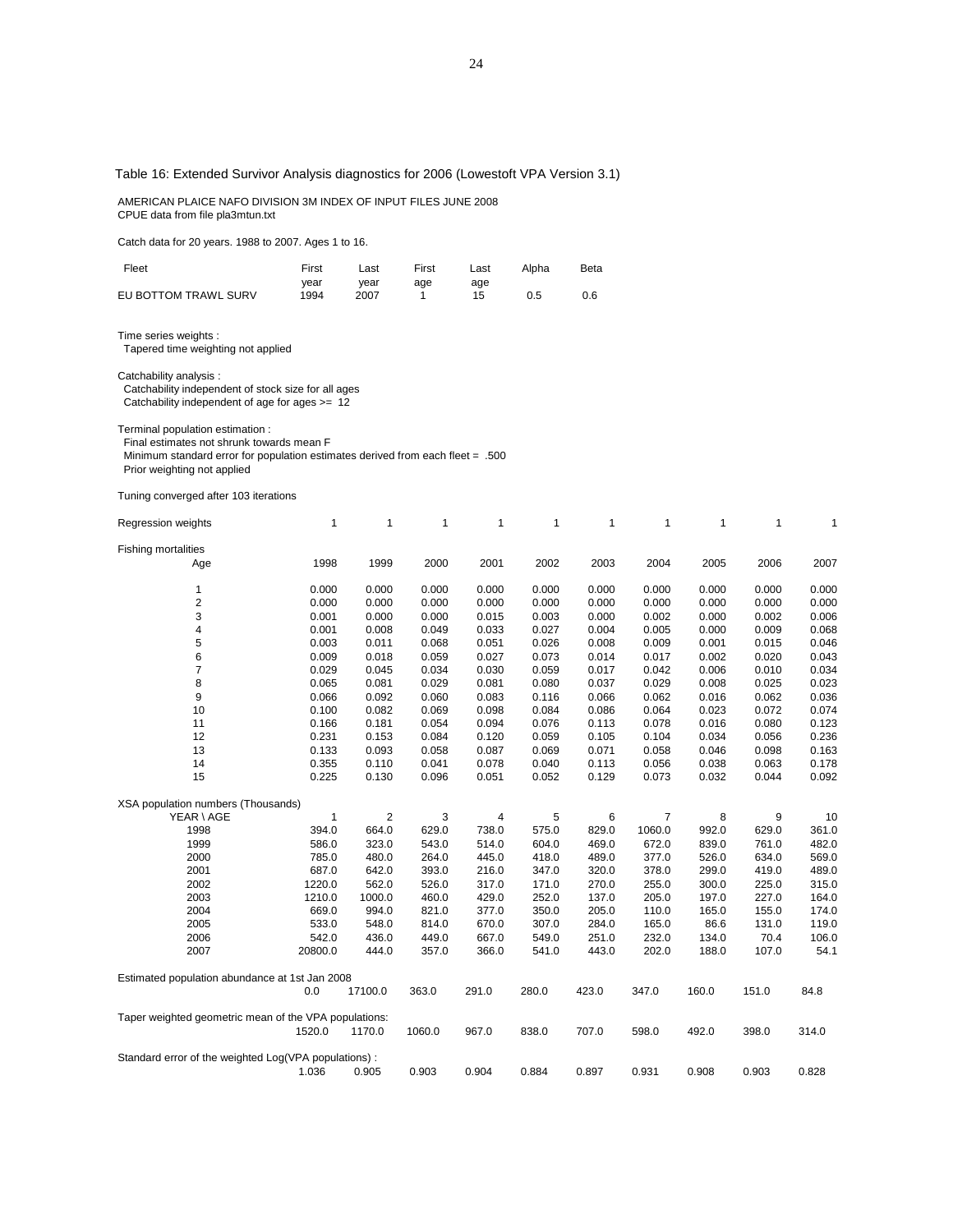25

Table 16: Cont.

| XSA population numbers (Thousands)                    |         |             |         |         |         |         |         |         |         |         |         |         |         |          |
|-------------------------------------------------------|---------|-------------|---------|---------|---------|---------|---------|---------|---------|---------|---------|---------|---------|----------|
| YEAR \ AGE                                            | 11      | 12          | 13      | 14      | 15      |         |         |         |         |         |         |         |         |          |
| 1998                                                  | 230.0   | 176.0       | 67.7    | 51.4    | 37.4    |         |         |         |         |         |         |         |         |          |
| 1999                                                  | 268.0   | 160.0       | 115.0   | 48.6    | 29.5    |         |         |         |         |         |         |         |         |          |
| 2000                                                  | 364.0   | 183.0       | 112.0   | 85.5    | 35.6    |         |         |         |         |         |         |         |         |          |
| 2001                                                  | 434.0   | 282.0       | 138.0   | 86.7    | 67.2    |         |         |         |         |         |         |         |         |          |
| 2002                                                  | 363.0   | 324.0       | 205.0   | 103.0   | 65.6    |         |         |         |         |         |         |         |         |          |
| 2003                                                  | 238.0   | 276.0       | 250.0   | 157.0   | 81.2    |         |         |         |         |         |         |         |         |          |
| 2004                                                  | 123.0   | 174.0       | 203.0   | 191.0   | 115.0   |         |         |         |         |         |         |         |         |          |
| 2005                                                  | 134.0   | 93.5        | 128.0   | 157.0   | 148.0   |         |         |         |         |         |         |         |         |          |
| 2006                                                  | 95.6    | 108.0       | 74.0    | 100.0   | 124.0   |         |         |         |         |         |         |         |         |          |
| 2007                                                  | 80.8    | 72.2        | 83.2    | 54.9    | 77.1    |         |         |         |         |         |         |         |         |          |
| Estimated population abundance at 1st Jan 2008        |         |             |         |         |         |         |         |         |         |         |         |         |         |          |
|                                                       | 41.1    | 58.4        | 46.7    | 57.9    | 37.7    |         |         |         |         |         |         |         |         |          |
|                                                       |         |             |         |         |         |         |         |         |         |         |         |         |         |          |
| Taper weighted geometric mean of the VPA populations: |         |             |         |         |         |         |         |         |         |         |         |         |         |          |
|                                                       | 256.0   | 196.0       | 149.0   | 111.0   | 63.8    |         |         |         |         |         |         |         |         |          |
| Standard error of the weighted Log(VPA populations) : |         |             |         |         |         |         |         |         |         |         |         |         |         |          |
|                                                       | 0.714   | 0.650       | 0.603   | 0.633   | 0.904   |         |         |         |         |         |         |         |         |          |
| Log catchability residuals.                           |         |             |         |         |         |         |         |         |         |         |         |         |         |          |
| Fleet: EU BOTTOM TRAWL SURV                           |         |             |         |         |         |         |         |         |         |         |         |         |         |          |
| Age                                                   | 1994    | 1995        | 1996    | 1997    | 1998    | 1999    | 2000    | 2001    | 2002    | 2003    | 2004    | 2005    | 2006    | 2007     |
| 1                                                     | $-0.56$ | 99.99       | $-0.15$ | 0       | 99.99   | 0.25    | 0.69    | 99.99   | 99.99   | $-0.53$ | 99.99   | 99.99   | 0.3     | $\Omega$ |
| $\overline{\mathbf{c}}$                               | $-0.36$ | $-0.24$     | 0.05    | $-0.48$ | 0.09    | 99.99   | 0.43    | 0.6     | 99.99   | $-1.7$  | 1.24    | 0.53    | 0.64    | $-0.81$  |
| 3                                                     | $-1.47$ | $\mathbf 0$ | 0.63    | 0.54    | $-0.35$ | $-0.51$ | $-1.01$ | 0.63    | $-0.15$ | $-0.04$ | 1.57    | 0.65    | 0.14    | $-0.64$  |
| 4                                                     | 1.26    | 0.63        | 0.12    | $-1.63$ | $-1.06$ | $-0.35$ | 0.07    | 0.41    | 0.15    | 0.18    | 0.08    | 0.86    | $-0.12$ | $-0.6$   |
| 5                                                     | 0.79    | 1.29        | 0.36    | $-0.72$ | $-0.68$ | $-0.64$ | 0.06    | 0.22    | $-0.93$ | 0.25    | $-0.09$ | 0.33    | $-0.02$ | $-0.21$  |
| 6                                                     | 0.53    | 0.91        | 0.92    | $-0.23$ | $-0.23$ | $-0.86$ | $-0.23$ | $-0.82$ | $-0.17$ | 0.06    | 0.26    | $-0.08$ | 0.32    | $-0.38$  |
| $\overline{7}$                                        | 0.76    | 1.07        | 0.51    | 0.57    | 0.09    | $-0.4$  | $-0.53$ | $-0.6$  | $-0.71$ | $-0.34$ | 0.57    | 0.34    | $-0.56$ | $-0.78$  |
| 8                                                     | 1.59    | 0.82        | 0.24    | $-0.72$ | 0.27    | $-0.2$  | $-0.89$ | 0.27    | $-0.49$ | 0.06    | 0.08    | 0.49    | $-0.52$ | $-1.01$  |
| 9                                                     | 0.22    | 0.99        | $-0.03$ | $-0.17$ | $-0.21$ | $-0.42$ | $-0.52$ | 0.02    | $-0.36$ | 0.24    | 0.43    | 0.47    | 0.52    | $-1.19$  |
| 10                                                    | 1.02    | $-0.25$     | 0.45    | $-0.2$  | $-0.16$ | $-0.8$  | $-0.45$ | 0.02    | $-0.67$ | 0.29    | 0.43    | 0.36    | 0.27    | $-0.3$   |
| 11                                                    | 0.03    | 0.09        | $-0.18$ | 0.4     | 0.01    | $-0.01$ | $-0.77$ | $-0.2$  | $-0.5$  | 0.31    | 0.54    | 0.19    | 0.44    | $-0.34$  |
| 12                                                    | 0.06    | $-0.09$     | $-0.5$  | $-0.09$ | 0.16    | $-0.11$ | $-0.4$  | 0.01    | $-0.81$ | 0.03    | 0.84    | 0.55    | 0.16    | 0.2      |
| 13                                                    | $-0.11$ | 0.12        | $-0.29$ | $-1.4$  | $-0.12$ | $-0.35$ | $-0.84$ | $-0.09$ | $-0.23$ | $-0.33$ | 0.31    | 0.58    | 0.55    | 0.17     |
| 14                                                    | 0.23    | 0.64        | 0.25    | 0.16    | 0.53    | 0.48    | $-0.87$ | 0.21    | $-0.12$ | 0.16    | 0.32    | 0.51    | 0.32    | 0.04     |
| 15                                                    | 0       | $-0.2$      | $-0.3$  | $-0.33$ | 0.08    | 0.31    | $-0.14$ | 0.07    | 0.27    | 0.21    | 0.63    | 0.1     | 0.05    | $-0.44$  |

Mean log catchability and standard error of ages with catchability independent of year class strength and constant w.r.t. time

| Age<br>Mean Log q<br>S.E(Log q) | $-13.7657$<br>0.4224      | $-12.5375$<br>0.7842      | $-11.7972$<br>0.7847      | 4<br>$-10.8619$<br>0.7472 | 5<br>$-10.5479$<br>0.6172 | 6<br>$-10.0581$<br>0.5456 | $-9.7603$<br>0.6272 | 8<br>$-9.4854$<br>0.7092 | 9<br>$-9.0838$<br>0.5418 | 10<br>$-8.9499$<br>0.4969 |
|---------------------------------|---------------------------|---------------------------|---------------------------|---------------------------|---------------------------|---------------------------|---------------------|--------------------------|--------------------------|---------------------------|
| Age<br>Mean Log q<br>S.E(Log q) | 11<br>$-8.8096$<br>0.3727 | 12<br>$-8.6964$<br>0.4101 | 13<br>$-8.6964$<br>0.5455 | 14<br>$-8.6964$<br>0.4265 | 15<br>$-8.6964$<br>0.2878 |                           |                     |                          |                          |                           |

Regression statistics :

Ages with q independent of year class strength and constant w.r.t. time.

| Age            | Slope | t-value  | Intercept | RSquare | No Pts | Reg s.e | Mean Q   |
|----------------|-------|----------|-----------|---------|--------|---------|----------|
| 1              | 1.08  | $-0.526$ | 14.31     | 0.87    | 8      | 0.48    | $-13.77$ |
| $\overline{2}$ | 1.71  | $-0.79$  | 16.75     | 0.11    | 12     | 1.37    | $-12.54$ |
| 3              | 1.04  | $-0.108$ | 12.01     | 0.37    | 14     | 0.85    | $-11.8$  |
| $\overline{4}$ | 0.75  | 1.223    | 9.79      | 0.67    | 14     | 0.55    | $-10.86$ |
| 5              | 0.71  | 2.249    | 9.32      | 0.83    | 14     | 0.38    | $-10.55$ |
| 6              | 0.78  | 1.586    | 9.23      | 0.82    | 14     | 0.40    | $-10.06$ |
| $\overline{7}$ | 0.74  | 1.769    | 8.80      | 0.80    | 14     | 0.43    | $-9.76$  |
| 8              | 0.81  | 0.974    | 8.82      | 0.69    | 14     | 0.58    | $-9.49$  |
| 9              | 1.05  | $-0.248$ | 9.27      | 0.64    | 14     | 0.59    | $-9.08$  |
| 10             | 1.30  | $-1.131$ | 10.00     | 0.54    | 14     | 0.64    | $-8.95$  |
| 11             | 1.42  | $-1.591$ | 10.30     | 0.55    | 14     | 0.5     | $-8.81$  |
| 12             | 1.28  | $-0.906$ | 9.74      | 0.46    | 14     | 0.53    | $-8.70$  |
| 13             | 0.84  | 0.579    | 8.19      | 0.52    | 14     | 0.45    | $-8.84$  |
| 14             | 0.95  | 0.254    | 8.31      | 0.72    | 14     | 0.37    | $-8.49$  |
| 15             | 0.98  | 0.161    | 8.59      | 0.86    | 14     | 0.29    | $-8.67$  |
|                |       |          |           |         |        |         |          |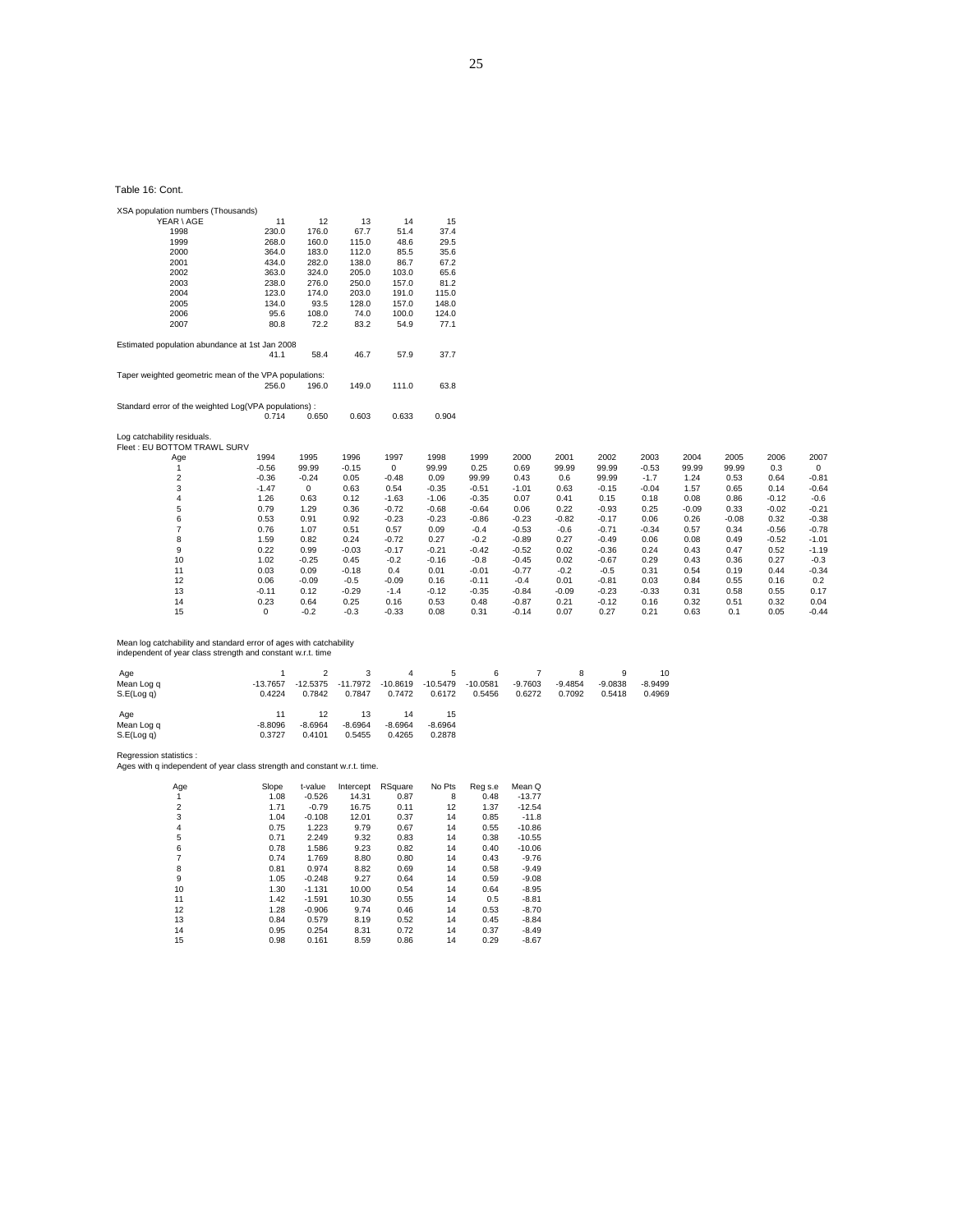# Table 16: Cont.

Terminal year survivor and F summaries :

Age 1 Catchability constant w.r.t. time and dependent on age

| Year class = 2006                                                                   |                  |             |                |             |                |         |           |
|-------------------------------------------------------------------------------------|------------------|-------------|----------------|-------------|----------------|---------|-----------|
| Fleet                                                                               | Estimated        | Int         | Ext            | Var         | N              | Scaled  | Estimated |
|                                                                                     | Survivors        | s.e         | s.e            | Ratio       |                | Weights | F         |
| EU BOTTOM TRAWL SURV                                                                | 17069            | 0.5         | $\Omega$       | 0           | 1              | 1       | 0         |
| Weighted prediction:                                                                |                  |             |                |             |                |         |           |
| Survivors                                                                           | Int              | Ext         | N              | Var         | F              |         |           |
| at end of year                                                                      | s.e              | s.e         |                | Ratio       |                |         |           |
| 17069                                                                               | 0.5              | 0           | 1              | $\mathbf 0$ | 0              |         |           |
|                                                                                     |                  |             |                |             |                |         |           |
| Age 2 Catchability constant w.r.t. time and dependent on age                        |                  |             |                |             |                |         |           |
| Year class = $2005$                                                                 |                  |             |                |             |                |         |           |
| Fleet                                                                               | Estimated        | Int         | Ext            | Var         | N              | Scaled  | Estimated |
|                                                                                     | Survivors        | s.e         | s.e            | Ratio       |                | Weights | F         |
| EU BOTTOM TRAWL SURV                                                                | 363              | 0.426       | 0.496          | 1.16        | $\overline{2}$ | 1       | 0         |
| Weighted prediction:                                                                |                  |             |                |             |                |         |           |
| Survivors                                                                           | Int              | Ext         | N              | Var         | F              |         |           |
| at end of year                                                                      | s.e              | s.e         |                | Ratio       |                |         |           |
| 363                                                                                 | 0.43             | 0.5         | $\overline{2}$ | 1.164       | 0              |         |           |
|                                                                                     |                  |             |                |             |                |         |           |
| Age 3 Catchability constant w.r.t. time and dependent on age<br>Year class = $2004$ |                  |             |                |             |                |         |           |
| Fleet                                                                               | Estimated        | Int         | Ext            | Var         | N              | Scaled  | Estimated |
|                                                                                     | <b>Survivors</b> | s.e         | s.e            | Ratio       |                | Weights | F         |
| EU BOTTOM TRAWL SURV                                                                | 291              | 0.576       | 0.64           | 1.11        | 2              | 1       | 0.006     |
|                                                                                     |                  |             |                |             |                |         |           |
| Weighted prediction :                                                               |                  |             |                | Var         | F              |         |           |
| Survivors                                                                           | Int              | Ext         | N              |             |                |         |           |
| at end of year                                                                      | s.e              | s.e         |                | Ratio       |                |         |           |
| 291                                                                                 | 0.58             | 0.64        | $\overline{2}$ | 1.111       | 0.006          |         |           |
| Age 4 Catchability constant w.r.t. time and dependent on age<br>Year class = $2003$ |                  |             |                |             |                |         |           |
| Fleet                                                                               | Estimated        | Int         | Ext            | Var         | N              | Scaled  | Estimated |
|                                                                                     | Survivors        | s.e         | s.e            | Ratio       |                | Weights | F.        |
| EU BOTTOM TRAWL SURV                                                                | 280              | 0.462       | 0.334          | 0.72        | 3              | 1       | 0.068     |
| Weighted prediction:                                                                |                  |             |                |             |                |         |           |
| <b>Survivors</b>                                                                    | Int              | Ext         | N              | Var         | F              |         |           |
|                                                                                     |                  |             |                | Ratio       |                |         |           |
| at end of year<br>280                                                               | s.e<br>0.46      | s.e<br>0.33 | 3              | 0.723       | 0.068          |         |           |
|                                                                                     |                  |             |                |             |                |         |           |
| Age 5 Catchability constant w.r.t. time and dependent on age<br>Year class = $2002$ |                  |             |                |             |                |         |           |
| Fleet                                                                               | Estimated        | Int         | Ext            | Var         | N              | Scaled  | Estimated |
|                                                                                     |                  |             |                |             |                |         |           |
|                                                                                     | Survivors        | s.e         | s.e            | Ratio       | 5              | Weights | F         |
| EU BOTTOM TRAWL SURV                                                                | 423              | 0.3         | 0.308          | 1.03        |                | 1       | 0.046     |
| Weighted prediction :                                                               |                  |             |                |             |                |         |           |
| Survivors                                                                           | Int              | Ext         | N              | Var         | F              |         |           |
| at end of year                                                                      | s.e              | s.e         |                | Ratio       |                |         |           |
| 423                                                                                 | 0.3              | 0.31        | 5              | 1.029       | 0.046          |         |           |
| Age 6 Catchability constant w.r.t. time and dependent on age<br>Year class = $2001$ |                  |             |                |             |                |         |           |
| Fleet                                                                               |                  |             |                |             | N              |         |           |
|                                                                                     | Estimated        | Int         | Ext            | Var         |                | Scaled  | Estimated |
|                                                                                     | Survivors        | s.e         | s.e            | Ratio       |                | Weights | F         |
| EU BOTTOM TRAWL SURV                                                                | 347              | 0.312       | 0.486          | 1.56        | 5              | 1       | 0.043     |
| Weighted prediction :                                                               |                  |             |                |             |                |         |           |
| Survivors                                                                           | Int              | Ext         | N              | Var         | F              |         |           |
| at end of year                                                                      | s.e              | s.e         |                | Ratio       |                |         |           |
| 347                                                                                 | 0.31             | 0.49        | 5              | 1.559       | 0.043          |         |           |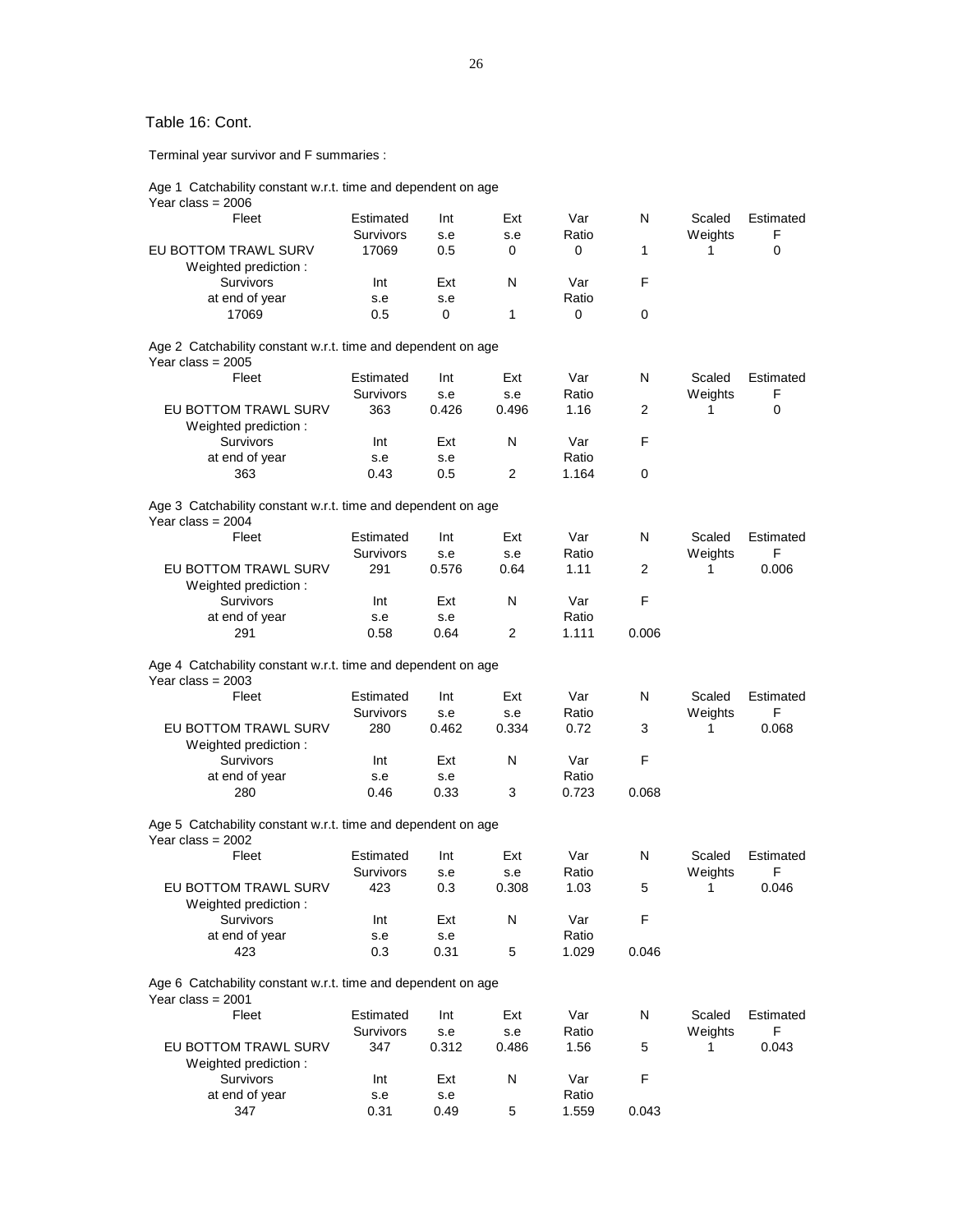# Table 16: Cont.

Age 7 Catchability constant w.r.t. time and dependent on age Year class =  $2000$ 

| Fleet                                                                                | Estimated | Int   | Ext   | Var   | N     | Scaled  | Estimated |
|--------------------------------------------------------------------------------------|-----------|-------|-------|-------|-------|---------|-----------|
|                                                                                      | Survivors | s.e   | s.e   | Ratio |       | Weights | F         |
| EU BOTTOM TRAWL SURV<br>Weighted prediction:                                         | 160       | 0.3   | 0.217 | 0.72  | 5     | 1       | 0.034     |
| Survivors                                                                            | Int       | Ext   | Ν     | Var   | F     |         |           |
| at end of year                                                                       | s.e       | s.e   |       | Ratio |       |         |           |
| 160                                                                                  | 0.3       | 0.22  | 5     | 0.724 | 0.034 |         |           |
| Age 8 Catchability constant w.r.t. time and dependent on age<br>Year class = $1999$  |           |       |       |       |       |         |           |
| Fleet                                                                                | Estimated | Int   | Ext   | Var   | N     | Scaled  | Estimated |
|                                                                                      | Survivors | s.e   | s.e   | Ratio |       | Weights | F         |
| EU BOTTOM TRAWL SURV<br>Weighted prediction :                                        | 151       | 0.232 | 0.201 | 0.86  | 8     | 1       | 0.023     |
| Survivors                                                                            | Int       | Ext   | N     | Var   | F     |         |           |
| at end of year                                                                       | s.e       | s.e   |       | Ratio |       |         |           |
| 151                                                                                  | 0.23      | 0.2   | 8     | 0.865 | 0.023 |         |           |
| Age 9 Catchability constant w.r.t. time and dependent on age<br>Year class = $1998$  |           |       |       |       |       |         |           |
| Fleet                                                                                | Estimated | Int   | Ext   | Var   | N     | Scaled  | Estimated |
|                                                                                      | Survivors | s.e   | s.e   | Ratio |       | Weights | F         |
| EU BOTTOM TRAWL SURV<br>Weighted prediction :                                        | 85        | 0.215 | 0.201 | 0.94  | 9     | 1       | 0.036     |
| Survivors                                                                            | Int       | Ext   | N     | Var   | F     |         |           |
| at end of year                                                                       | s.e       | s.e   |       | Ratio |       |         |           |
| 85                                                                                   | 0.21      | 0.2   | 9     | 0.935 | 0.036 |         |           |
| Age 10 Catchability constant w.r.t. time and dependent on age<br>Year class = $1997$ |           |       |       |       |       |         |           |
| Fleet                                                                                | Estimated | Int   | Ext   | Var   | N     | Scaled  | Estimated |
|                                                                                      | Survivors | s.e   | s.e   | Ratio |       | Weights | F         |
| EU BOTTOM TRAWL SURV<br>Weighted prediction :                                        | 41        | 0.224 | 0.211 | 0.94  | 8     | 1       | 0.074     |
| Survivors                                                                            | Int       | Ext   | Ν     | Var   | F     |         |           |
| at end of year                                                                       | s.e       | s.e   |       | Ratio |       |         |           |
| 41                                                                                   | 0.22      | 0.21  | 8     | 0.939 | 0.074 |         |           |
| Age 11 Catchability constant w.r.t. time and dependent on age<br>Year class = $1996$ |           |       |       |       |       |         |           |
| Fleet                                                                                | Estimated | Int   | Ext   | Var   | N     | Scaled  | Estimated |
|                                                                                      | Survivors | s.e   | s.e   | Ratio |       | Weights | F         |
| EU BOTTOM TRAWL SURV<br>Weighted prediction:                                         | 58        | 0.185 | 0.091 | 0.49  | 11    | 1       | 0.123     |
| Survivors                                                                            | Int       | Ext   | N     | Var   | F     |         |           |
| at end of year                                                                       | s.e       | s.e   |       | Ratio |       |         |           |
| 58                                                                                   | 0.19      | 0.09  | 11    | 0.492 | 0.123 |         |           |
| Age 12 Catchability constant w.r.t. time and dependent on age<br>Year class = $1995$ |           |       |       |       |       |         |           |
| Fleet                                                                                | Estimated | Int   | Ext   | Var   | N     | Scaled  | Estimated |
|                                                                                      | Survivors | s.e   | s.e   | Ratio |       | Weights | F         |
| EU BOTTOM TRAWL SURV                                                                 | 47        | 0.174 | 0.128 | 0.73  | 12    | 1       | 0.236     |
| Weighted prediction:                                                                 |           |       |       |       |       |         |           |
| Survivors                                                                            | Int       | Ext   | Ν     | Var   | F     |         |           |
| at end of year                                                                       | s.e       | s.e   |       | Ratio |       |         |           |
| 47                                                                                   | 0.17      | 0.13  | 12    | 0.732 | 0.236 |         |           |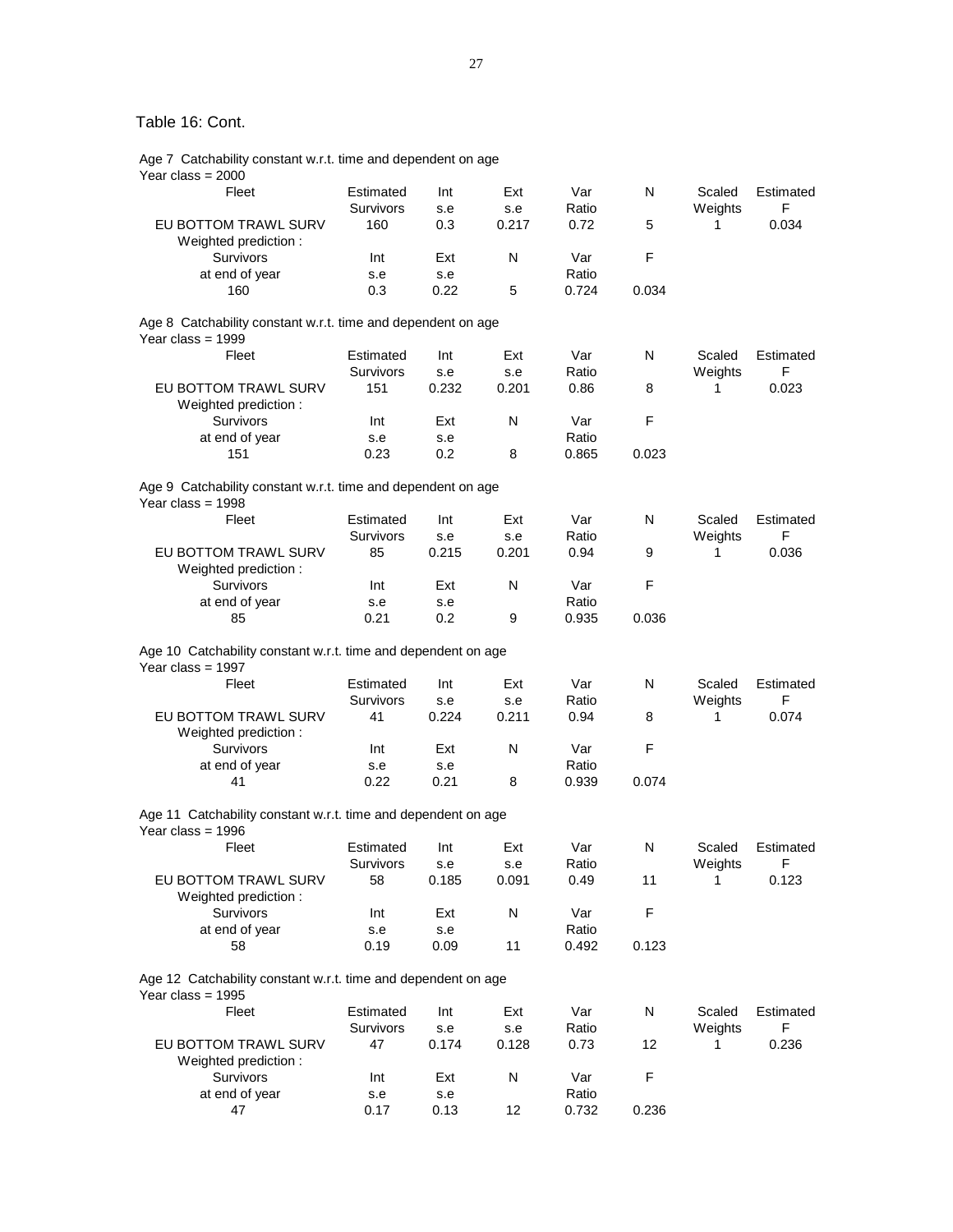# Table 16: Cont.

 Age 13 Catchability constant w.r.t. time and age (fixed at the value for age) 12 Year class = 1994

| Fleet                                        | Estimated<br><b>Survivors</b> | Int<br>s.e | Ext<br>s.e | Var<br>Ratio | N     | Scaled<br>Weights | Estimated<br>F |
|----------------------------------------------|-------------------------------|------------|------------|--------------|-------|-------------------|----------------|
| EU BOTTOM TRAWL SURV<br>Weighted prediction: | 58                            | 0.177      | 0.123      | 0.69         | 12    |                   | 0.163          |
| <b>Survivors</b>                             | Int                           | Ext        | N          | Var          |       |                   |                |
| at end of year                               | s.e                           | s.e        |            | Ratio        |       |                   |                |
| 58                                           | 0.18                          | 0.12       | 12         | 0.693        | 0.163 |                   |                |

 Age 14 Catchability constant w.r.t. time and age (fixed at the value for age) 12 Year class = 1993

| Estimated        | Int  | Ext   | Var   | N     | Scaled  | Estimated |
|------------------|------|-------|-------|-------|---------|-----------|
| <b>Survivors</b> | s.e  | s.e   | Ratio |       | Weights | F         |
| 38               | 0.16 | 0.158 | 0.99  | 14    |         | 0.178     |
|                  |      |       |       |       |         |           |
| Int              | Ext  | N     | Var   |       |         |           |
| s.e              | s.e  |       | Ratio |       |         |           |
| 0.16             | 0.16 | 14    | 0.988 | 0.178 |         |           |
|                  |      |       |       |       |         |           |

 Age 15 Catchability constant w.r.t. time and age (fixed at the value for age) 12 Year class =  $1992$ 

| Fleet                                        | Estimated<br><b>Survivors</b> | Int<br>s.e | Ext<br>s.e | Var<br>Ratio | N     | Scaled<br>Weights | Estimated<br>F |
|----------------------------------------------|-------------------------------|------------|------------|--------------|-------|-------------------|----------------|
| EU BOTTOM TRAWL SURV<br>Weighted prediction: | 58                            | 0.161      | 0.143      | 0.89         | 14    |                   | 0.092          |
| Survivors                                    | Int                           | Ext        | N          | Var          |       |                   |                |
| at end of year                               | s.e                           | s.e        |            | Ratio        |       |                   |                |
| 58                                           | 0.16                          | 0.14       | 14         | 0.888        | 0.092 |                   |                |

Fig.9. Log catchability residuals

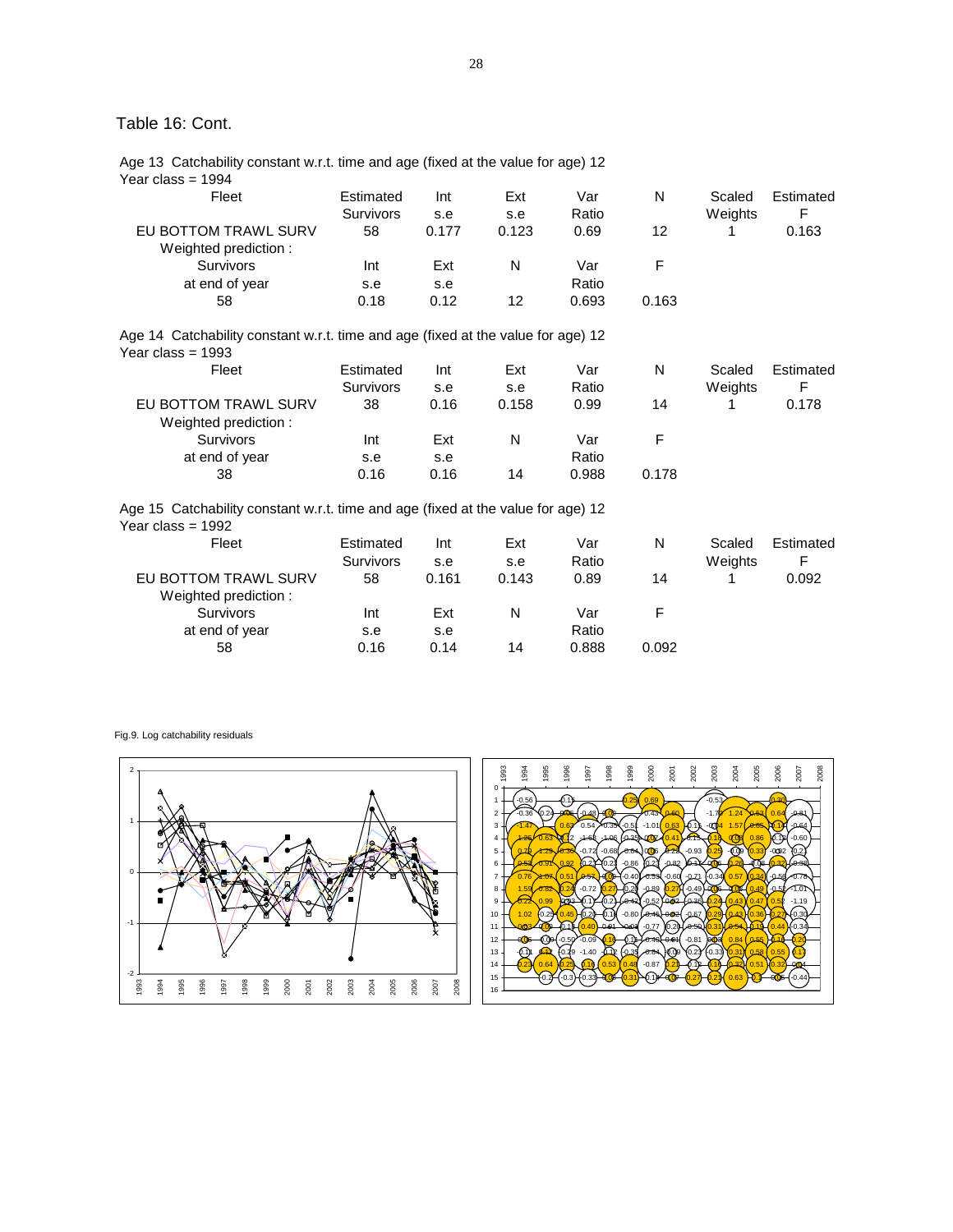|             | <b>RECRUITS</b> | <b>TOTAL</b>   | <b>SPAWNING</b> |                  |                  |
|-------------|-----------------|----------------|-----------------|------------------|------------------|
| <b>YEAR</b> | Age 1           | <b>BIOMASS</b> | <b>BIOMASS</b>  | <b>FBAR 3-13</b> | <b>FBAR 8-11</b> |
|             | (Thousands)     | (Tonnes)       | (Tonnes)        |                  |                  |
| 1988        | 3754            | 14366          | 9580            | 0.2674           | 0.2878           |
| 1989        | 3859            | 11521          | 7091            | 0.4214           | 0.4804           |
| 1990        | 4465            | 7895           | 5145            | 0.1194           | 0.1203           |
| 1991        | 6416            | 7312           | 4227            | 0.3002           | 0.4223           |
| 1992        | 4150            | 6563           | 3928            | 0.1661           | 0.2975           |
| 1993        | 2429            | 6099           | 3681            | 0.0454           | 0.0644           |
| 1994        | 1311            | 6769           | 3990            | 0.1214           | 0.1935           |
| 1995        | 1345            | 6503           | 3830            | 0.2575           | 0.3315           |
| 1996        | 938             | 4978           | 3465            | 0.0661           | 0.0782           |
| 1997        | 811             | 4393           | 3413            | 0.0560           | 0.0836           |
| 1998        | 394             | 4215           | 3316            | 0.0732           | 0.0993           |
| 1999        | 586             | 3852           | 3047            | 0.0694           | 0.1090           |
| 2000        | 785             | 2942           | 2389            | 0.0513           | 0.0530           |
| 2001        | 687             | 2439           | 1941            | 0.0653           | 0.0891           |
| 2002        | 1224            | 2709           | 2165            | 0.0608           | 0.0887           |
| 2003        | 1215            | 1987           | 1489            | 0.0474           | 0.0754           |
| 2004        | 669             | 2082           | 1451            | 0.0428           | 0.0582           |
| 2005        | 533             | 2192           | 1571            | 0.0138           | 0.0159           |
| 2006        | 542             | 1807           | 1162            | 0.0408           | 0.0596           |
| 2007        | 20846           | 1888           | 1170            | 0.0774           | 0.0641           |

 $0 + 0.0$ 5000 10000 15000 20000 25000 0.0 2.0 4.0 6.0 8.0 10.0 12.0 SSB ('000 tons) Recrutment at age 1 ('000) 88 07 0 1000 2000 3000 4000 5000 6000 7000 0.0 2.0 4.0 6.0 8.0 10.0 12.0 SSB ('000 tons) Recrutment at age 1 ('000) 88  $\mathbf{F}_{06}$ 

Fig. 10. SSB-Recruitment scatter plot based in XSA results.



Fig. 11. Recruit at age 1 produced per kg of SSB index from XSA indices.

Table 17: Extended Survivor Analysis results.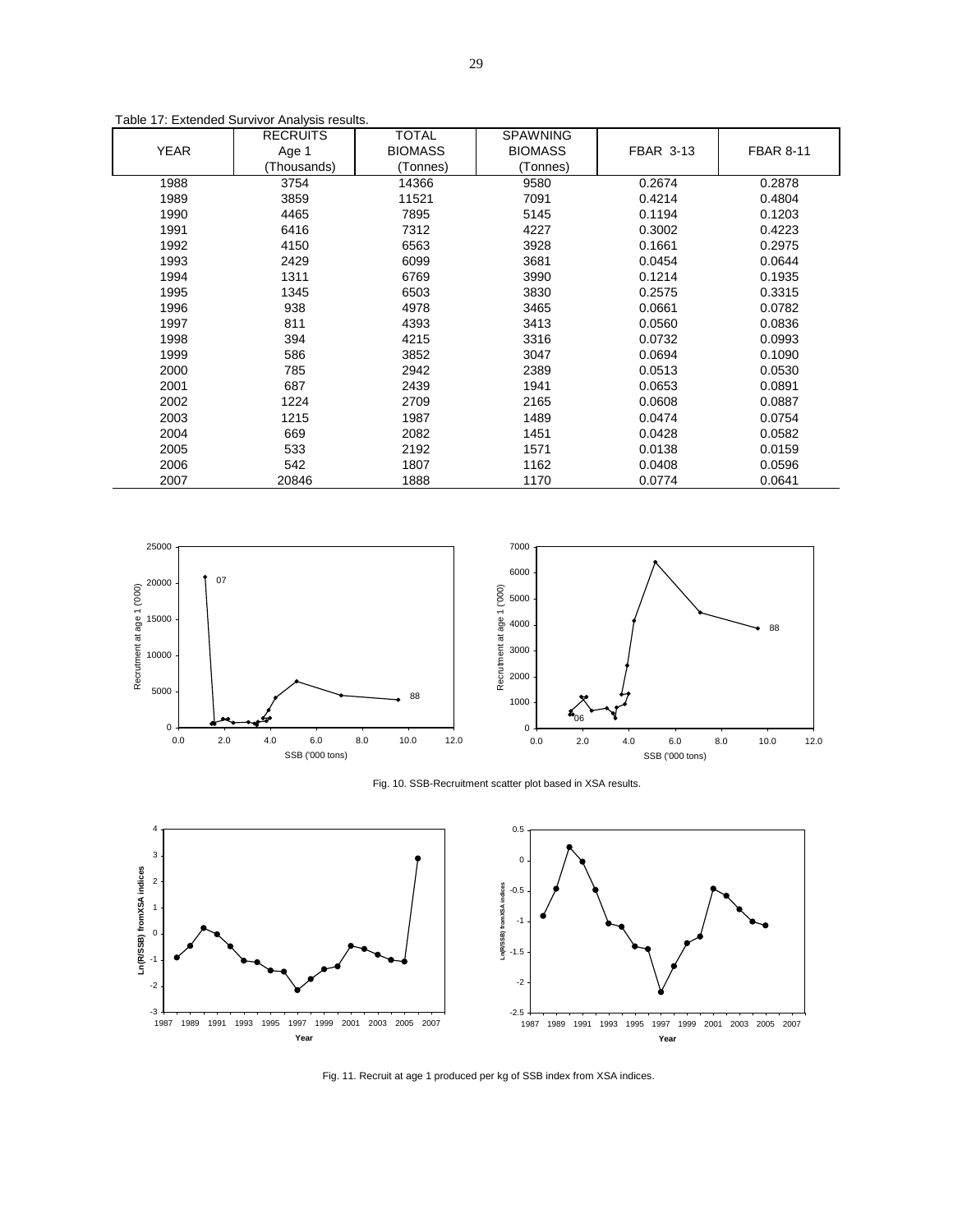







Fig.12 A. Extended Survivor Analysis results for F (age 8-11) Tfig. 12 B. Extended Survivor Analysis results for total biomass (tons)

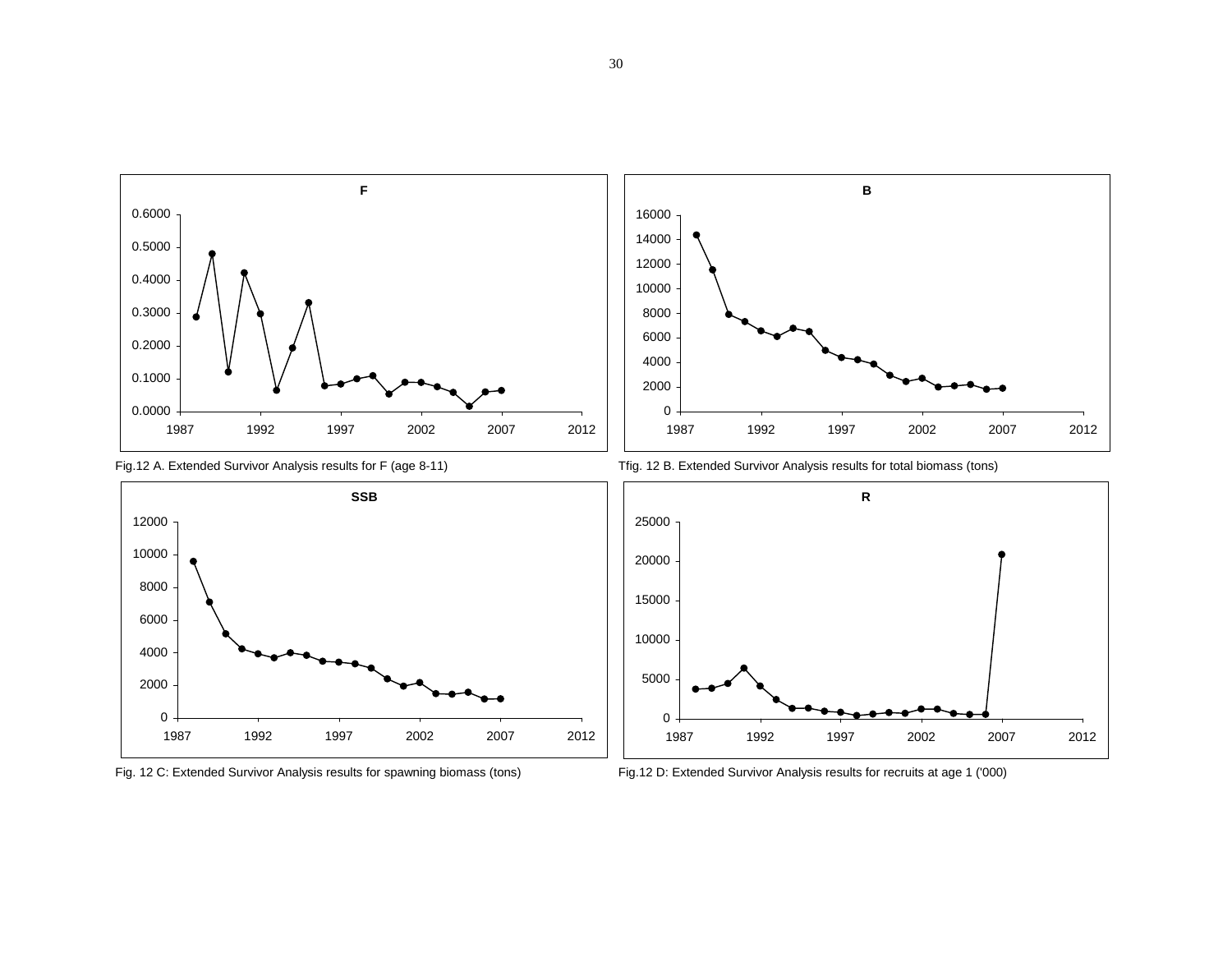

2007 1170 **Fig. 13d: SSB (thousand tons) XSA retrospective analysis, 2007-2003**